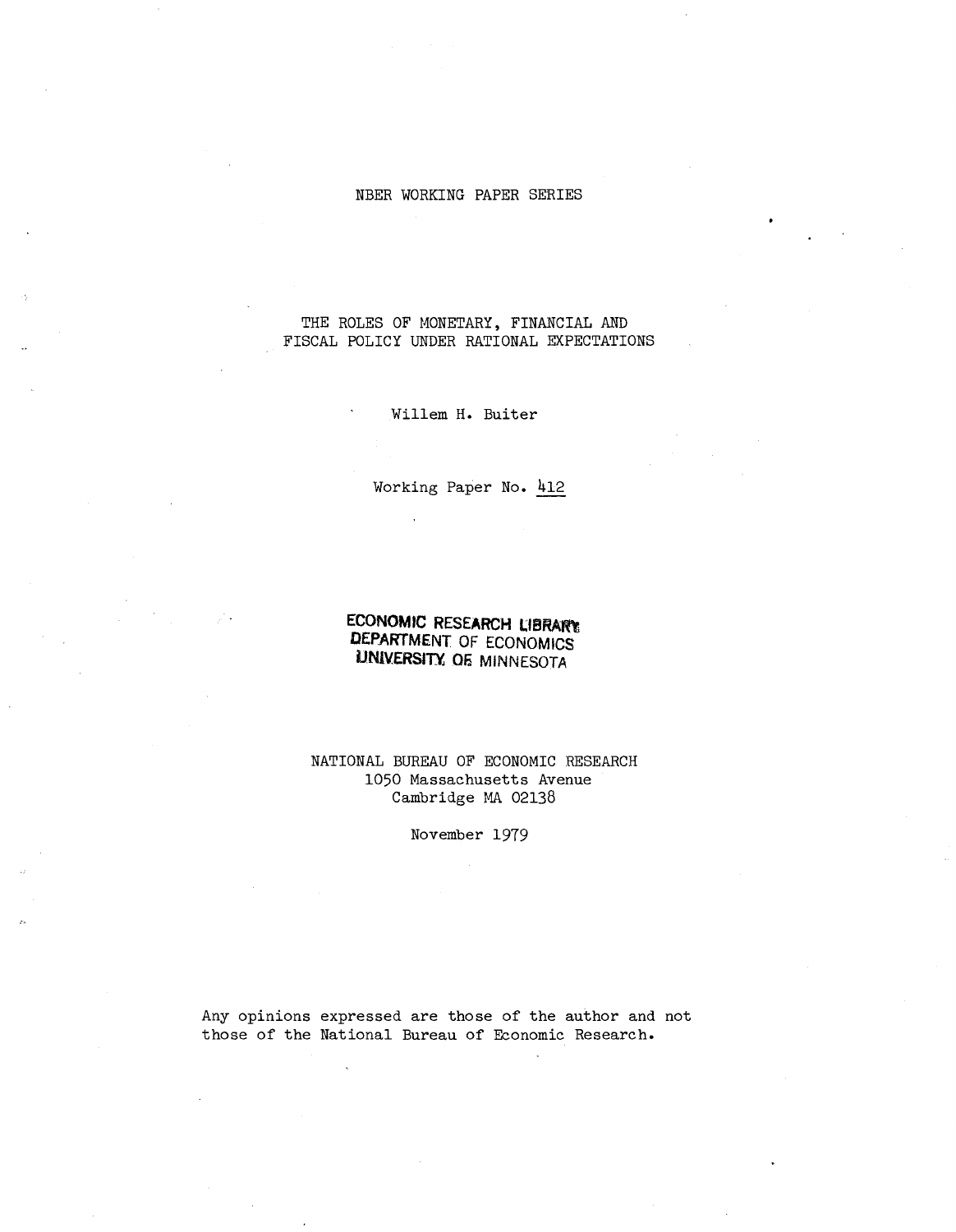# The Roles of Monetary, Financial and Fiscal Policy Under Rational Expectations

### ABSTRACT

The implications for the effectiveness of monetary, fiscal and financial policy of the "rational expectations revolution" are evaluated. The general conclusion is that to anticipate policy is not to neutralize it. This is obviously the case for structural policies that alter the level and composition of full employment output. It also holds for stabilization policies that influence deviations of real variables from their "natural" values. Substitution of bond financing for tax financing of a given real spending program reduces saving and lowers the capital-labor ratio, even when allowance is made for private intergenerational gifts. Anticipated monetary policy affects the cyclical and equilibrium behavior of real variables except in implausible special cases.

> Willem H. Buiter Department of Economics University of Bristol 40 Berkeley Square Bristol BS8lHY England

Bristol 24161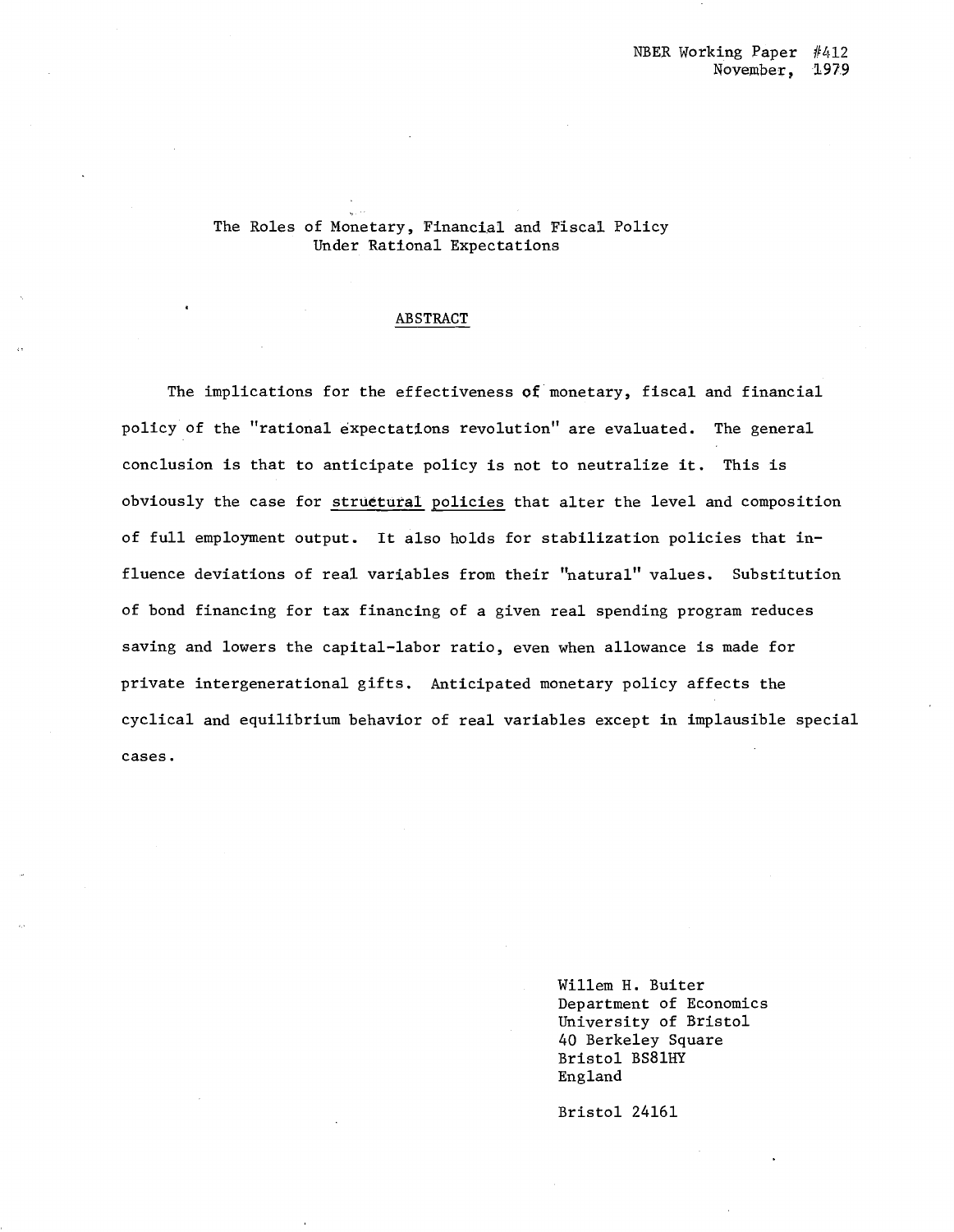## The Roles of Monetary, Financial and Fiscal Policy under Rational Expectations

Willem H. Buiter\*

### Summary

The paper evaluates the implications for the conduct of monetary, fiscal and financial policy of the "rational expectations revolution" in macroeconomics. The general conclusion is that most of the policy conclusions derived from conventional eclectic Neo-Keynesian models remain valid when rational expectations are introduced: to anticipate policy is not to neutralize it. Both structural policies aimed at altering the level and composition of full employment output in the short run and in the long run and stabilization policies aimed at influencing the cyclical departures of output and employment from their full employment levels are considered.

The consequences of structural fiscal policy--changes in non-lump-sum tax rates and in public spending--for full employment output and employment are non-controversial. The confirmation of familiar Neo-Keynesian results about financial and monetary policy may be more surprising. Here the major policy conclusions are the following:

1) The financing of government spending. For a given level and composition of real government spending on goods and services, the substitution of bond financing for current (lump-sum) taxes reduces saving in the short run and lowers the capital-labor ratio in the long run. This crowding out result persists even if each economic agent allows fully for the future taxes "required" to service the stock of privately held interest-bearing public debt. It even holds when allowance is made for the possibility of bequests and other private intergenerational gifts. In a situation of Keynesian unemployment the crowding out of saving in the short run may be an appropriate policy to achieve a higher degree of resource utilization. The substitution of money financing for tax financing is also not a matter of indifference. The "inflation tax" is not equivalent to explicit current taxes. In the simple models considered in the paper, the substitution of money financing for tax financing "crowds in" saving and raises the capital-labor ratio in the long run.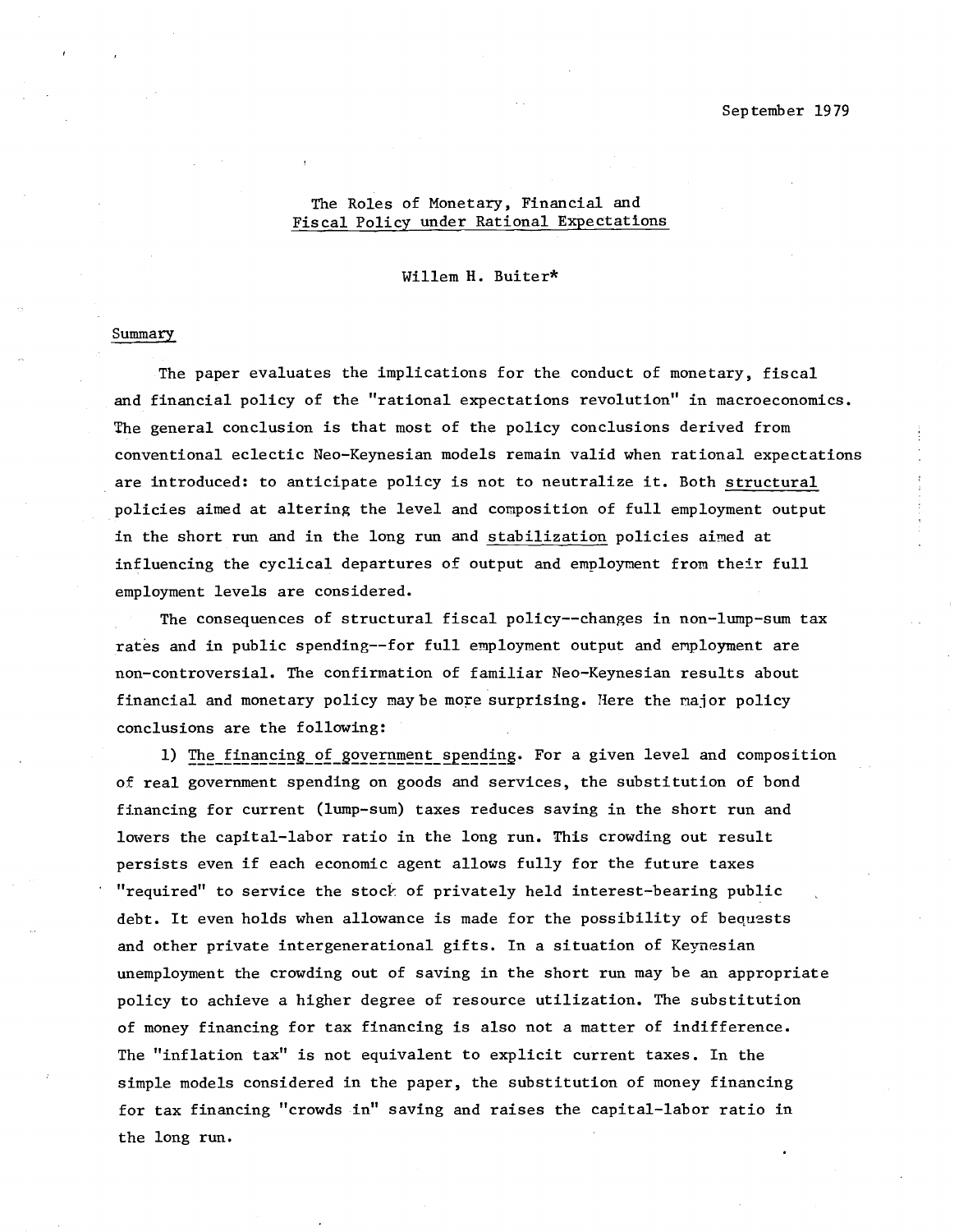2) Monetary policy and stabilization. Anticipated as well as unanticipated monetary policy will affect the cyclical behavior of reaal economic variables. To obtain the result that anticipated monetary policy  $\text{d}$  coes not matter for the behavior of real output, employment etc., it is necessarry to assume that all prices always and instantaneously assume their competitive market-clearing values, in addition to having rational expectations based on thee same information as is available to the monetary authorities. Even then anticipated monetary policy will not be neutral unless the"structural" channel through wirhich monetary policy can operate is also assumed to be ineffective. This structu $\pm$ ral channel is the effect of changes in the money supply process on the anticipatzed rate of inflation and thus on the rate of return to holding money balances anad other nominal financial claims. Anticipated monetary policy therefore affects rreal variables through three channels.1) Sticky nominal prices. 2) Non-identic=al information available to the public and private sectors. 3) The effect of mon=etary growth on inflation and thus on the portfolio choice between real and nominmal assets.

There are no grounds, in view of these conclusions:, for believing that constraining the conduct of fiscal, monetary and financmial policy by very simple, inflexible rules such as a constant growth rate for thee money supply, a balanced budget or a constant share of public spending in GNP will be optimal or even sensible.

 $-2-$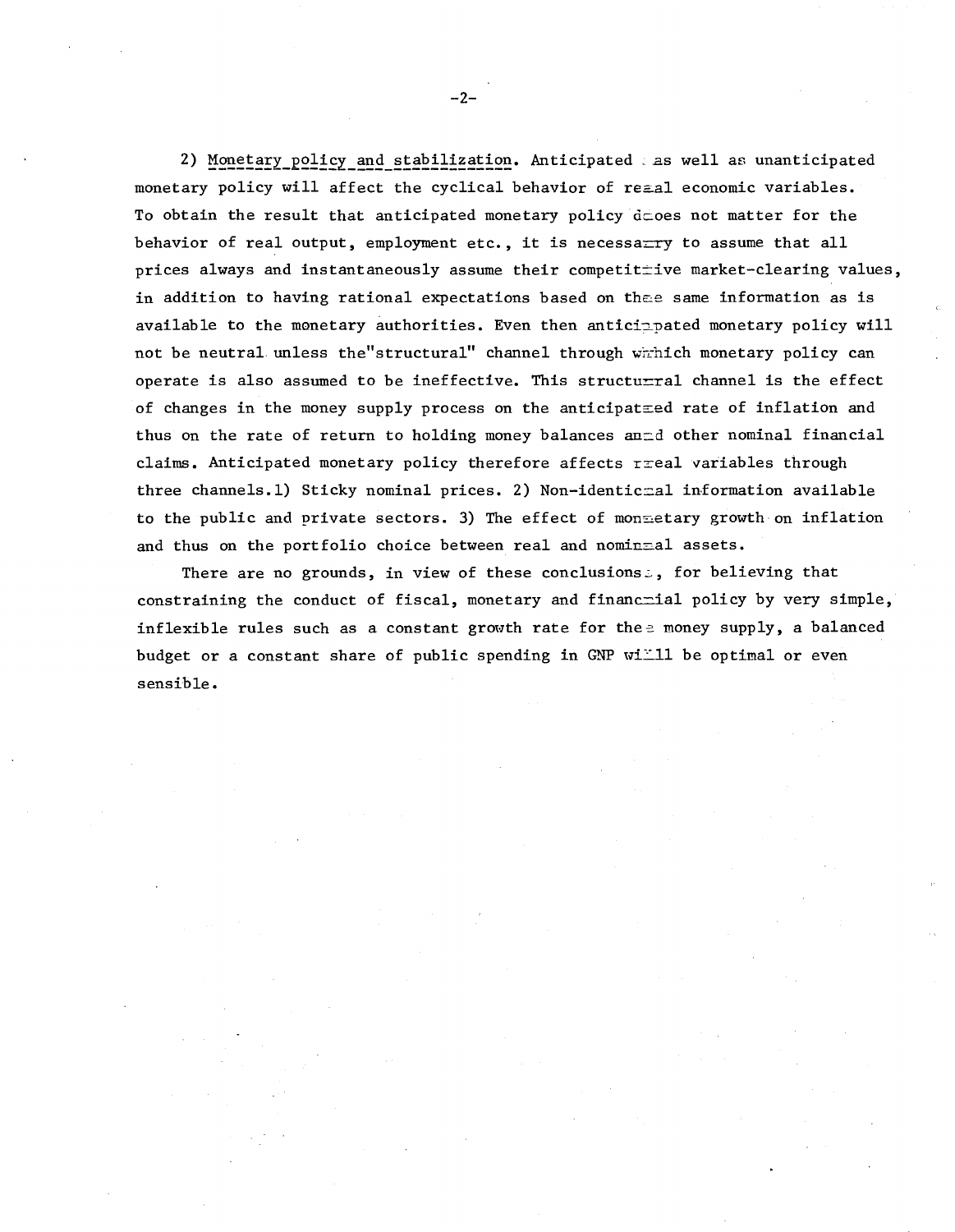# The Roles of Monetary, Financial and Fiscal Policy under Rational Expectations

### I. Introduction

Neo-Keynesian accounts of the roles of monetary, financial, and fiscal policy have recently been challenged by a revival of classical macroeconomic thinking--an approach to theory and policy that many had considered forever buried under the economic ruins of the Great Depression. This New Classical Macroeconomics is associated originally with Milton Friedman (1968) and more recently with Phelps (1970), Lucas (1972a, b, 1975, 1976) Sargent and Wallace (1975, 1976) Barro (1974, 1976, 1979), and a host of others. The main implications of this approach for macroeconomic policy can be summarized in two"neutrality or worse" propositions.

- Deterministic (and known) monetary policy rules can have no effect on the joint probability distribution functions of real economic variab1es- neutrality--but stochastic monetary policy behavior can increase the variability of real variables relative to their full information va1ues--or worse. This proposition has at times been extended to encompass not only monetary policy but stabilization policy in general. (McCallum, 1977.)

- Debt neutrality: the full real impact of the government sector is measured by the magnitude and composition of its real spending program. The financing mode chosen, current taxes, borrowing or currency creation, is of no consequence. This proposition, first analyzed by Ricardo, has recently been restated by Barro (1974).

In a recent paper, "The Macroeconomics of Dr. Pang1oss" (Buiter, 1980 forthcoming), I have presented a nontechnical survey of the two theoretical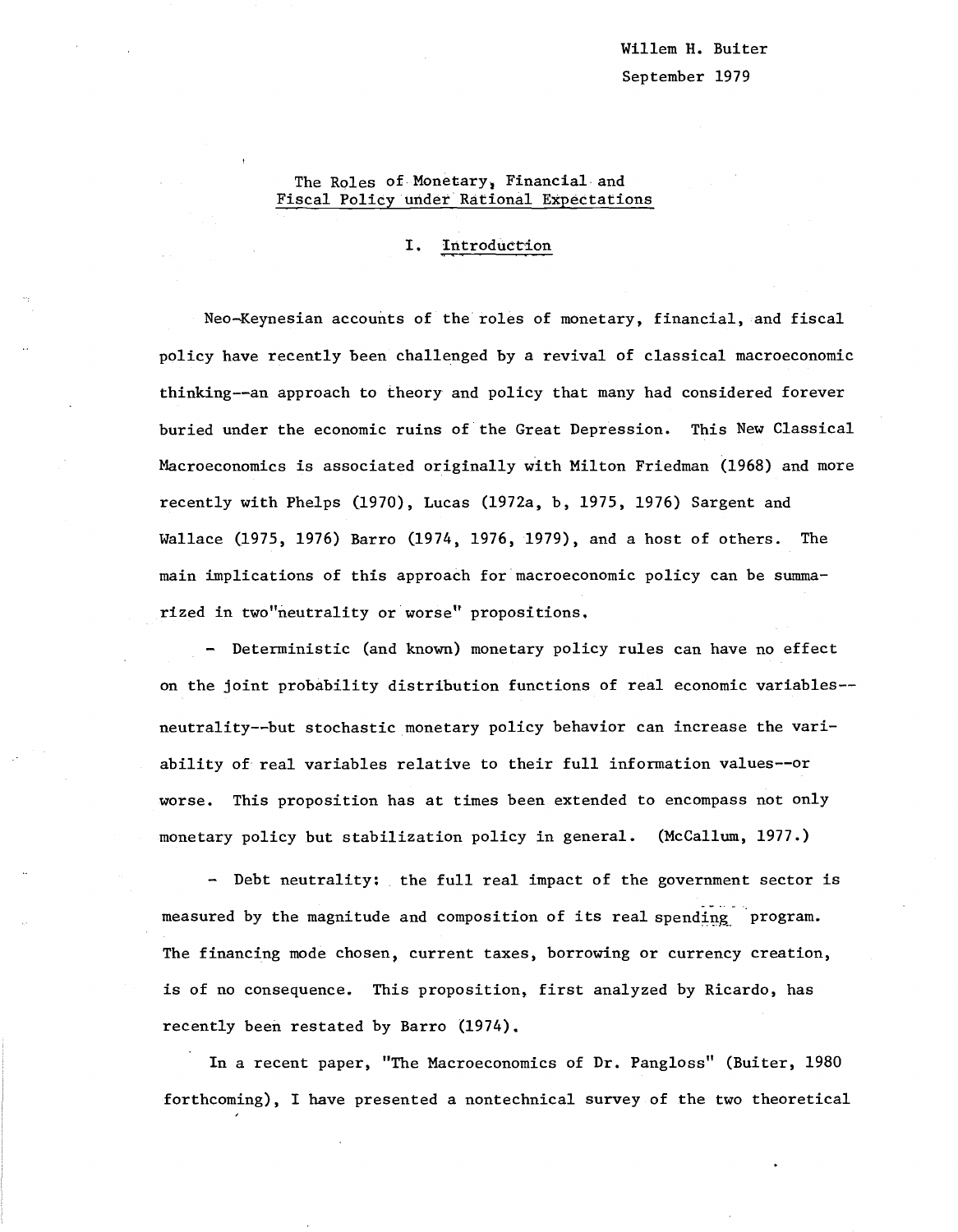cornerstones of the New Classical Macroeconomics. These are rational expectations in the sense of Muth and what I have called the "surprise" supply function--the proposition that only unanticipated policy changes (or other unanticipated, exogenous disturbances) can cause the real economic system to depart from an otherwise policy-invariant equilibrium trajectory. In this paper I shall say nothing further about the rational expectations assumption. It, or its deterministic counterpart, perfect foresight, will be incorporated in every model considered below. My purpose is to provide <sup>a</sup> more formal statement of the propositions advanced in my "Pangloss" paper concerning the scope for monetary policy, debt management policy, and fiscal policy under rational expectations. The setup is as follows. Section II presents <sup>a</sup> fairly standard, small deterministic macromodel with a number of classical features. All markets clear instantaneously, there is no money illusion and perfect foresight rules. The effects of monetary, financial, and fiscal policy in this model are analyzed. A number of non-neutrality propositions are stated. The drawback of this model is that it is ad hoc in the sense that private behavioral relationships have not been derived from explicit optimizing behavior. Section III therefore studies debt neutrality and monetary superneutrality in a "fully rational" overlapping generations model. This leads to the conclusion that the ad hoc model of Section II is not a bad parable for such fully rational models. Section IV abandons the assumption of universal instantaneous Walrasian equilibrium and considers the consequences of price and wage stickiness for the scope for stabilization policy; stochastic models are analyzed here, which also permits the consideration of some of the interesting issues associated with incomplete information.

 $- 2 -$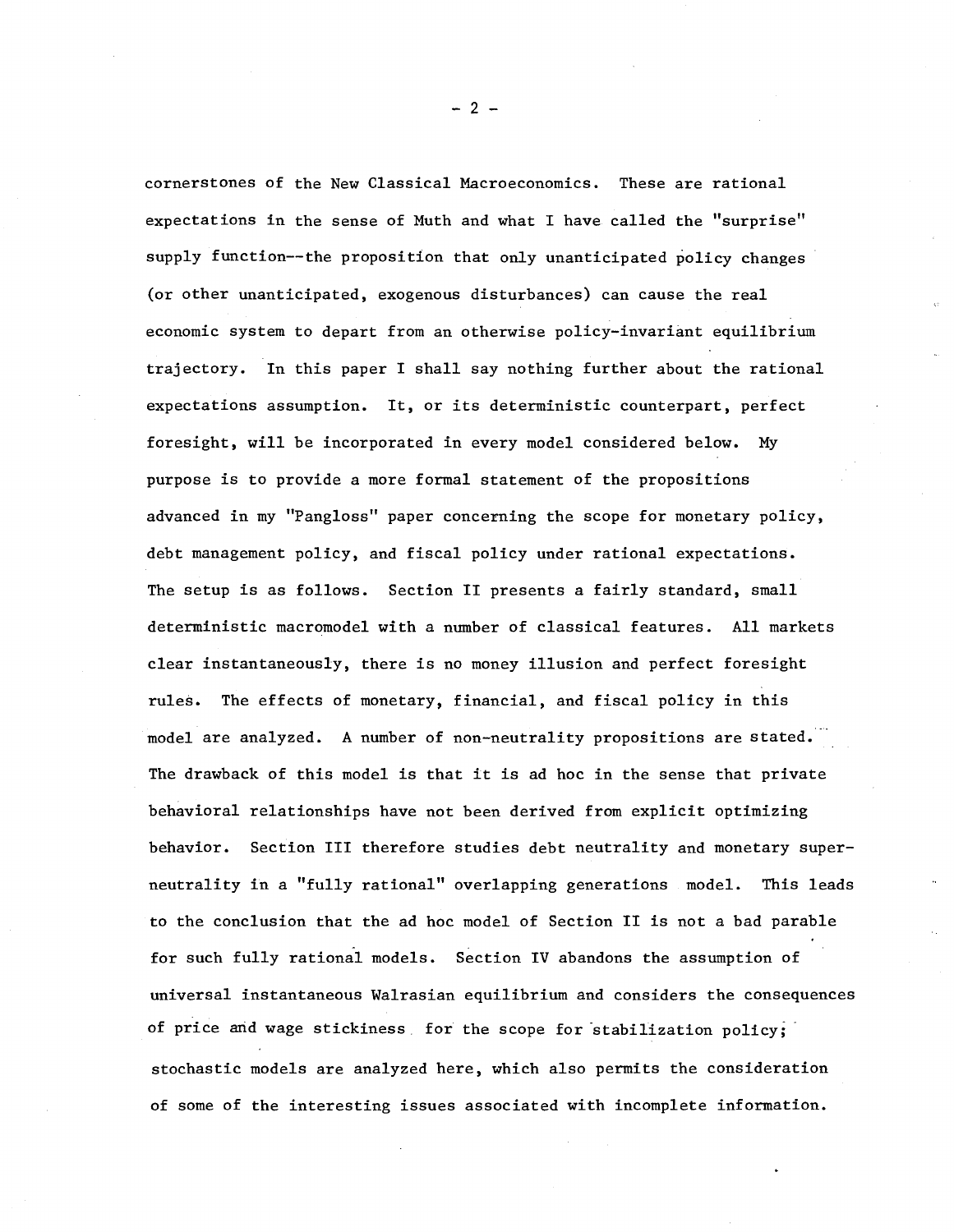There are two major limitations on the scope of this critique of the New Classical Macroeconomics: it is mainly theoretical and it is limited to models of a closed economy.

#### II. Monetary, Financial, and Fiscal Policy in an Ad Hoc Equilibrium Model with Rational Expectations  $\sim$  10  $\sigma$

### Description of the model

The model represented in equations (1) through (17) is the full employment version of the textbook closed economy IS-1M model. The nominal interest rate, the price level and the money wage rate always instantaneously assume the values required to equilibrate the asset market, the output market and the labor market.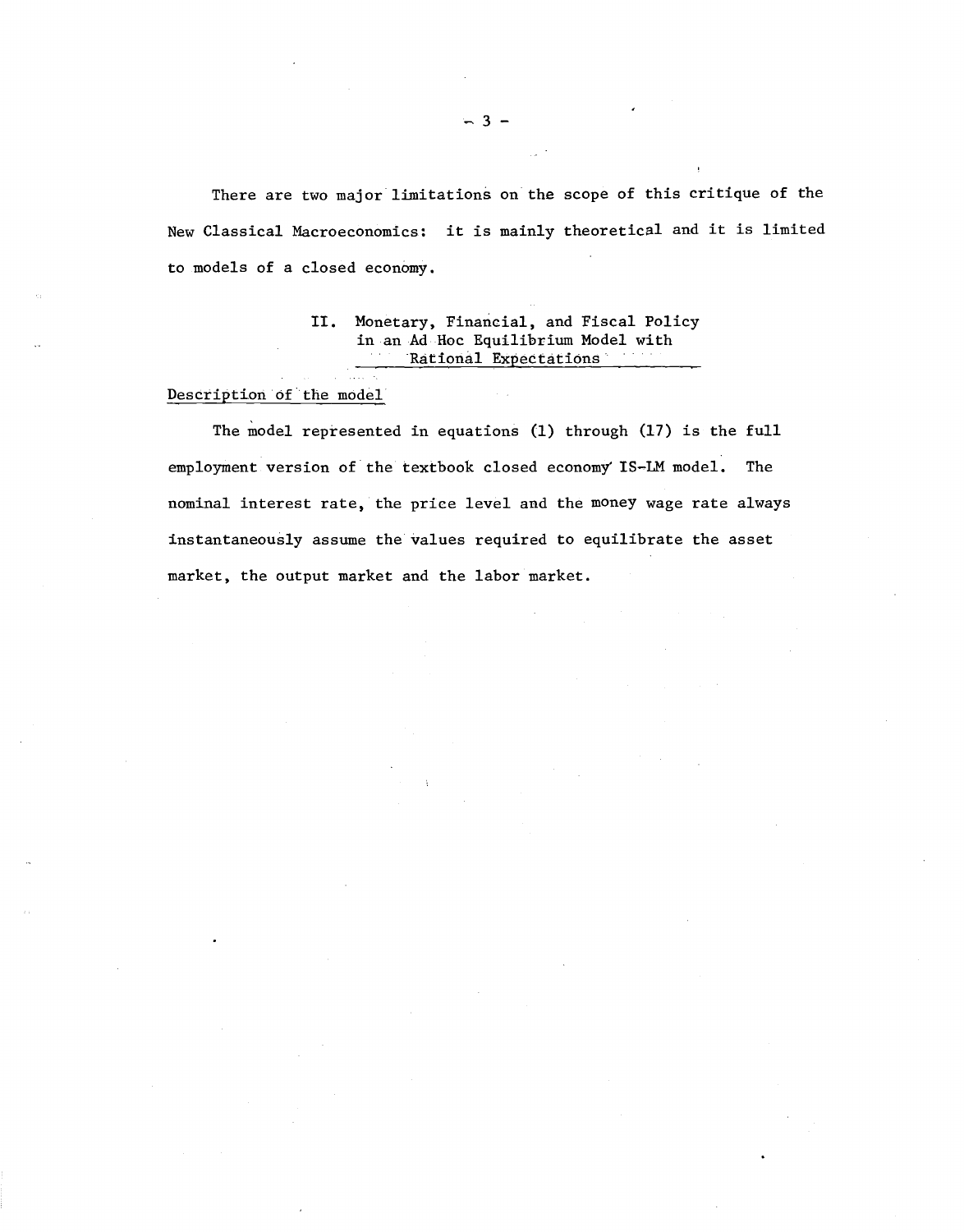| Notation                  |                      |                                                             |
|---------------------------|----------------------|-------------------------------------------------------------|
| $c^{\rm P}$               | $\ddot{\cdot}$       | private consumption                                         |
| $\mathbf{r}^{\mathbf{P}}$ | $\ddot{\cdot}$       | private investment                                          |
| $\rm{c}^G$                | ÷                    | government consumption                                      |
| Y                         | $\ddot{\cdot}$       | real income                                                 |
| K                         | $\ddot{\cdot}$       | stock of capital                                            |
| N                         | $\ddot{\phantom{a}}$ | employment                                                  |
| L                         | $\ddot{\phantom{a}}$ | demand for real money balances                              |
| M                         | $\ddot{\phantom{a}}$ | nominal stock of money                                      |
| B                         | $\ddot{\phantom{a}}$ | nominal value of the stock of government bonds              |
| A                         | $\ddot{\phantom{a}}$ | private non-human wealth                                    |
| D                         | $\ddot{\cdot}$       | real government deficit                                     |
| т                         | $\ddot{\cdot}$       | real taxes net of transfers, excluding debt service         |
| p                         | $\ddot{\cdot}$       | price of output                                             |
| q                         | :                    | price of installed capital in terms of current output       |
| W                         | $\ddot{\cdot}$       | money wage                                                  |
| R                         | ፡                    | nominal interest rate                                       |
| $r_{\rm K}$               | ፡                    | required real rate of return on capital                     |
| $\mathsf{t}_{\mathsf{R}}$ | :                    | proportional tax on interest income                         |
| $\texttt{t}_{\pi}$        | :                    | proportional tax on profits                                 |
| $t_c$                     | ÷                    | proportional tax on capital gains                           |
| $t_w$                     | ።                    | proportional tax on labor income                            |
| $t_{\rm e}$               | ፡                    | proportional payroll tax on employers                       |
| τ                         | $\ddot{\phantom{a}}$ | lump-sum tax on households                                  |
| $\mathbf{x}^{\mathbf{p}}$ | $\ddot{\phantom{a}}$ | expected rate of inflation<br>ø                             |
| $x^{q}$                   | $\ddot{\cdot}$       | expected proportional rated change of q                     |
| δ                         |                      | fraction of the public sector deficit financed by borrowing |

- 4 -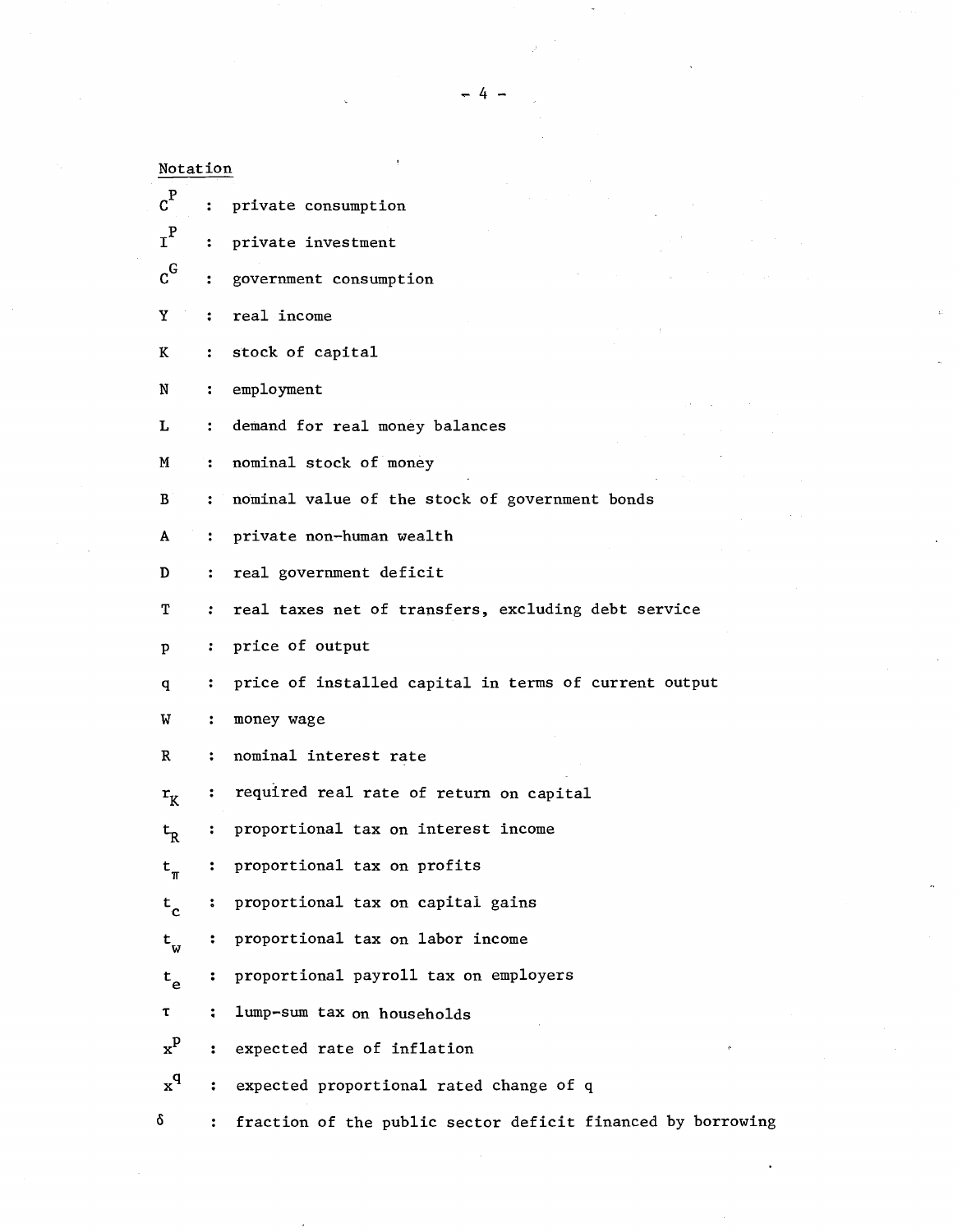- a fraction of private holdings of public sector interest-bearing debt perceived as net worth by the private sector
- $\boldsymbol{\beta}$
- fraction of public spending perceived as real private income-inkind

(II.1) 
$$
c^P + c^G + I^P = f(K, N)
$$
;  $f_K$ ,  $f_N > 0$ ;  $f_{KK} < 0$ ;  $f_{NN} < 0$ ;  
\n(II.2)  $L = \frac{M}{p}$   
\n(II.3)  $c^P = C(c^G, R(1 - t_R) - x^P, Y, A)$ ;  $-1 \leq C_1 \leq 1$ ;  $C_2 \leq 0$ ;  $0 \leq C_3 \leq 1$ ;  $C_4 > 0$   
\n(III.4)  $I^P = I(q)$ ;  $I > 0$ ;  $I(1) = 0$   
\n(III.5)  $q = \frac{f_K(k,N)(1-t_n)-t_n x^q}{r_K - x^q}$   
\n(III.6)  $r_K = R(1 - t_R) - x^P$   
\n(III.7)  $L = L(R(1 - t_R), Y, A), L_1 \leq 0$ ;  $L_2 > 0$ ;  $0 \leq L_3 \leq 1$   
\n(III.8)  $Y = f(K, N) + \frac{RB}{p} - T - (1 - \alpha)(1 - \delta)D + \beta C^G - x^P \frac{[M + \alpha B]}{p} + x^q qK$   
\n(III.9)  $T = t \frac{W}{vp} N + t \frac{W}{p} N + t \frac{r}{n} f_K + t \frac{r}{n} x^q qK + t \frac{RB}{n} + T$   
\n(III.10)  $D = C^G + \frac{RB}{p} - T$   
\n(II.11)  $A = \frac{M + \alpha B}{p} + qK$   
\n(II.12)  $(\frac{W}{p})^8 = f_N(K, N) (1 - t_e)$   
\n(II.13)  $(\frac{W}{p})^8 = h(N, C^G, R(1 - t_R) - x^P, A) (1 + t_w)$ ;  $h_1 \geq 0$ ;  $h_2 \leq 0$ ;  $h_3 \leq 0$   
\n(II.14)  $(\frac{W}{p})^d - (\frac{W}{p})^S$   
\n(II.15a)  $x^q = \Delta q/q$   
\n(III.16)  $\Delta K = I/q$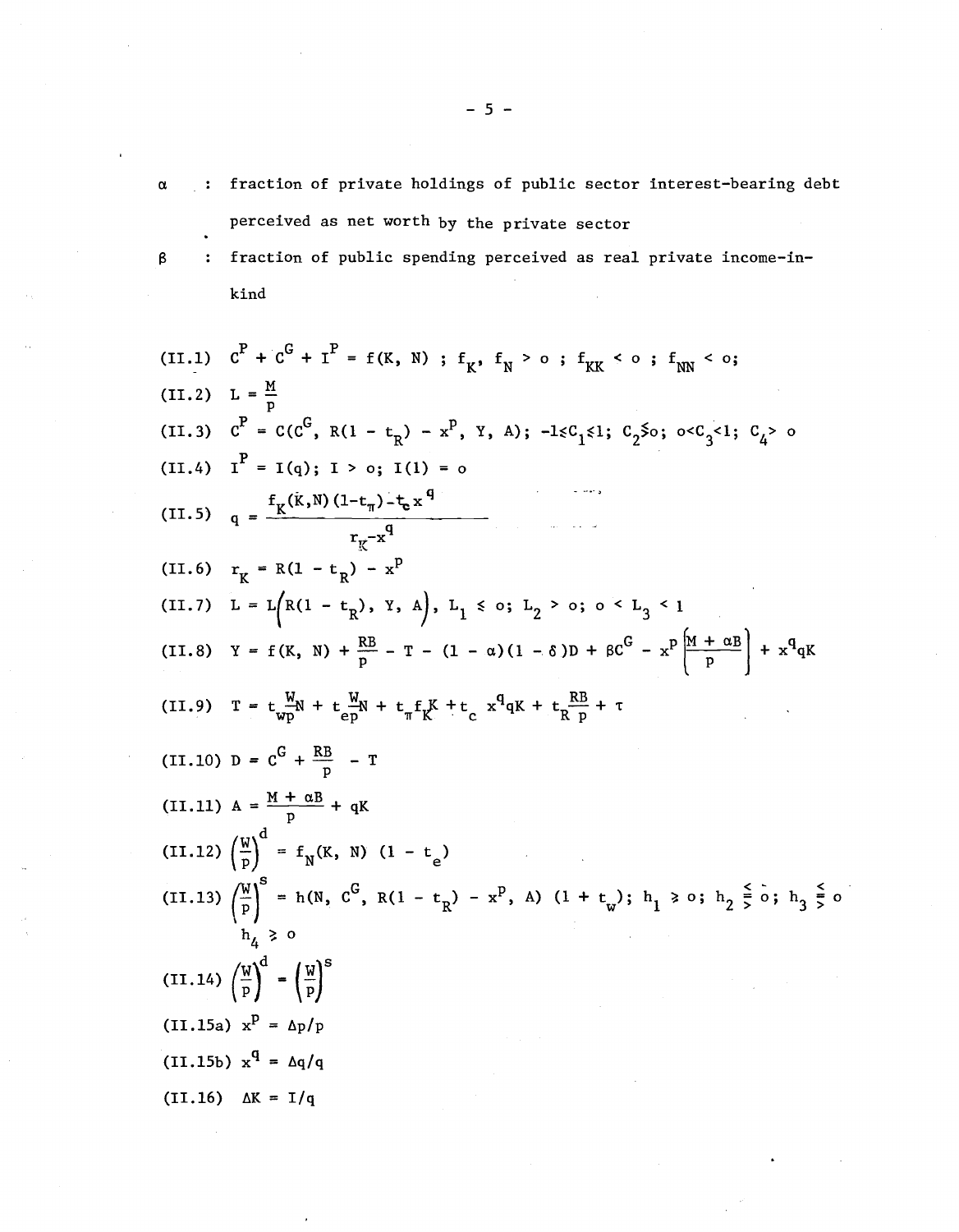(II.17a) 
$$
\Delta(\frac{M}{p}) = \delta D - \frac{\Delta p}{p} \frac{M}{p}
$$
  
(II.17b)  $\Delta(\frac{B}{p}) = (1 - \delta)D - \frac{\Delta p}{p} \frac{B}{p}$ 

The steady-state equilibrium of the model is obtained by setting  $\Delta K = \Delta(\frac{M}{p}) = \Delta(\frac{B}{p}) = o$ . Thus II.16, II.17a and II.176 are replaced by (II.18)  $q = 1$ , i.e.  $r_K = f_K(K, N) (1 - t_m)$ (II.19a)  $\delta D = \frac{\Delta p}{p} \frac{M}{p}$ (II.19b)  $(1 - \delta)D = \frac{\Delta p}{p} \frac{B}{p}$ 

Equation 11.1 is the IS equation equating effective demand for output to full employment production. l/ Full employment production is given by a linear homogenous production function, f, in capital and labor with positive and diminishing marginal products. Equation 11.2 is the LM or portfolio balance equation. Private consumption depends on the real interest rate, real income and real private net worth. It also may depend directly on government consumption.  $2/$  This will be the case, e.g., if government consumption is a substitute for private consumption (free school milk, etc.). Private capital formation is an increasing function of the price of installed capital goods relative to the cost of producing new investment goods. The current price of capital equals the discounted value of current after-tax cash flow plus next period's expected price of capital (equation 11.5). Due aliowance has to be made for profits taxes (at rate  $\mathsf{t}_{_{\mathsf{W}}}$ ) and capital gains taxation (at rate  $\mathsf{t}_{_{\mathsf{C}}})$ . The required rate of return on capital,  $r_{\chi}$ , equals the real rate of return on bonds (equation II.6), a reflection of the Keynesian assumption that bonds and claims on existing capital are perfect substitutes in private portfolios. Interest income is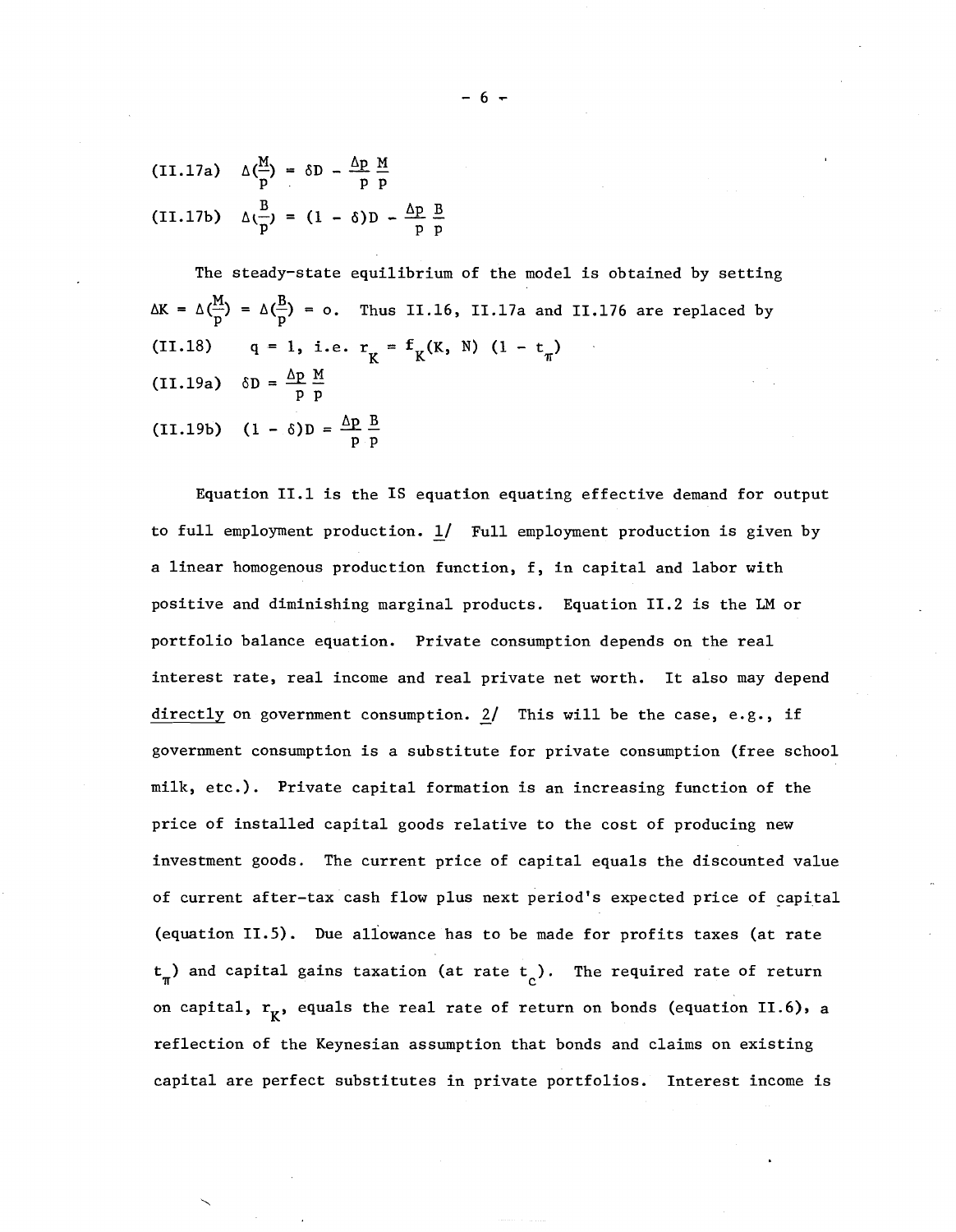taxed at a rate  $tR. Inflationary capital gains or losses on money and bonds are$ not taxed. The demand for money depends on the real after-tax rate of return differential between bonds-cum-capita1 and money, on real income and real nonhuman wealth. Real income, equation 11.8, consists of disposable private income,  $f + \frac{RB}{p} - T$ , adjusted in a number of ways. First, expected capital gains (or losses) due to expected inflation and expected changes in q are added  $(-x^p(\frac{M + \alpha B}{p}) + x^q qK)$ . Then we allow for the fact that a fraction  $1 - \alpha$  of the stock of government bonds held by the private sector may not be viewed as private net worth because they are offset by the present value of the future taxes "required" to service this debt. The "flow" counterpart of this wealth adjustment is the subtraction of a fraction  $1 - \alpha$  of the bond-financed part of the government deficit in II.8. That part of the deficit is viewed as equivalent to current taxes. Finally, if government spending on real goods and services is perceived as incomein-kind, this has to be added in. Equation II.9.defines total taxes in terms of its constituent components. Equation 11.10 is the public sector deficit. Real non-human wealth, in equation 11.11, includes the adjustment for bonds discussed earlier. Equations 11.12 and 11.13 give the real demand price and real supply price of labor, respectively. The demand price equals the marginal product of labor net of payroll taxes. Labor supply depends on the real interest rate, real net worth and government spending. Labor market equilibrium is assumed in equation 11.14. Equations II.15a and II.15b impose rational expectations for the general price level and the price of capital. Equations 11.16, I1.17a and IL17b are the dynamic equations describing the behavior over time of the capital stock,  $3/$  of the stock of real money balances and of the real stock of bonds.

 $-7 -$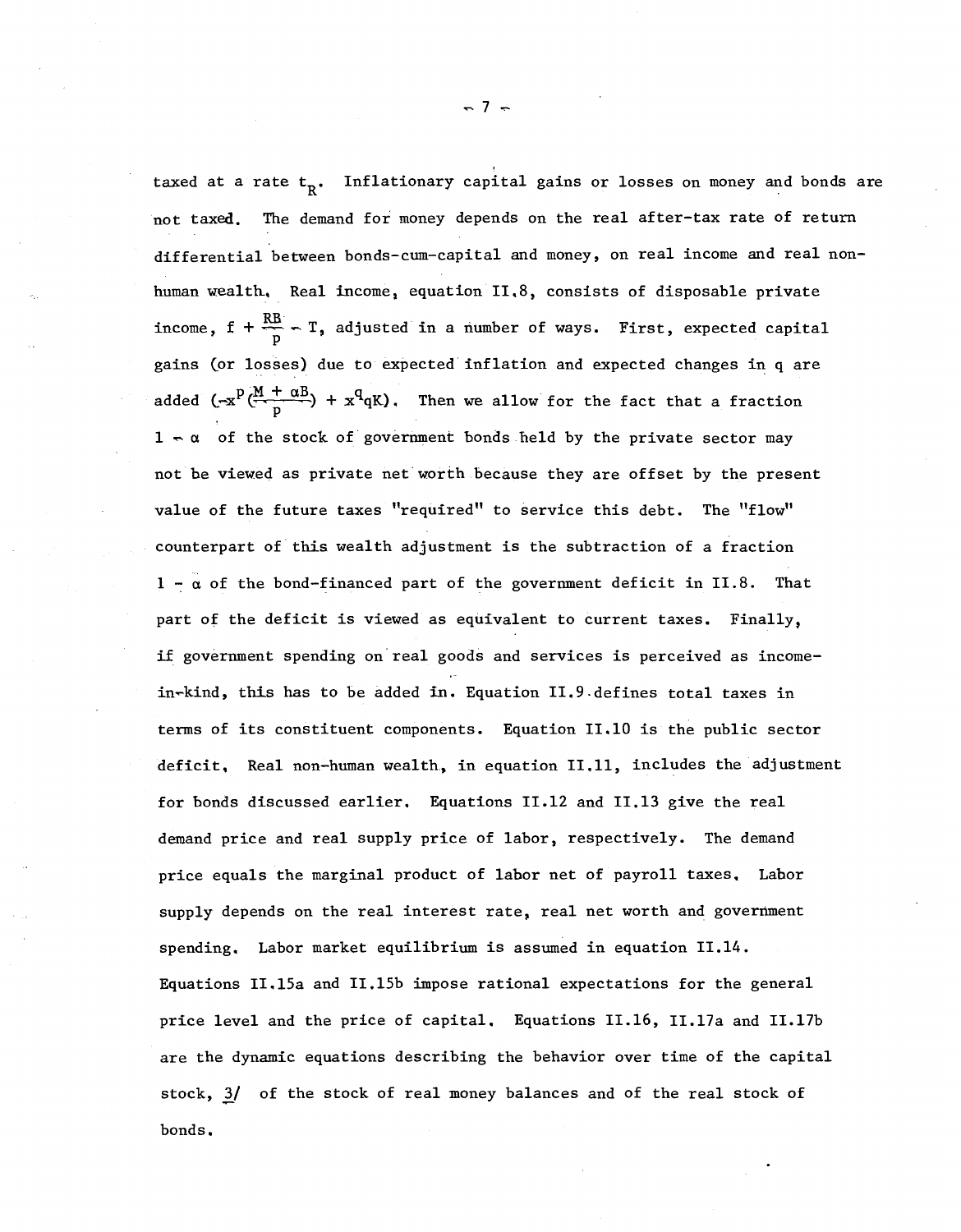### Effects of 'structural' fiscal and monetary policy

Fiscal and monetary policy will have important effects in this equilibrium model. The level and composition of real full employment output can be influenced in the short run (identified with the unit period of analysis), in the long run (the steady-state equilibrium) and in the real-time intermediate run in which policy decisions are actually made. These real output effects are not due to the elimination of involuntary Keynesian excess supply but to policyinduced changes in important relative prices. This alters the labor-leisure trade-off, the intertemporal consumption trade-off, the marginal cost of labor, etc. Standard comparative statics yield the following policy conclusions:

a. Taxation. The non lump-sum tax changes are constant revenue changes with <sup>T</sup> adjusting endogenously. Consider the special case of the labor supply function where it is independent of the real interest rate and of net worth. If the labor supply schedule is upward-sloping, an increase in the tax rate on labor income,  $t_{\alpha}$ , will shift it to the left, reducing full employment output and employment for a given stock of capital. An increase in the payroll tax, or in employers' national insurance contributions,  $t_{\alpha}$ , reduces employment and output by shifting the labor demand schedule to the left, for <sup>a</sup> given stock of capital. An increase in  $t_{\pi}^{\phantom{\dag}},$  the profit tax, will affect-presumably lower--the rate of private capital formation in the short run and the steady-state capital-labor ratio in the long run. An increase in capital gains taxation,  $t_c$ , will have similar effects in the short run. In steady-state equilibrium there are no real capital gains so changes in capital gains taxation will not affect the long-run real equilibrium. An increase in the tax rate on interest income,  $t_R^{\phantom{\dag}}$ , will lower the required rate of return on capital. This will tend to stimulate capital formation in the short run and raise the capital-labor ratio in the long run. An

 $- 8 -$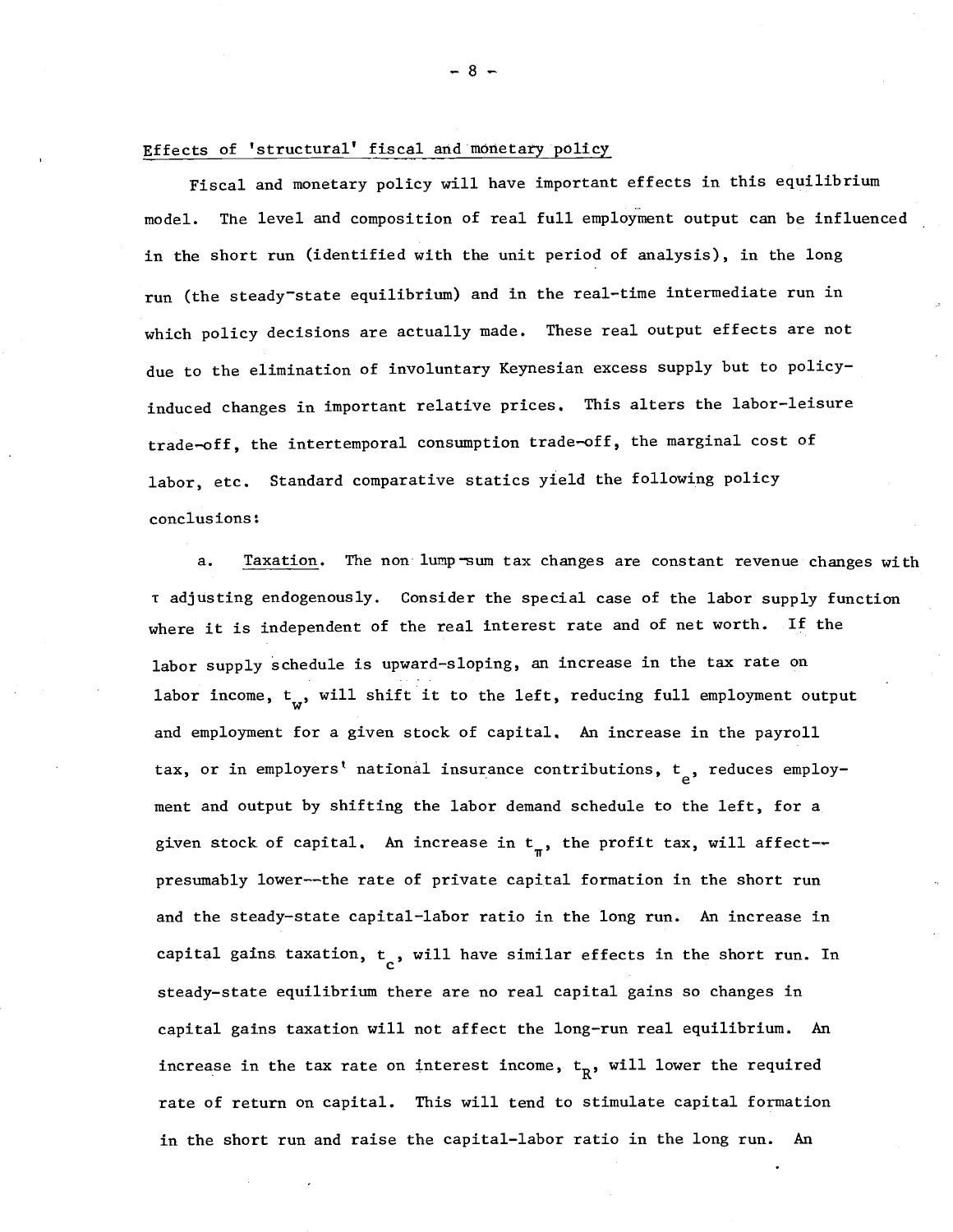increase in lump-sum taxes,  $\tau$ , will reduce real income unless, given the government's real spending program, money- and bond-financed deficits are exactly equivalent to explicit lump-sum taxation. For this to be the case, it is necessary that government bonds do not constitute net private sector wealth to any extent, i.e., that  $\alpha = 0$ . With exclusively bondfinanced deficits,  $\delta = 0$ , the appropriate real income concept then becomes, using II.8

(II.8')  $Y = f(K, N) + (\beta - 1) C^{G} - \frac{\Delta p}{p} \frac{M}{p} + \frac{\Delta q}{q} qK$ 

A substitution of lump-sum tax financing for borrowing will have no real effects. With money-financed deficits,  $\delta = 1$ , equation II.8 can be written as:

(II.8'')  $Y = f(K, N) + (\beta - 1)C^{G} + \frac{\Delta M}{D} - \frac{\Delta p}{p}(\frac{M}{p}) + \frac{\Delta q}{q} qK$ A once-and-for all increase in the level of the stock of money will be strictly neutral in this model only if  $\alpha = o$ . <u>4</u>/ This means that  $\frac{\Delta M}{p} - \frac{\Delta p}{p} \frac{M}{p}$ . is zero when such a level shift in the money stock path occurs, and that  $\frac{\Delta q}{q}$  is independent of such a level shift. Thus a one-period unexpected shift from money financing to lump-sum tax financing will not have any real effects.

b. Government spending. In this classical equilibrium model, changes in government spending on real goods and services will have powerful shortrun and long-run effects. All tax rates are assumed constant. Any changes in the public sector deficit or surplus are financed according to II.17a and ILI7b. If there is no direct crowding out (Buiter, 1977, 1979), Le., if government consumption is not a substitute or complement for private consumption and leisure  $(C_1 = o, \beta = o, h_2 = o)$ , government spending will "crowd out" private consumption and investment spending on a one-for-one basis by raising the price level and the interest rate.  $5/$  In the long run, a higher level of public spending is likely to "crowd out"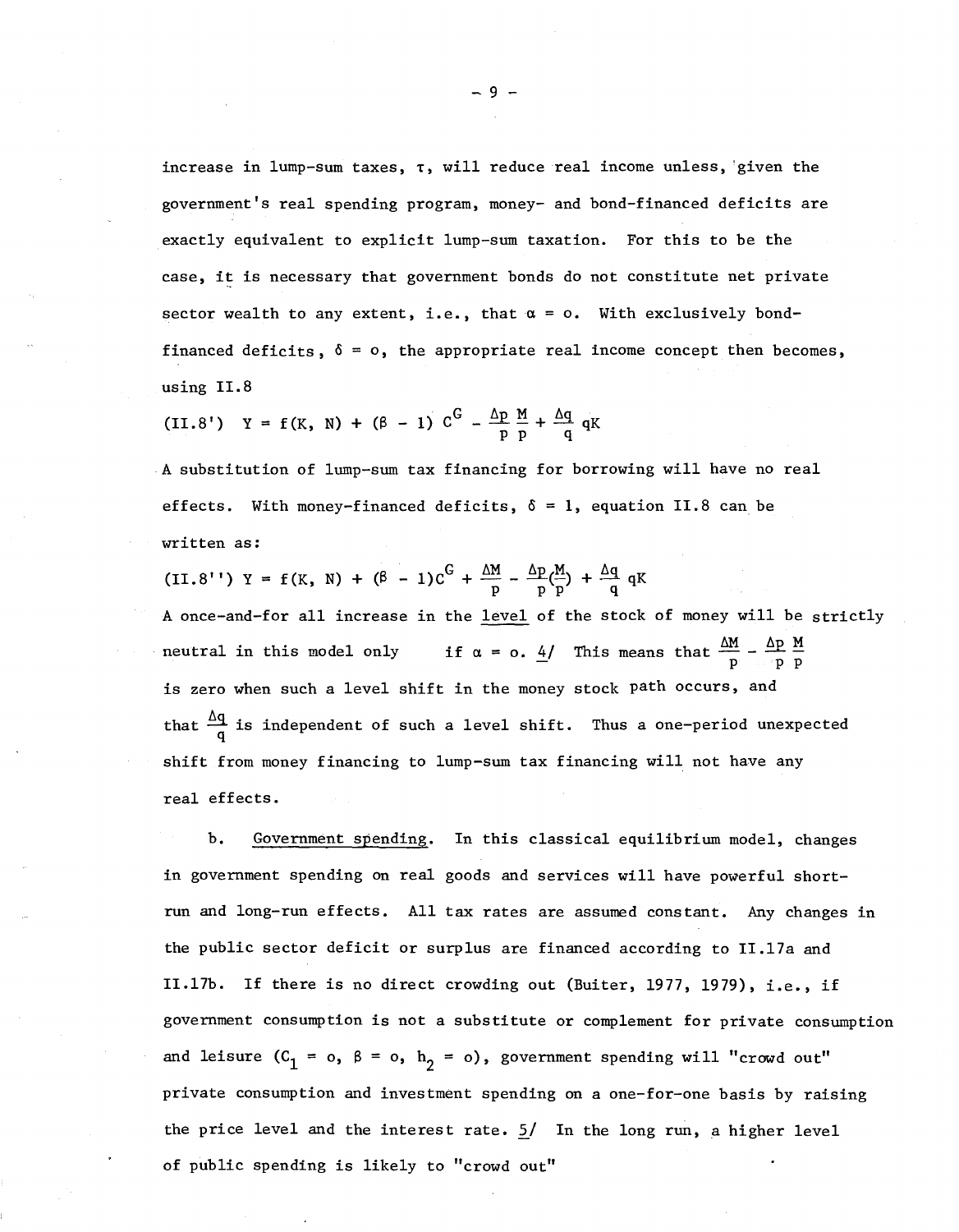real capital, although this need not be the case. If higher public spending leads to steady state deficits, these could be associated with higher rates of inflation. This would make real capital a more attractive asset compared to money and creates the possibility of long-run "crowding in." Getting rid of all real effects of government spending requires some very strong assumptions. (i) No direct effect of public consumption on the supply of labor:  $h_2 = 0$ . (ii) Public consumption is a perfect substitute for private consumption and thus constitutes income in kind on a one-for-one basis:  $C_1 = -1$  and  $\beta = 1$ . (iii) Debt neutrality prevails:  $\alpha = 0$ . (iv) If the higher level of public spending is associated with increased deficits, these either are financed by borrowing, or, to the extent that they are financed by money creation, only involve <sup>a</sup> once-and-for all step increase in the money supply. Since most of these assumptions are rather silly, the real trajectory of the economy will certainly not be invariant under alternative paths for real government spending.

c. Money neutrality. <sup>A</sup> once-and-for all step increase in the nominal stock of money will be neutral, i.e., have no real effects only if  $\alpha = 0$ :

debt neutrality prevails. <sup>A</sup> given percentage change in M, if it were associated with an equal percentage change in p and W, would reduce the real value of a given nominal stock of bonds. This will only fail to have real consequences if bonds do not matter, i.e., if  $\alpha = 0$ . Debt neutrality is discussed at length in Section III.

d. Monetary superneutrality. This is the property that the real trajectory of the economic system is invariant under alternative proportional rates of growth of the nominal money supply. It is easily seen that if monetary  $B \neq o$ , debt neutrality is a necessary condition for/superneutrality. As can be

 $\sim$  10  $\sim$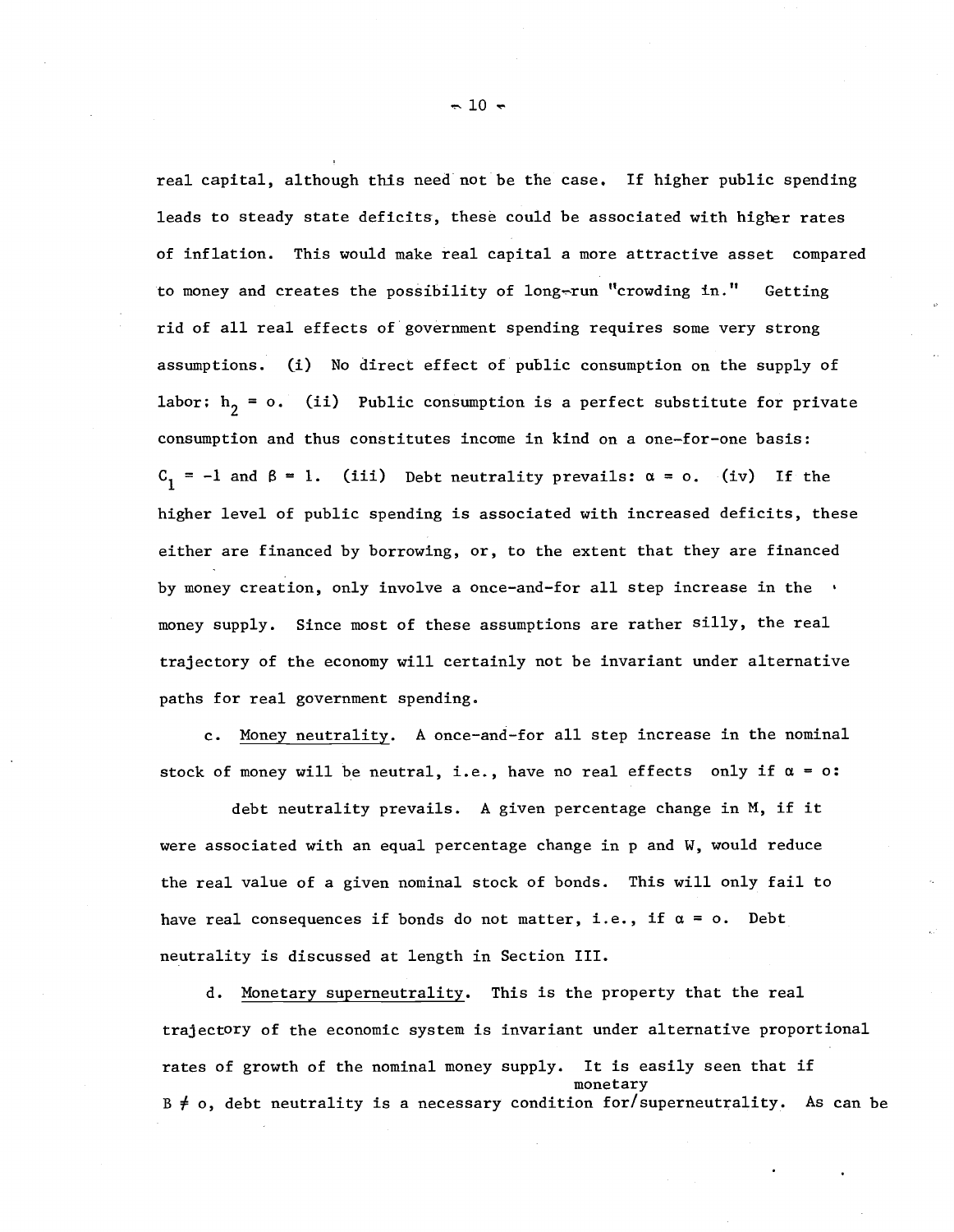seen from equations II.19a and II.19b, only a common proportional rate of growth. of the nominal stocks of money and bonds is consistent with steady state equilibrium if  $\alpha \neq 0$ . Even if debt neutrality prevails, superneutrality will be negated by the fact that no market-determined interest rate is paid on money balances. The real rate of return on money is minus the expected rate of inflation. Higher proportional rates of money growth are, across steady states, associated with higher proportional rates of inflation. These lower real returns from holding money will lead to a portfolio shift from money to real capital, thus destroying superneutrality, unless the demand for money is completely interest-inelastic. Any change in fiscal parameters that changes the rate of inf1ation(because it leads to changesin the growth path of the money supply)wil1 therefore have real effects, even if it were to have no direct structural effects or displacement effects. The next section considers debt neutrality and monetary superneutrality in an utterly classical overlapping generations world.

# III. Debt Neutrality and Monetary Superneutra1ity in Fully Optimizing Models

# a. Debt neutrality in an optimizing macromodel

In two recent studies (Buiter and Tobin,  $1980$ , Tobin and Buiter, 1980), James Tobin and I concluded that debt neutrality--the property that the real trajectory of the economic system is invariant under changes in the financing mix, for a given level and composition of real government spending--is a theoretical curiosum. The assumptions required for it to be valid can easily be shown to be contradicted by practical experience. In this section of the paper, I shall restate the case against debt neutrality in the context of a model constructed expressly to be as favorable as possible to classical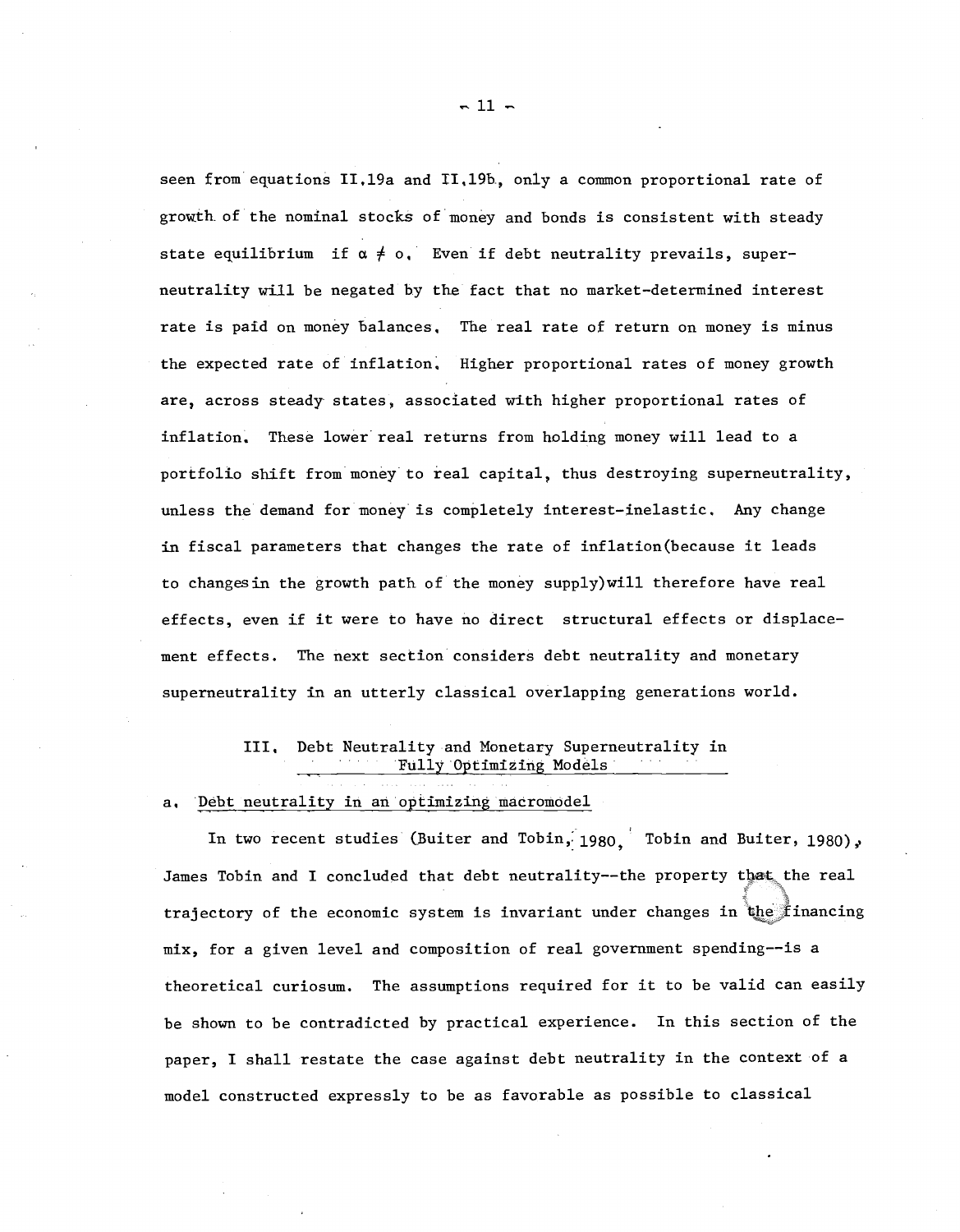invariance theorems. The model is a generalization of Diamond's overlapping generations model (Diamond, 1965), and allows for voluntary intergenerational gifts and bequests. (See Barro, 1974, and Buiter; 1980a). A comprehensive treatment of the subject can be found in Carmichael (1979). Except for some minor changes, the treatment of the case of agents with "two-sided intergenerational caring" replicates the original work of Carmichael.

The overlapping generations model used to develop the non-neutrality theories is "classical" in the sense that private actions are derived from explicit optimizing behavior, perfect foresight prevails and all markets are in equilibrium all of the time. All private agents act as price takers. I shall study the behavior of this decentralized, comcases, have real effects. $\Psi$ Private, voluntary intergenerational gifts--from petitive economy when a given government spending program is financed by different combinations of lump-sum taxation or current borrowing. Without loss of generality the level of government spending is assumed to equal zero, which allows us to rephrase the argument in terms of the real effects of alternative debt issue-taxation programs. The restriction to lump-sum taxes is necessary to give the neutrality proposition a chance. Non-lumpsum taxes on labor income, profits, wealth or any other base, will introduce real distortions, impose excess burdens and, except in uninteresting special parents to children (bequests) or from children to parents--are essential for the debt neutrality property to prevail. Briefly, the argument for neutrality goes as follows. The stock of real government interest-bearing debt has no effect on private behavior because corresponding to every dollar's worth of income on these bonds is <sup>a</sup> dollar's worth of tax payments

 $-12 -$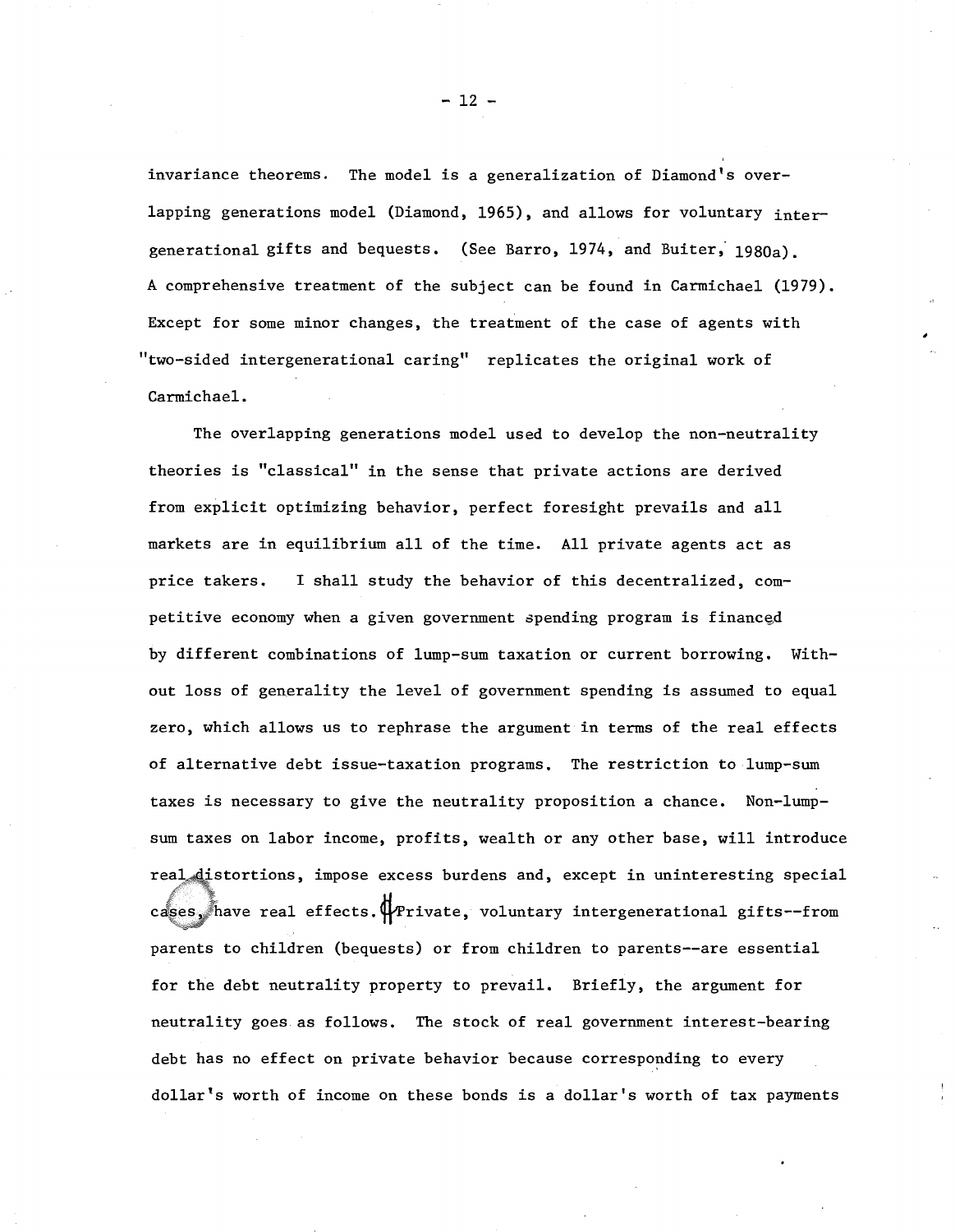to finance the bond income. The value of the government bonds on the asset side of private portfolios is the present discounted value of these future income payments. The value of these bonds is therefore exactly matched by the present discounted value of the future tax payments required to service them. Even if we grant that the future payments stream and the future tax payments stream are identical and that both are discounted in the same manner, a shift from tax financing to borrowing could cause non-neutrality because of an intergenerational redistribution of resources. If the bonds are one-period bonds and each individual is supposed to live for two periods, the intergenerational redistribution that can be associated with such issues is immediately apparent. Let an extra Pound's worth of bonds be issued in period t. It is bought by the then young members of generation t. Next period interest and repayment of principal occur. The tax revenue required for the debt servicing could be levied on the then young members of generation  $t + 1$ . In that case, real resources have been redistributed from the young to the old. Consumption and capital formation will be affected. An unfunded social security program will have broadly similar effects. Longer maturity bonds can be incorporated in the analysis without materially altering it. Voluntary intergenerational gifts can remove the real consequences of involuntary intergenerational redistribution through the borrowing-taxation mechanism. Provided the taxes are lump-sum, such private intergenerational transfers will restore the original consumption-investment equilibrium as long as such private actions do not violate the non-negativity constraints on these voluntary intergenerational transfers. If, before the extra Pound's worth of public debt is issued the members of the older generation were all leaving positive bequests to their descendants, the

 $-13 -$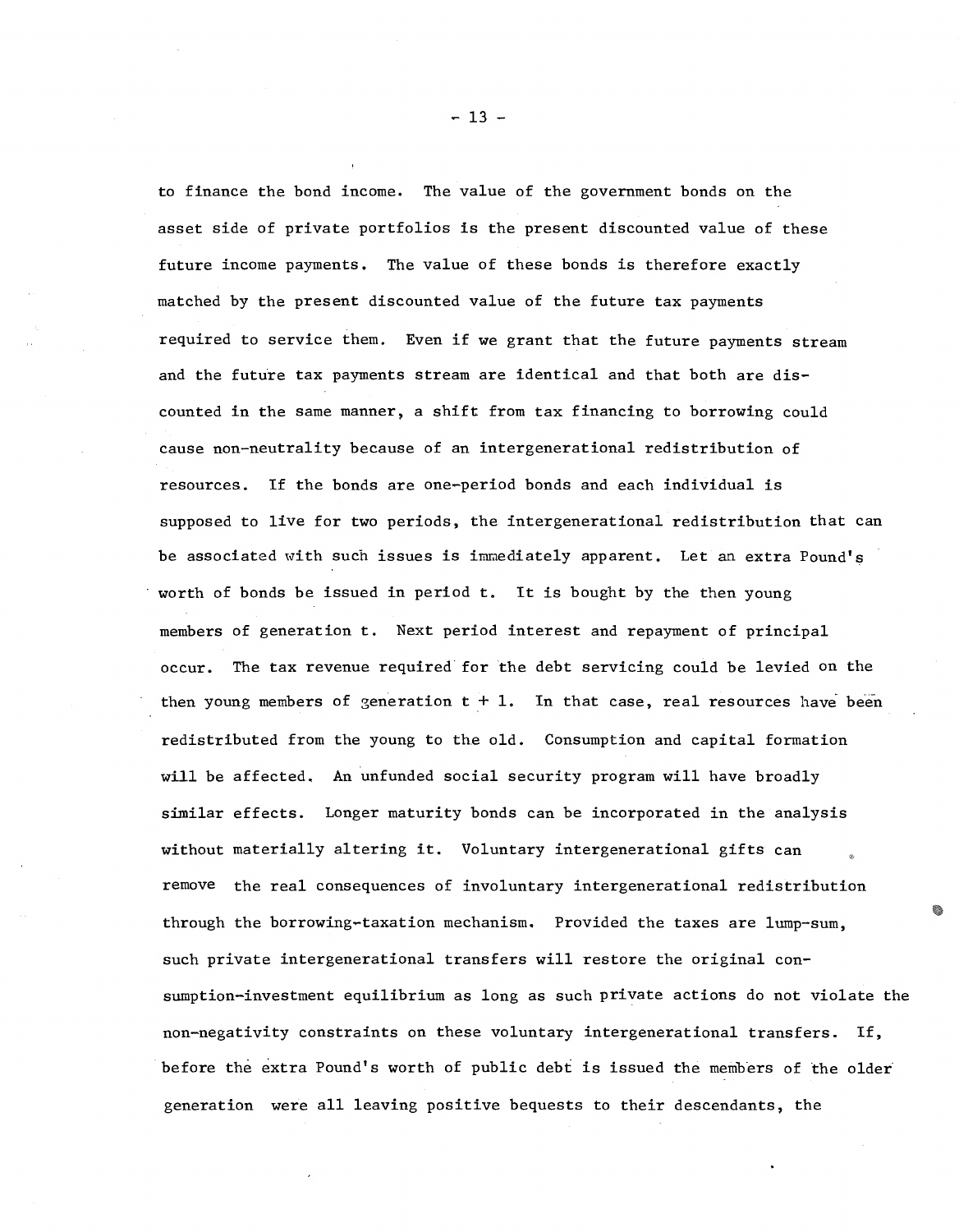option of redistributing resources from the young to the old through a cut in bequests was already open to the older generation. Their decision not to exercise this option reflects that, at the margin, they receive greater utility from the well-being of their heirs than from their own consumption. The government's attempt to redistribute "gross resources" from the young to the old will in that case by met by increased bequests from the old to the young, leaving the "net resources" available to each generation unchanged. If, on the other hand, the older generations were initially at a "zero bequest corner," i.e., if in order to increase their own life-time resources they would gladly have left their children <sup>a</sup> negative legacy, had this not been ruled out by law, the involuntary intergenerational redistribution would not have been neutralized by an exactly matching voluntary transfer in the opposite direction.

Within the bounds set by the non-negativity constraints on gifts and bequests, lump-sum redistribution through borrowing or unfunded social security schemes will be neutralized by voluntary intergenerational transfers, if bequest or gift motives are present. Private non-market transactions are required to neutralize public non-market transactions. A formal analysis follows below.

Notation

 $c_t^1$ consumption while young by a member of generation t  $\ddot{\cdot}$  $c_t^2$ consumption while old by a member of generation t  $\ddot{\cdot}$  $K_{+}$ capital stock in existence at the beginning of period t size of generation t  $L_{+}$ 

 $K_{\rm r}/L_{\rm r}$  $k_{+}$ 

 $B_{+}$ 

: saving by a member of generation t while old (i.e., his bequest to young members of generation  $t + 1$ )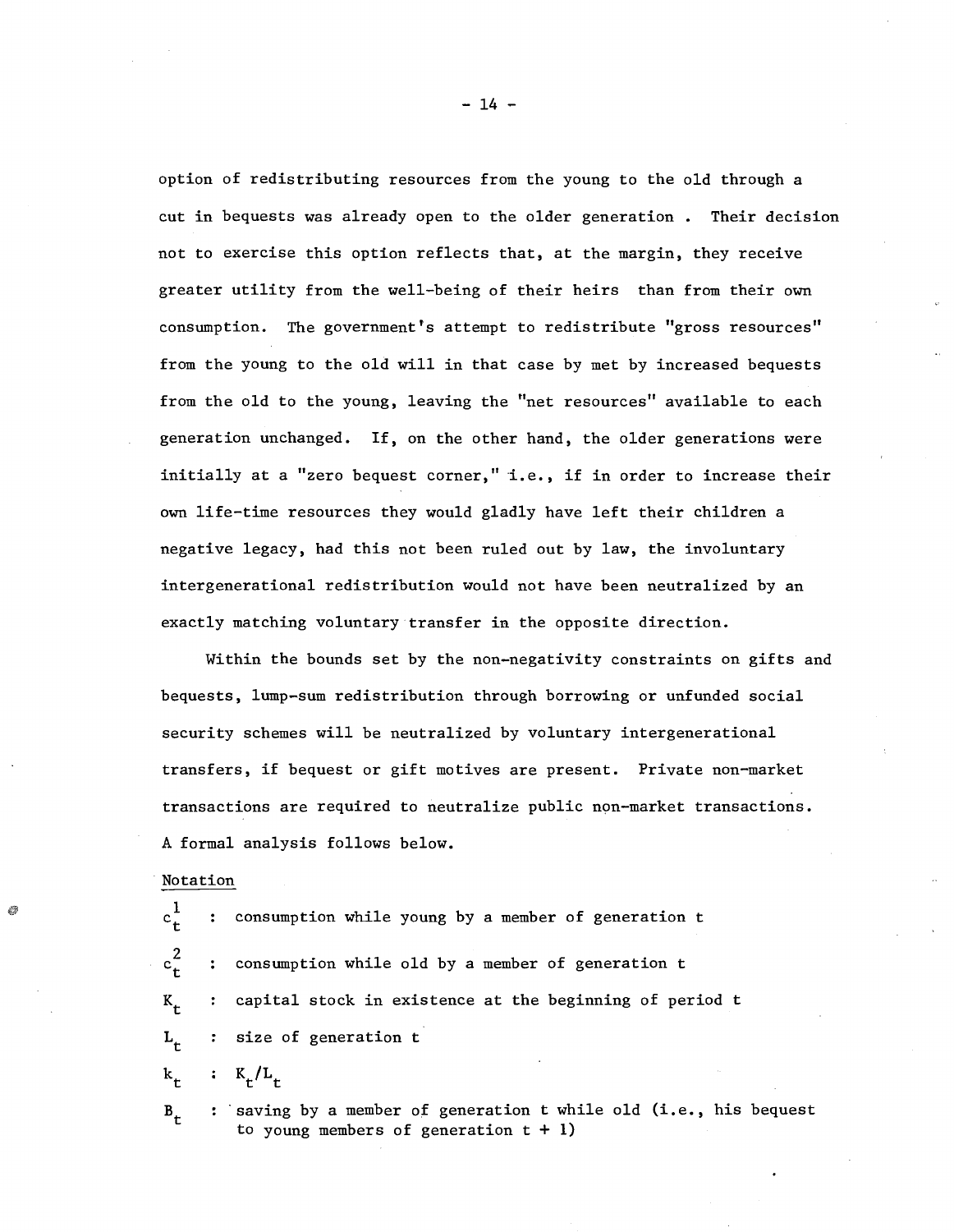| $G_{\mathbf{t}}$    |                      | : gift by a young member of generation t to old members of<br>generation $t - 1$ .    |
|---------------------|----------------------|---------------------------------------------------------------------------------------|
| $D_{\mathbf{t}}$    | $\ddot{\bullet}$     | stock of real one-period government debt in existence at the<br>beginning of period t |
| $d_{\mathbf{r}}$    |                      | $\equiv D_{\text{t}}/L_{\text{t}}$                                                    |
| $T_{+}$             | $\ddot{\cdot}$       | lump-sum tax levied on members of generation t while young                            |
| $\tau$ <sub>t</sub> |                      | $\equiv$ T <sub>+</sub> /L <sub>+</sub>                                               |
| $r_{\rm t}$         | $\ddot{\phantom{a}}$ | interest rate on savings carried from period $t - 1$ into period t                    |
| $\mathbf n$         |                      | one-period proportional rate of growth of population                                  |
| δ                   | $\ddot{\cdot}$       | one-period discount rate applied to the utility of one's<br>immediate descendant      |
| ρ                   |                      | one-period discount rate applied to the utility of one's<br>immediate forebear        |
| Ъ.                  |                      | Government financing in an overlapping generations model without<br>gifts or bequests |
|                     |                      |                                                                                       |

Each generation'consists of identical households that live for two periods. During the first period of their lives each household works <sup>a</sup> fixed amount, 1. Income earned in the first period is either consumed or saved. These savings, plus accumulated interest, are the only source of income in the second period of <sup>a</sup> household's life when it is retired. Households are also identical across generations. Initially there is no government borrowing or lending and no taxation. On the output side, the model has a single commodity that can either be consumed or used as a capital good. Until government bonds are introduced, real capital is the only store of value. The model is "real": there are no money balances. The dual role to be performed by durable output--that of being an input in the production function and of being the only store of value may lead to inefficiencies in a decentralized, competitive economy. (See Diamond, 1965; Buiter,1980a; and Carmichael, 1979.)

 $-15 -$ 

 $\mathbf{C}$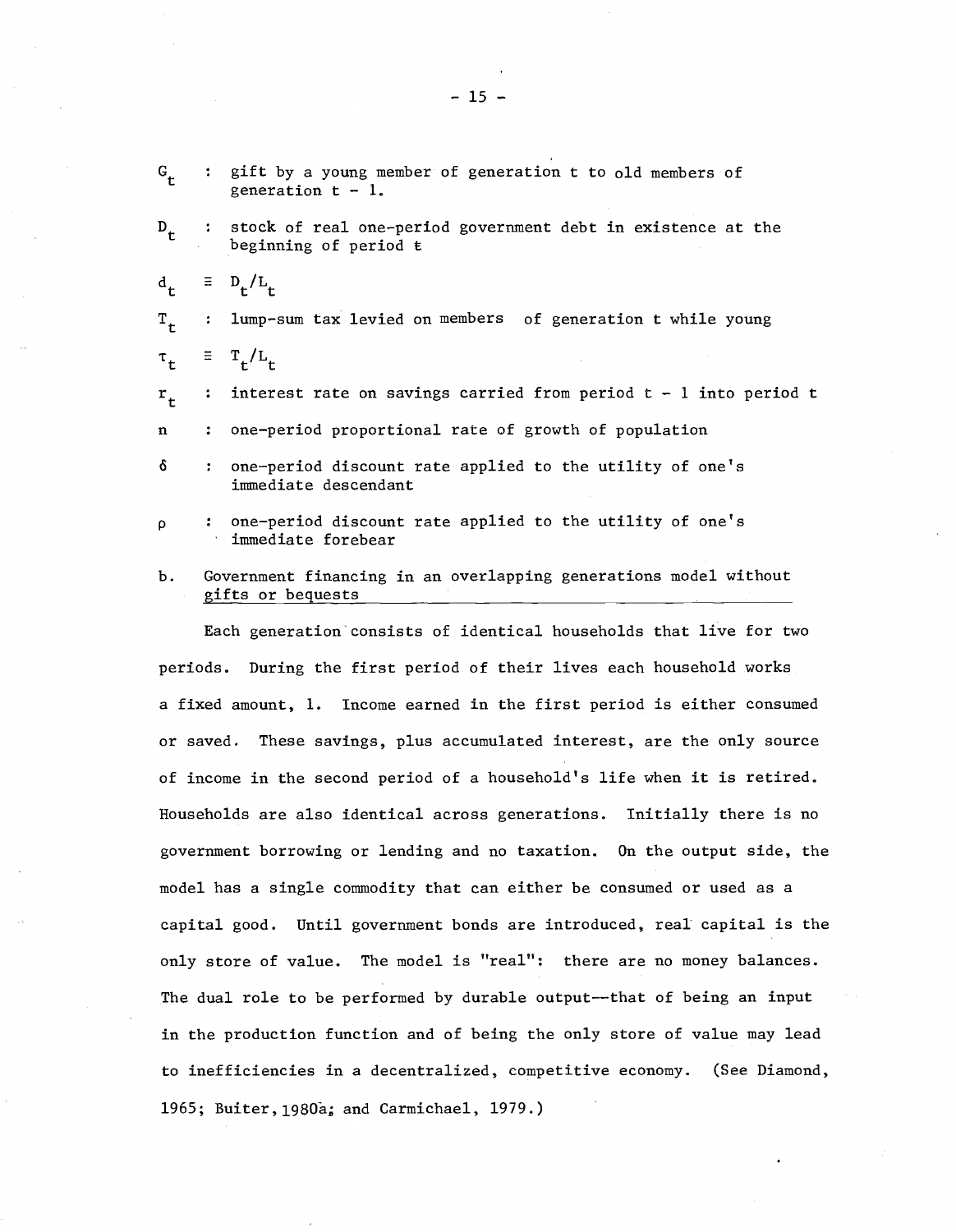### c. A competitive economy without government debt

In the absence of government borrowing and lending, the utility maximization program faced by a representative household of generation

t is given by: max  $u(c_t^1, c_t^2) = 6/$  $c_t^1, c_t^2$ 

subject to

(III.1) 
$$
c_t^1 + \frac{c_t^2}{1 + r_{t+1}} \leq w_t
$$

$$
c_t^1, c_t^2 \geq 0
$$

Equation 111.1 states that the present discounted value of lifetime consumption cannot exceed that of labor income. Given our assumptions about the utility function, u, the budget constraint will hold with equality and all solutions for  $c^1_t$  and  $c^2_t$  will be interior. Utility is a function of own lifetime consumption only. There is no gift or bequest motive. The model is completed by adding the economywide constraints, 111.2, 111.3, and 111.4.

(III.2)  $w_t = f(k_t) - k_t f'(k_t)$ (III.3)  $r_t = f'(k_t)$ (III.4)  $w_t - c_t^1 = k_{t+1}(1 + n)$ 

Output is produced by a well-behaved neoclassical production function which is linear homogenous in capital and labor. In intensive form it can be written as:  $f(k_t)$  with f (o) = o; f '> o; f "< o.  $1/$  Equation III.2 states that the labor market clears and is competitive. The real wage

 $- 16 -$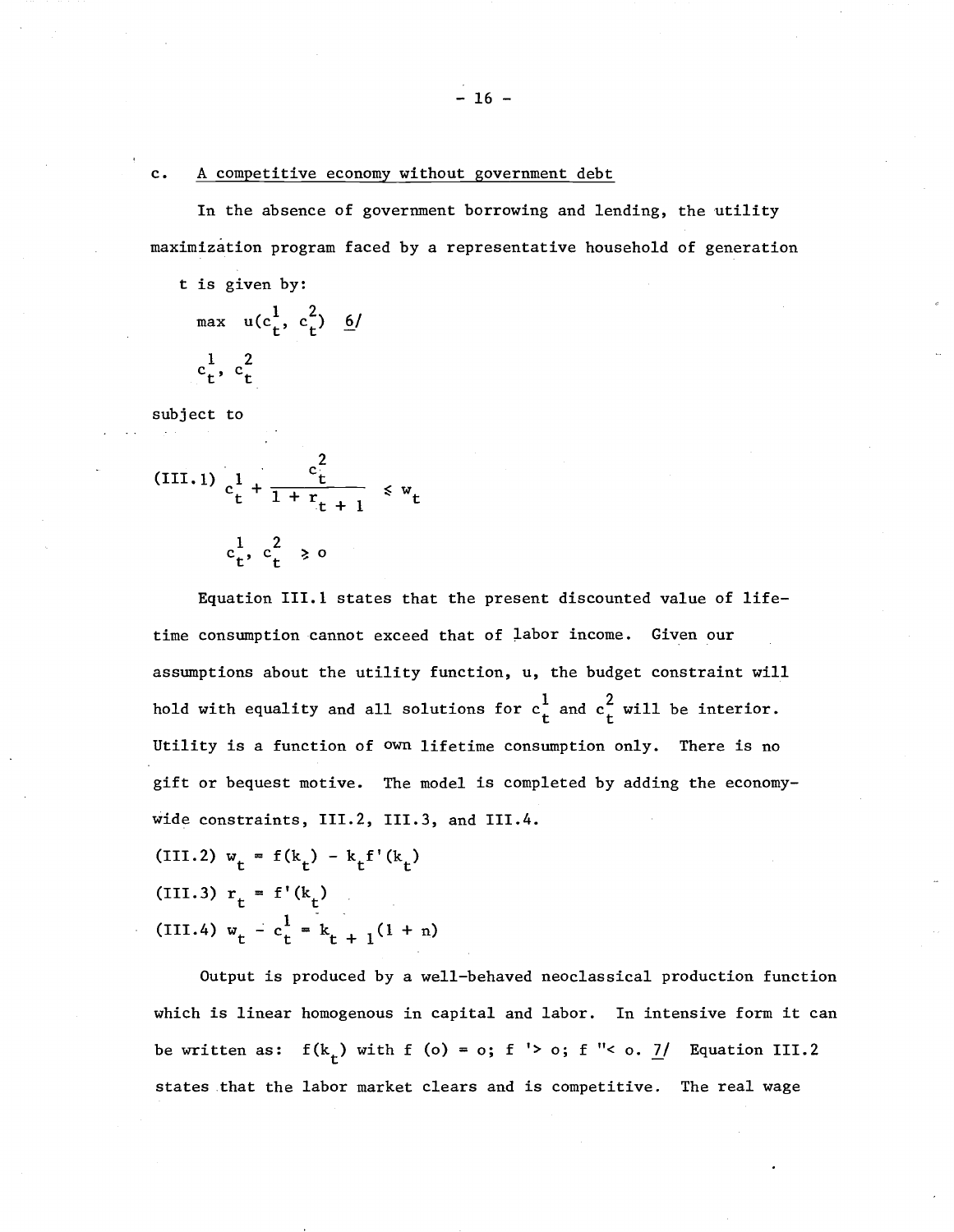equals the marginal product of labor. Equation 111.3 states that the capital rental market clears and is competitive with the rental rate (which in the one-commodity model also equals the interest rate) equal to the marginal product of capital. Equation 111.4 is the economywide capital market equilibrium condition. The stock of capital in existence at the beginning of period  $t$ ,  $K_{t}$ , is equal to the savings of the previous period. Only the young save in this model without bequests, so saving in t - 1 is given by  $(w_{t-1} - c_{t-1}^1) L_{t-1}$ . Our conditions on the production function imply  $k_t > 0$ .

The interior first-order condition for an optimum is:

(III.5) 
$$
\frac{u_1(c_t^1, c_t^2)}{u_2(c_t^1, c_t^2)} = (1 + r_{t+1})
$$

Its interpretation in terms of a tangency between an indifference curve in  $c_t^1$ ,  $c_t^2$  space and the intertemporal budget constraint is familiar. From the first-order condition and the budget constraint, III.1, we can solve for  $c_t^1$  (and  $c_t^2$ ) as a function of  $w_t$  and  $r_{t+1}$ . Substituting the solution for  $\mathrm{c}_{\mathbf{t}}^1$  into the capital market equilibrium condition III.4 and using III.2 and III.3 to substitute for  $w_t$  and  $r_{t+1}$  we obtain a first-order difference equation in  $k$  describing the evolution over time of this economy from any arbitrary set of initial conditions.  $8/$ 

(III.6) 
$$
f(k_t) - k_t f'(k_t) - c^1 (f(k_t) - k_t f'(k_t), f'(k_{t+1})) = k_{t+1} (1+n)
$$

librium i.f.f.  $\left|\frac{\partial k_t + 1}{\partial k}\right| < 1$ , i.e., when This system will be locally stable and converge to a steady state equiak<br>1  $\left(\frac{\partial c}{\partial w}^1 - 1\right) k f''$  $1 + n + \frac{\partial c}{\partial r}^1 f''$  $\leftarrow 1$ ,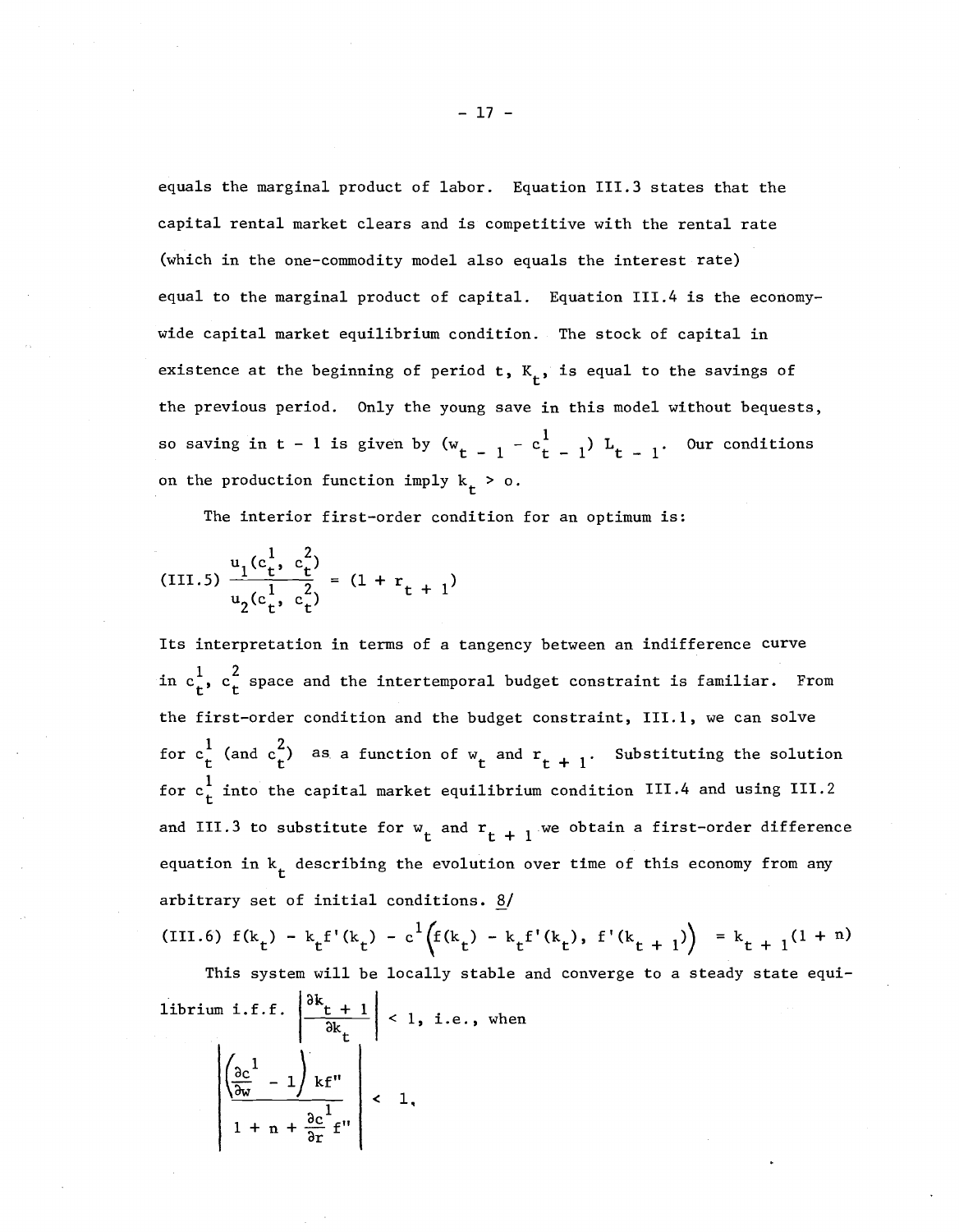In what follows we shall assume existence, uniqueness and stability and proceed to analyze steady-state equilibria only.

In steady-state equilibrium, the capital-labor ratio anq through that all real stock-stock and stock-flow ratios are constant. We solve for it by setting  $k_t = k_{t+1}$  in equations III.1 through III.5. By substituting the marginal productivity conditions 111.2 and 111.3 into 111.1 and 111.4 we obtain equations 111.7 and 111.8, the stationary private budget constraint and aggregate capital market equilibrium condition.

(III.7) 
$$
c^1 + \frac{c^2}{1 + f'(k)} = f(k) - kf'(k)
$$

(III.8)  $f(k) - kf'(k) - c^{\frac{1}{k}} = k(1 + n)$ 

From 111.7 and 111.8 we can solve for the stationary decentralized consumption possibility locus, as in III.9a and III.9b. (III.9a)  $c^2 = \psi(c^1)$ 

(III.9b)  $\psi' = -(1 + f') \left[ 1 + \frac{k(n - f')}{1 + f'} f''(1 + n + kf'')^{-1} \right]$ If the production function is Cobb-Douglas, with  $f(k) = k^{\alpha}$ 

$$
0 < \alpha < 1, \ \psi' = \frac{(1+n) (1 + \alpha^2 k^{(\alpha - 1)})}{(1 - \alpha) \alpha k^{(\alpha - 1)} - (1 + n)}
$$

The stationary decentralized consumption possibility locus for the Cobb-Douglas case is graphed in Figure 1. At the origin its slope is  $\frac{\alpha}{1-\alpha}(1 + n)$ . k increases monotonically as we move up from 0 towards A. As k approaches infinity (which would be beyond A in<sub>i</sub>the infeasible region) the slope of the consumption possibility locus becomes -1. The locus is strictly concave towards the origin. For large k and more general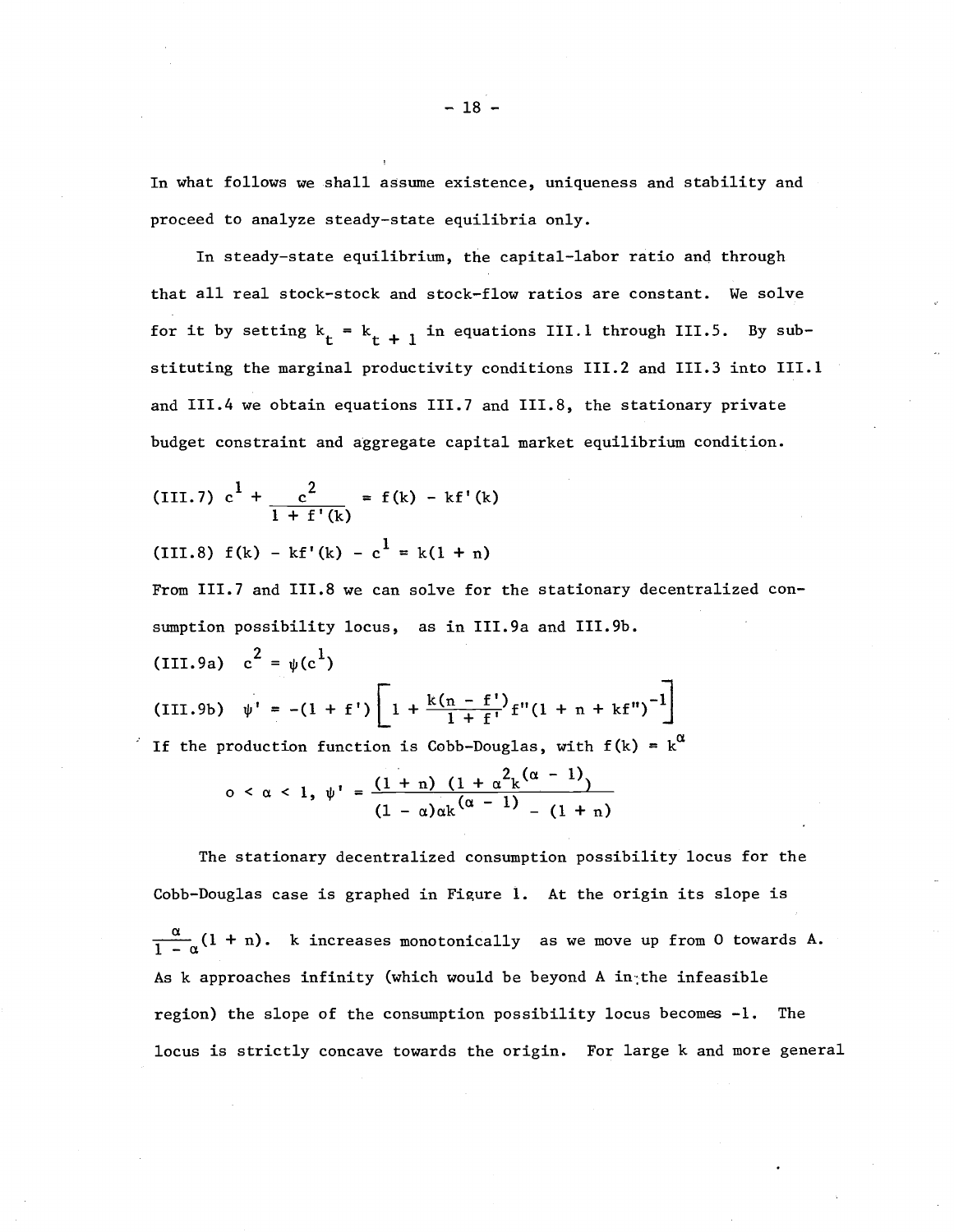

 $-18(a) -$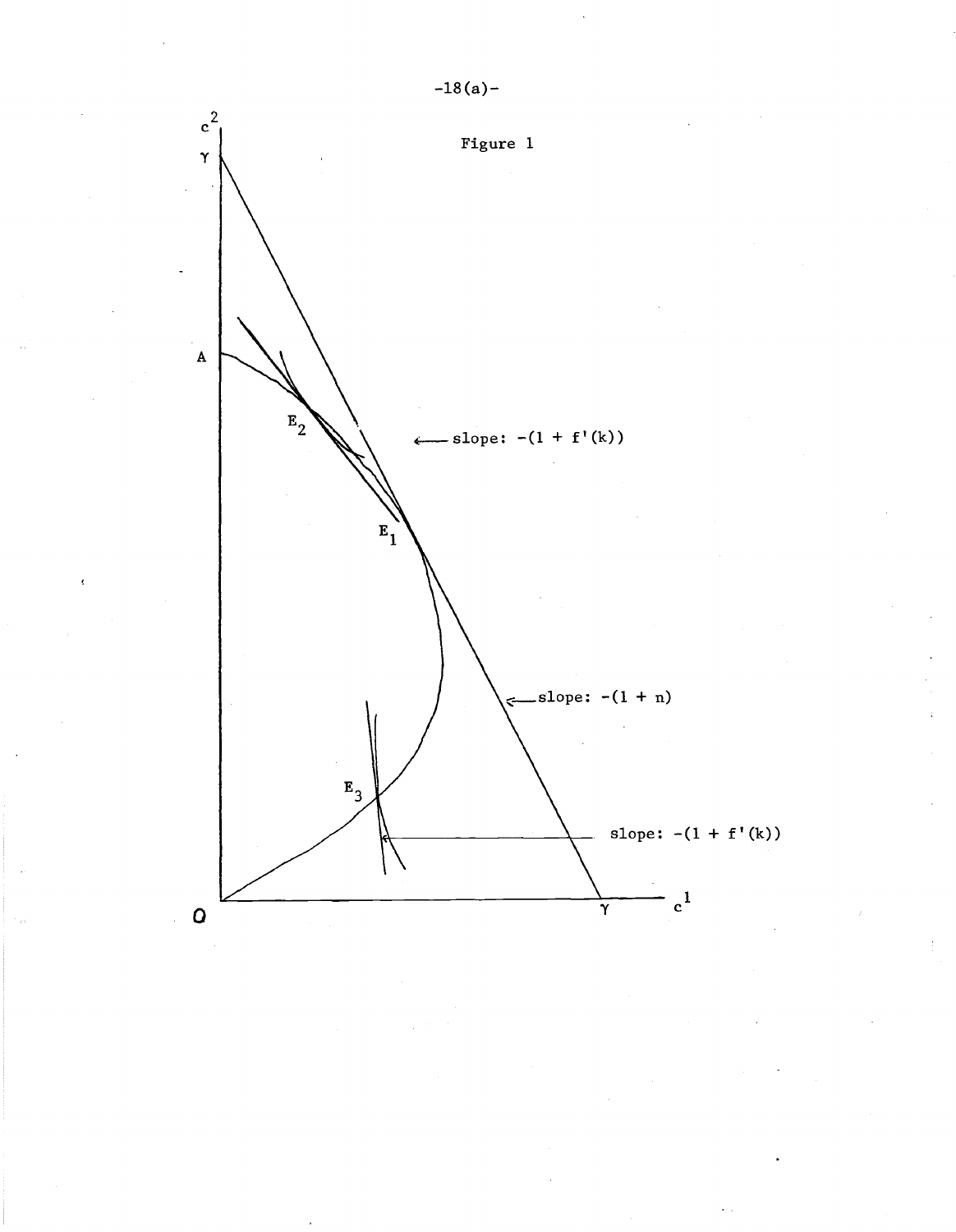constant returns production functions than the Cobb-Douglas,  $\frac{\partial c}{\partial x}$  can even become positive again, a case of extreme overaccumulation. With the Cobb-Douglas this is not possible. At the golden rule capital-labor ratio, when  $f'(k) = n$ ,  $\psi' = \frac{-\partial c^2}{l} = -(1 + f') = -(1 + n)$ . გ $_{\rm c}^{\rm 1}$ 

The steady-state equilibrium of a decentralized competitive economy could be achieved anywhere <sup>on</sup> this locus. Steady-state equilibria like  $E^3$ , corresponding to a capital-labor ratio below the golden rule capital-labor ratio  $k^*$ , defined by f'(k\*) = n, are possible as are those like  $E_{\text{2}}$  corresponding to a capital-labor ratio in excess of k\*. The golden rule capitallabor ratio  $k^*$  could be achieved by a competitive equilibrium at  $E_1$ , but this is not more likely than any other point on the locus. A competitive stationary equilibrium satisfies two criteria: it lies on the stationary consumption possibility locus and it has <sup>a</sup> tangency between an indifference curve and a private budget constraint with slope  $-(1 + r) = -(1 + f'(k)).$ The private budget constraint will always cut the stationary consumption possibility locus in the manner indicated at  $E_{\overline 3}$  and  $E_{\overline 2}$ • Only at the golden rule  $(E)$  will the private budget constraint be tangent to the locus.

It is instructive to contrast the private decentralized solution with the solution achieved by an omnipotent social planner. The latter is only subject to the aggregate resource constraint:

$$
c_{t}^{1}L_{t} + c_{t}^{2} - 1L_{t-1} = L_{t}f(k_{t}) - L_{t}(k_{t+1}(1+n) - k_{t})
$$
 or  
(III.10) 
$$
c_{t}^{1} + \frac{c_{t-1}^{2}}{1+n} = f(k_{t}) - k_{t+1}(1+n) + k_{t}
$$

The stationary aggregate resource constraint is Z

(III.11) 
$$
c^1 + \frac{c^2}{1 + n} = f(k) - nk
$$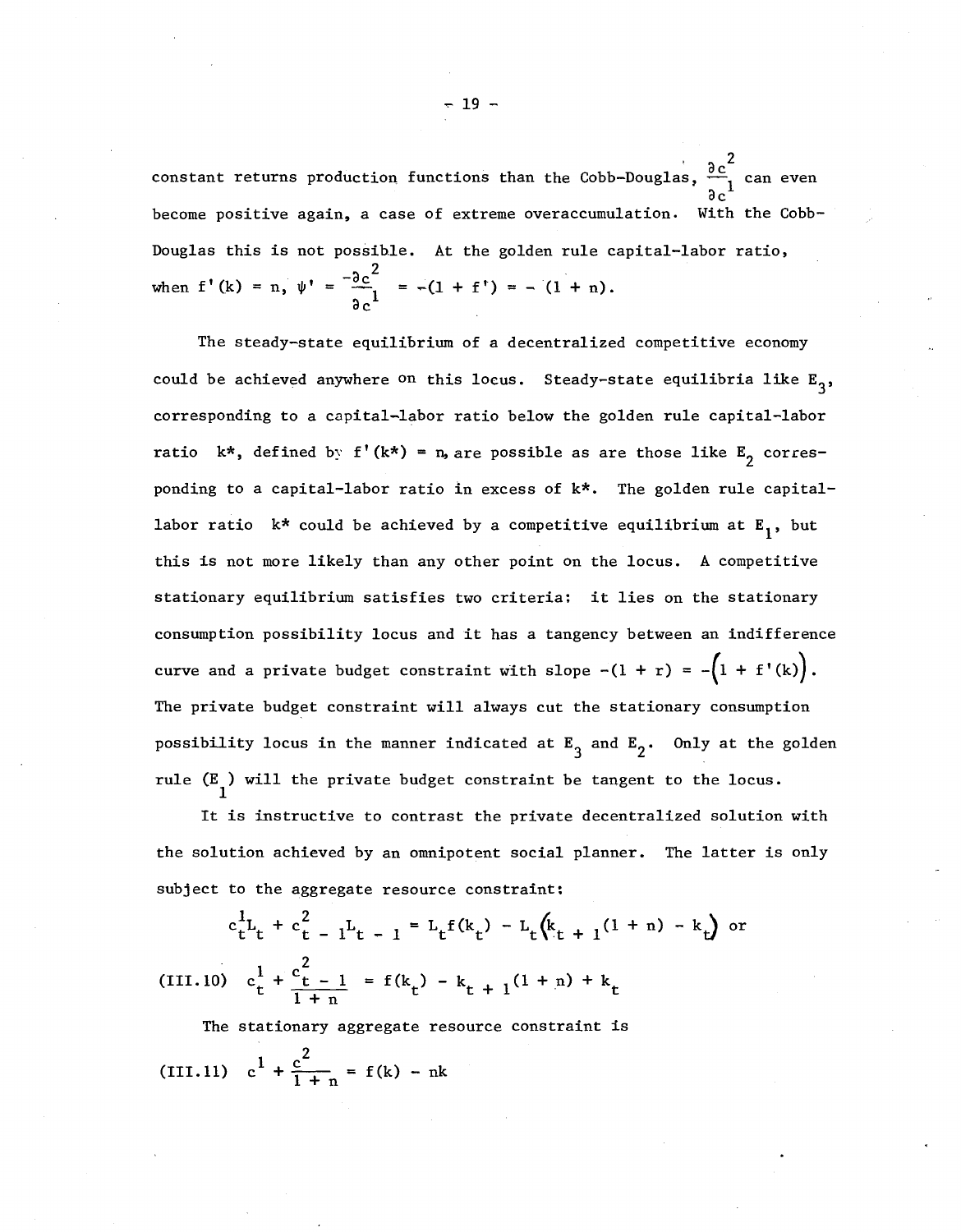In order to maximize the stationary per capita amount of resources available for consumption, the social planner selects the golden rule capital-labor ratio k\*. The stationary social consumption possibility locus is the straight line  $\gamma\gamma$  with slope  $-(1 + n)$ . By distribution through administrative fiat, any point on this yy locus is available to the social planner. A decentralized competitive equilibrium with a capital-labor ratio below k\*, as at  $E_3$  is not inefficient. During any transition from  $E_3$  to  $E_1$ , say, capital deepening has to occur, requiring the sacrifice of consumption during the transition in exchange for a permanently higher consumption path after  $E_1$  has been achieved. A capital-labor ratio in excess of the golden rule is inefficient because it is possible to reduce the capital-labor ratio and thus to have a temporary consumption binge while enjoying a permanently higher path of consumption after  $k*$  has been achieved. This inefficiency is due to capital's dual role as a store of value and a factor of production. In an attempt to shift consumption towards retirement, private agents save by accumulating capital. This depresses the rate of interest. By making available a store of value that has no additional intrinsic use, either as a consumption good or a capital good, government borrowing can alleviate and even eliminate any such inefficiency due to overaccumulation.

### d. A competitive economy with government debt

Now consider the case in which the government issues real-valued oneperiod bonds. Bonds floated during period t are repaid with interest at a rate  $r_{t+1}$  in period  $t + 1$ . Government bonds and real capital are perfect substitutes in private sector portfolios.  $D_t$  can be negative, in which case the public sector lends to the private sector. Such public sector lending to the public sector consists of public purchases of private sector bonds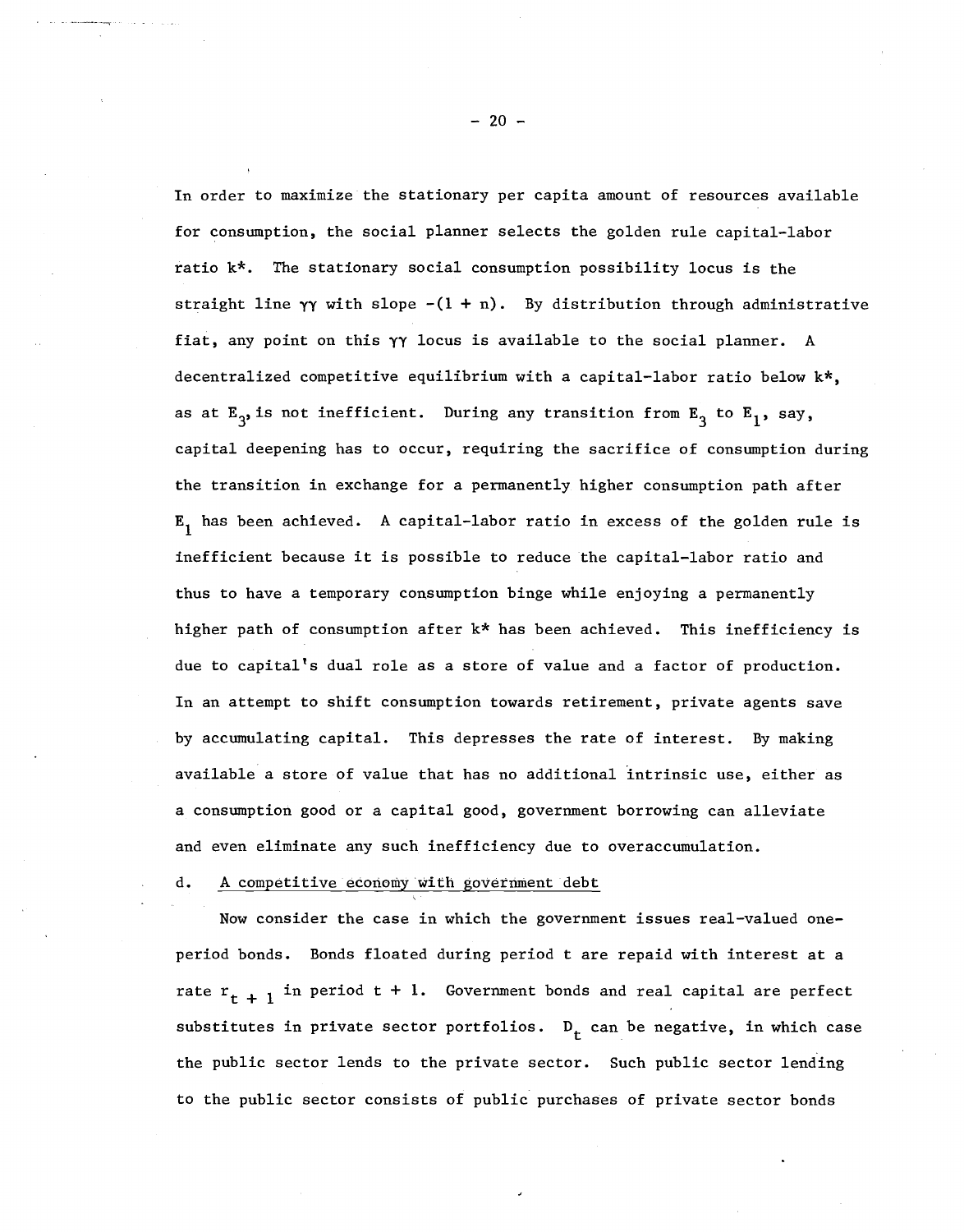(which are also perfect substitutes for public bonds), not of real capital.  $T_t$  is the total lump-sum tax bill paid by the younger generation in period t. It can be negative in which case it constitutes transfer payments to the young. With government debt and taxes the economy we are considering can be represented as follows;

 $\max$   $u(c_t^1, c_t^2)$  $1 \t2$  $\mathbf{c}_{\mathbf{t}}^{\phantom{\dag}},\,\,\mathbf{c}_{\mathbf{t}}^{\phantom{\dag}}$ subject to  $c_t^1$ ,  $c_t^2 \geq 0$ . (III.12)  $(w_t - c_t^1 - \tau_t)$   $(1 + r_{t+1}) = c_t^2$ (III.13)  $(1 + r_t) D_{t-1} = D_t + T_t$ (III.14)  $(w_t - c_t^1 - \tau_t)L_t = D_t + K_{t+1}$  $w_t = f(k_t) - k_t f'(k_t)$  $r_{t + 1} = f'(k_{t + 1})$  $k_+ > o$ 

Equation 111.12 is the modified household budget constraint, allowing for taxes while young. 111.13 is the government budget constraint. 111.14 is the modified capital market equilibrium condition. Total saving has to be equal to the total stock of assets consisting of government bonds and real capital. Private life-cycle optimizing behavior yields a consumption function  $c_t^1 = c^1 (w_t - \tau_t, r_{t+1})$ . We again assume o <  $c_1^1(.)$  <1 and  $c_2^1(.) \leq 0.$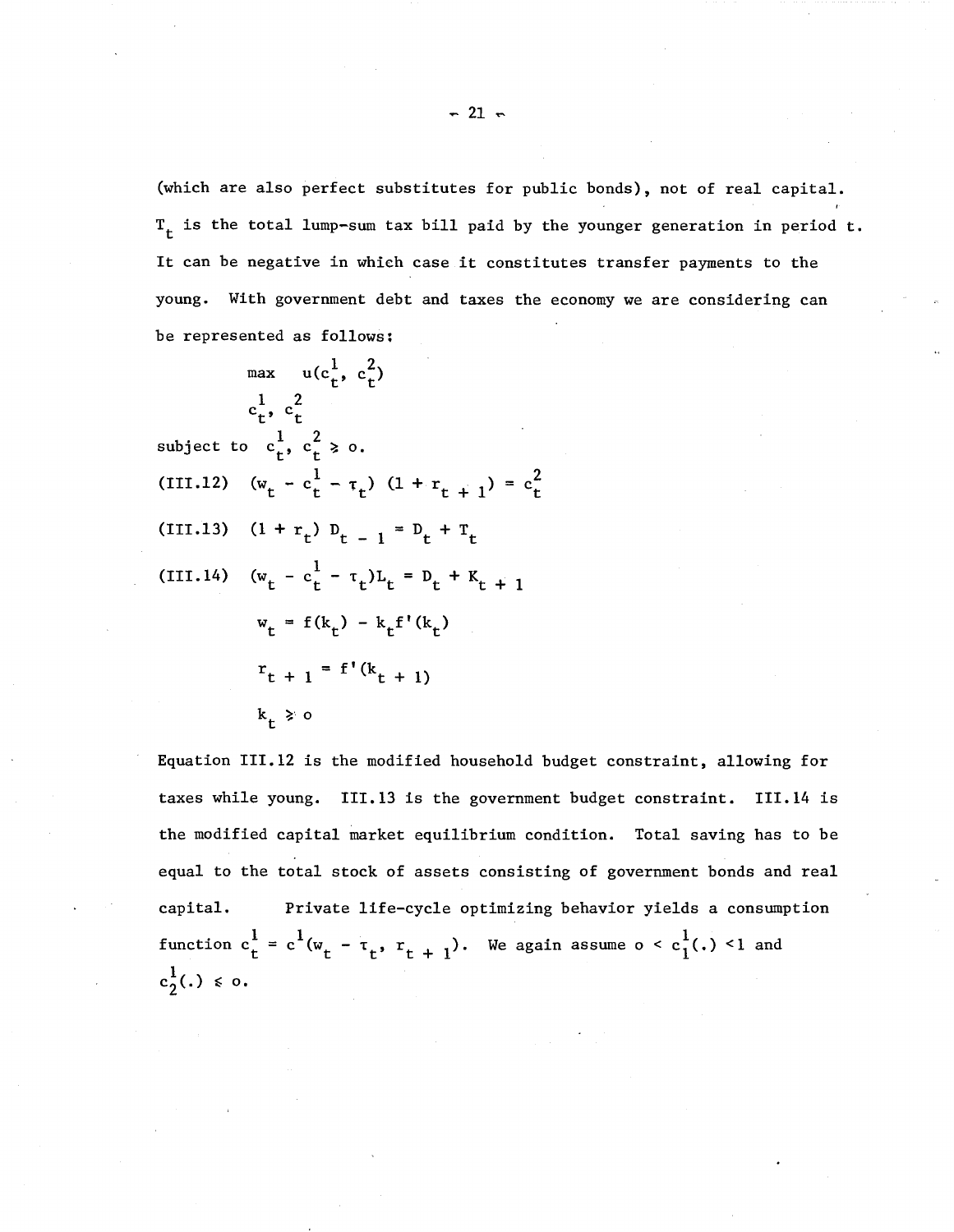The complete solution of the model is:

III. 15 
$$
c_t^1 = c^1(w_t - \tau_t, r_{t+1})
$$
  
\nIII. 12  $(w_t - c_t^1 - \tau_t) (1 + r_{t+1}) = c_t^2$   
\nIII. 16  $w_t - c_t^1 - \tau_t = d_t + k_{t+1}(1 + n)$   
\nIII. 17  $(1 + r_t)d_{t-1}^{-d_t} (1 + n) + \tau_t(1 + n)$   
\nIII. 2  $w_t = f(k_t) - k_t f'(k_t)$   
\nIII. 3  $r_{t+1} = f'(k_{t+1})$   
\n $c^1_t, c_t^2, k_t \ge 0$ 

At each point in time, t, this system of six equations determines the values of  $c^1_t$ ,  $c^2_t$ ,  $w_t$ ,  $k_{t+1}$  and two of the three government instruments  $\tau_t$ ,  $d_t$  and  $r_{t+1}$ , given the value assigned to the remaining government instrument and the values of the predetermined variables  $r_t$ ,  $d_{t-1}$  and  $k_t$ . I shall, through the rest of this section on debt neutrality, consider the case in which  $d_t$ , the per capita stock of real government debt is kept at a constant value  $d_t = d$ . In that case III. 17 simplifies to:

III. 17' 
$$
\tau_t = \frac{(r_t - n)d}{1+n}
$$

The model is stable if $\left|\frac{\partial k_{t+1}}{\partial t}\right|$  < 1 in equation III.18. ak,

(f' (kt)-n)d III. <sup>18</sup> <sup>f</sup> (k ) - k f' (k )-cl (f (k ) -k f' (k ) - f' (k ) ) t t t t t t l+n ' t+l (Hf' (kt»d l+n = kt+l(l+n).

stability requires

III. 19 
$$
\left| \frac{(c_1^1 - 1) f''(k + \frac{d}{1+n})}{1 + n + c_2^1 f''} \right| < 1
$$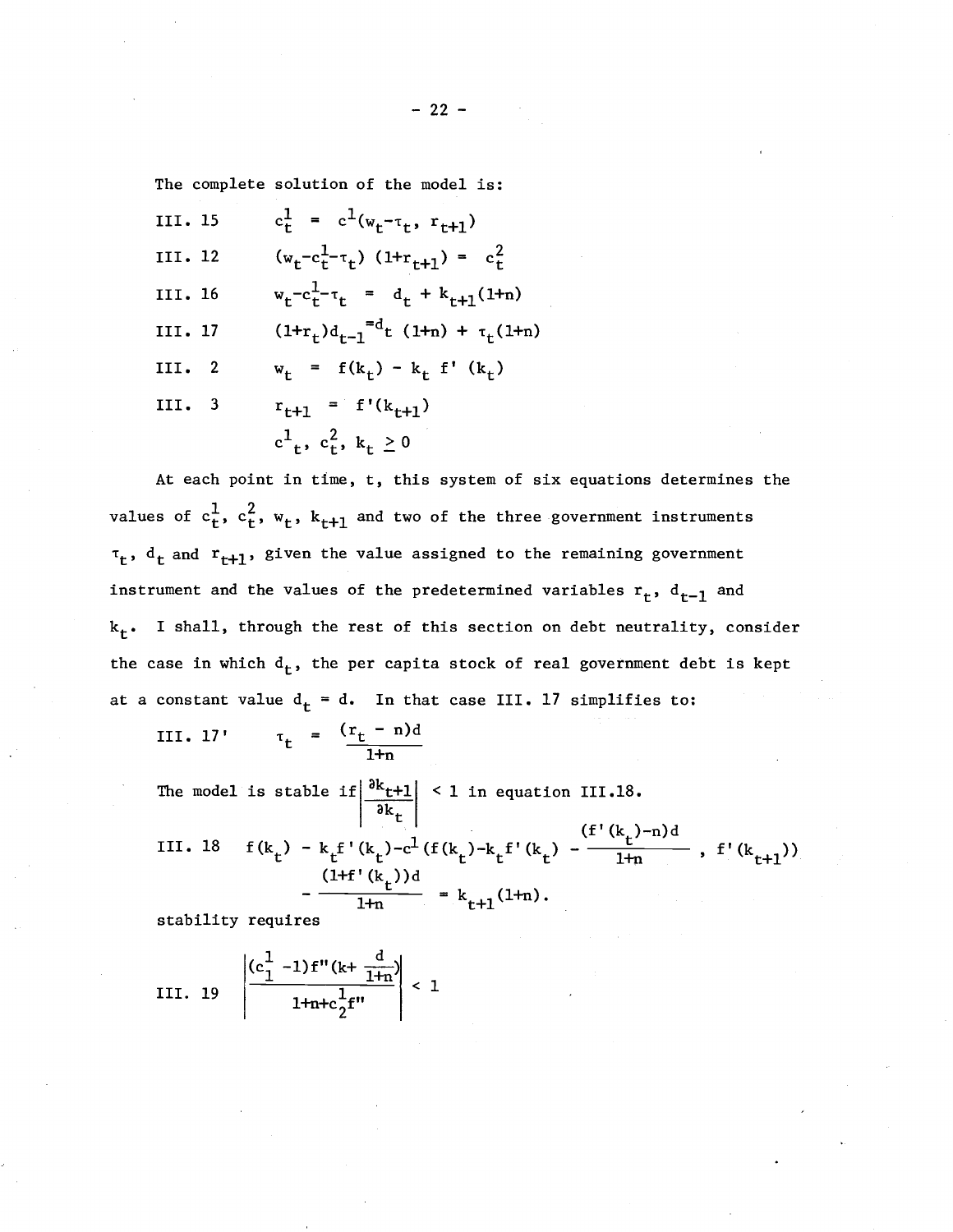Since k +  $\frac{{\rm d}}{{\rm d}}$  is non-negative (because  ${\rm c}^2$  is non-negative), this l+n

stability condition is qualitatively the same as that for the model without government debt, given in III.6).

The steady state equilibrium of the model with public debt is given in equations III. <sup>20</sup> - III. 23.

III. 20 
$$
c^1 = c^1 (f(k)-kf'(k) - \frac{(f'(k)-n)d}{1+n}, f'(k))
$$

III. 21 (f(k)-kf'(k) - 
$$
\frac{(f'(k)-n)d}{1+n}
$$
 - c<sup>1</sup>) (1+f'(k)) = c<sup>2</sup>

III. 22 
$$
f(k)-kf'(k) - (\frac{1+f'(k)}{1+n})d - c^1 = k(1+n)
$$

III. 23 
$$
\tau = \frac{(f'(k)-n)}{1+n} d
$$

By substituting III. <sup>20</sup> into III. <sup>22</sup> we can derive the steady state effect of an increase in the per capita stock of public debt on the capital-labor ratio:

III. 24 
$$
\frac{\partial k}{\partial d} = \frac{(1+c_1^1 n + (1-c_1^1) f') (1+n)^{-1}}{(c_1^1 - 1) f'' (k + \frac{d}{1+n}) - [1+n+c_2^1 f'']}
$$

If the model is stable (equation 111.19) and if nator of III. <sup>24</sup> is negative. The denominator is positive. We therefore obtain the familiar result that, comparing steady states, government debt issues reduce the capital-labor ratio, i.e., crowd out real capital. This "crowding out" result also obtains in the short run, as can be checked from equation III. 18. Given  $k_t$ , the effect on  $k_{t+1}$  of an increase in d

III. 25 
$$
\frac{\partial k_{t+1}}{\partial d} = \frac{(1+c_1^1 n + (1-c_1^1) f') (1+n)^{-1}}{-[1+n+c_2^1 f']}
$$

is

 $- 23 -$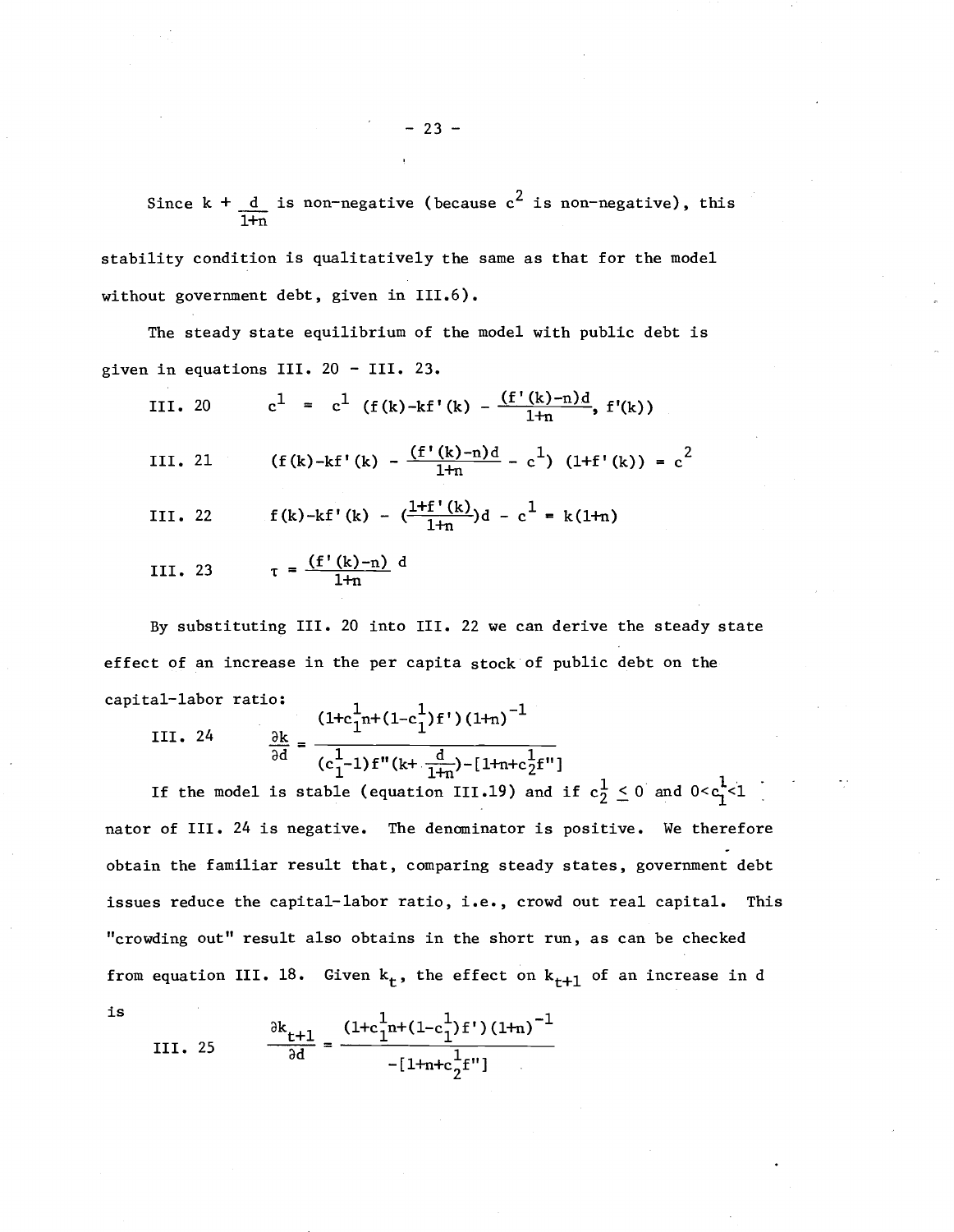This is negative if  $c_2^1 \leq 0$ .

Note that the steady-state value of d can be chosen to be negative or positive. Irrespective of d, if the economy is at the golden rule, no net taxes or transfers are required (111.23). The growth in the total demand for debt required to keep the per capita stock of debt constant just suffices to repay the debt held by the old generation, plus interest at the rate of population growth. Positive d requires positive <sup>T</sup> at capital labor ratios below the golden rule ratio k\* (at interest rates above n), negative  $\tau$  in the inefficient region when  $f'(k) < n$ .

The steady-state effect of government debt issue can be illustrated

using a generalization of the stationary competitive consumption possibility locus of Figure 1. The effect of an increase in d on the stationary competitive consumption possibility locus is to shift it up at a rate  $-(1+n)$ . From III. 21 and 22 it is easily seen that, at any given k, <u>ð $\mathrm{c^{1}}$  <sub>=</sub> (l+f'</u>)  $\frac{1}{6}$  (1+n) while  $\frac{\partial c^2}{\partial t^2} = 1 + f'$ . ad Thus the rate at which, for any given k,  $c^2$  is traded off for  $c^1$  when d increases is  $-(1+n)$ . Figure 2 shows the general nature of the shift in the locus while Figure 3 focuses on a particular capital-labor ratio,  $\bar{k}$  below the golden rule ratio k\*. A budget line with a common slope  $-(1+f'(\overline{k}))$  passes through  $E_1$  and  $E_2$  in Figure 3.

 $-24 -$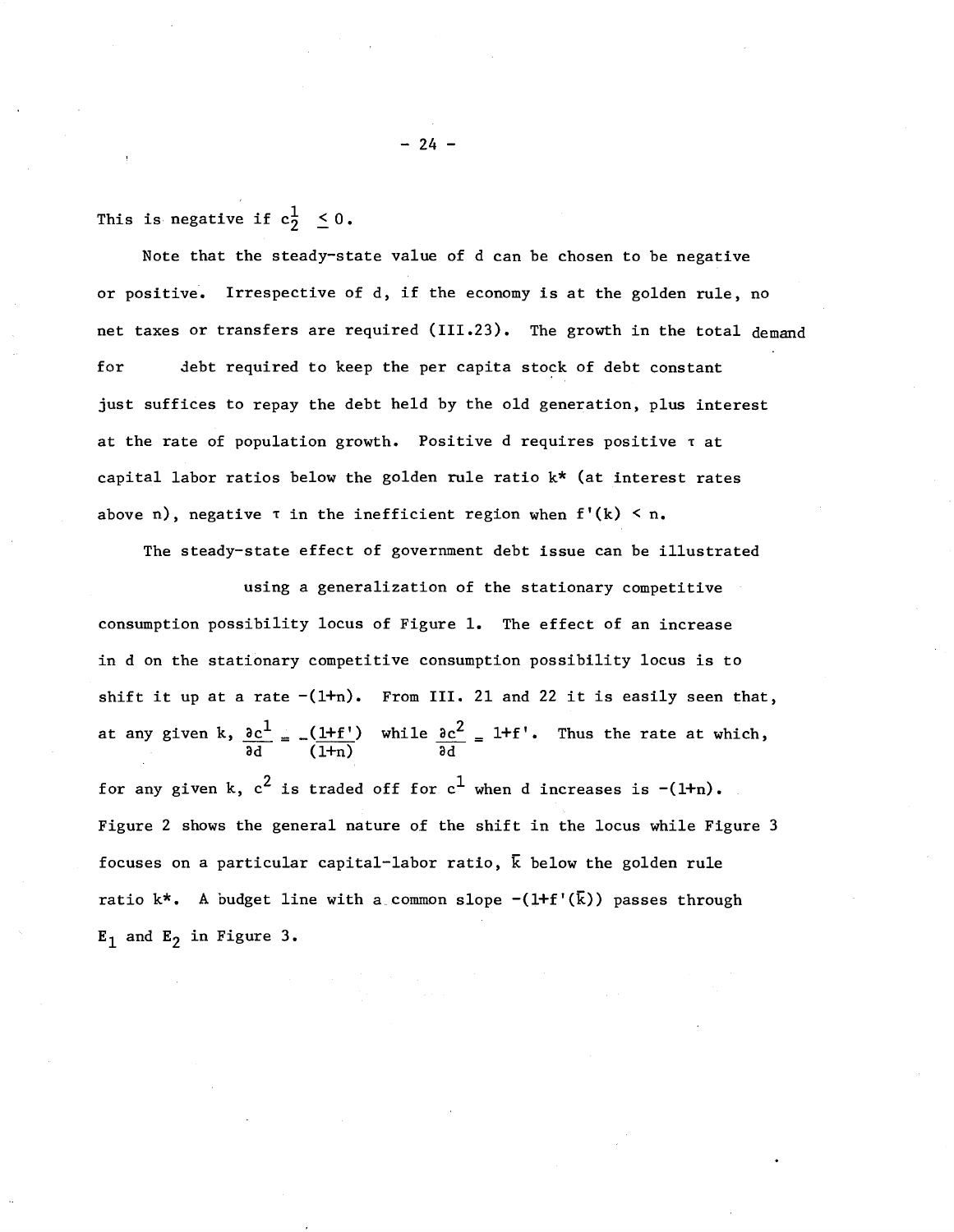

Stationary competitive consumption possibility loci with low d (solid line) and with high d (dashed line).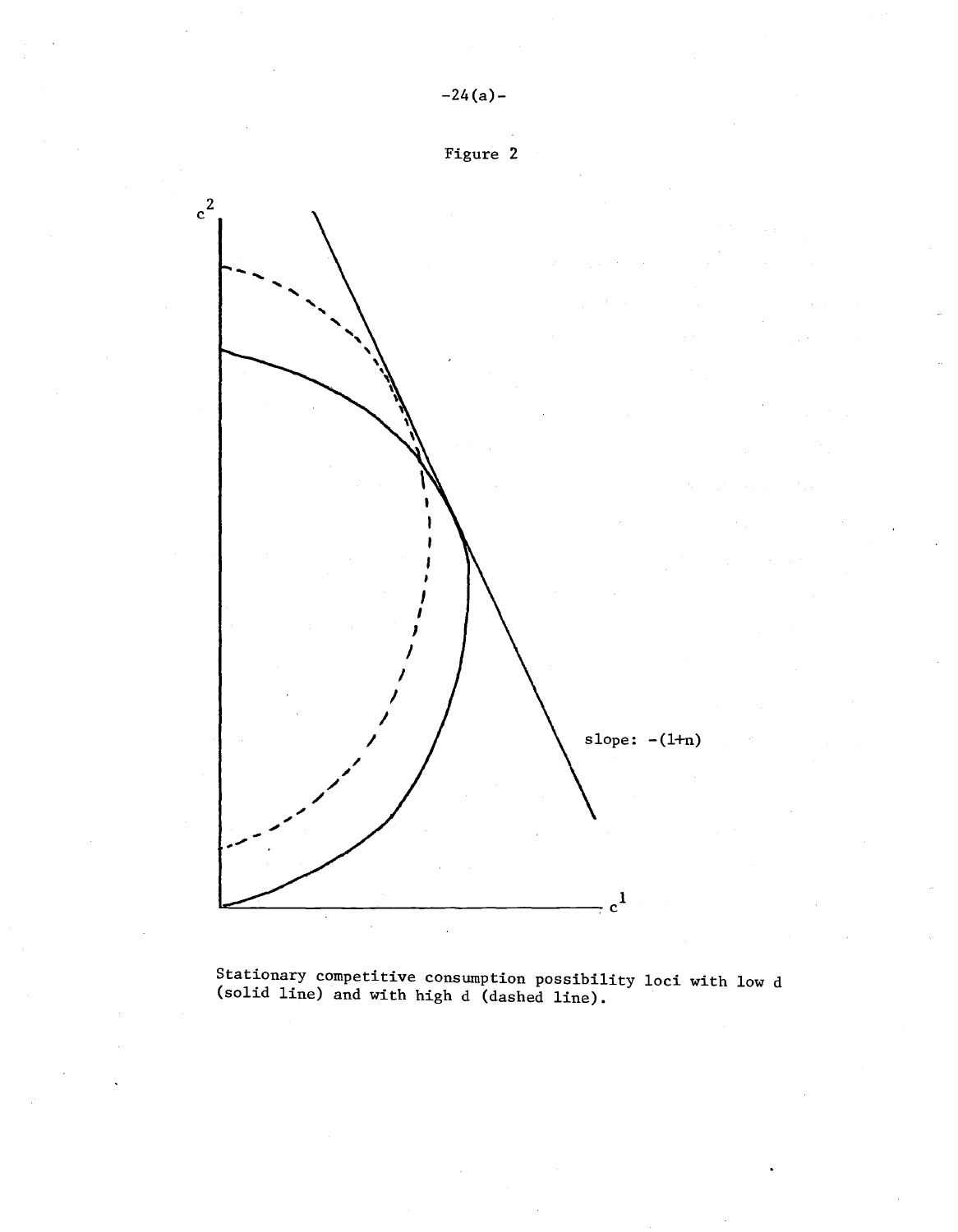

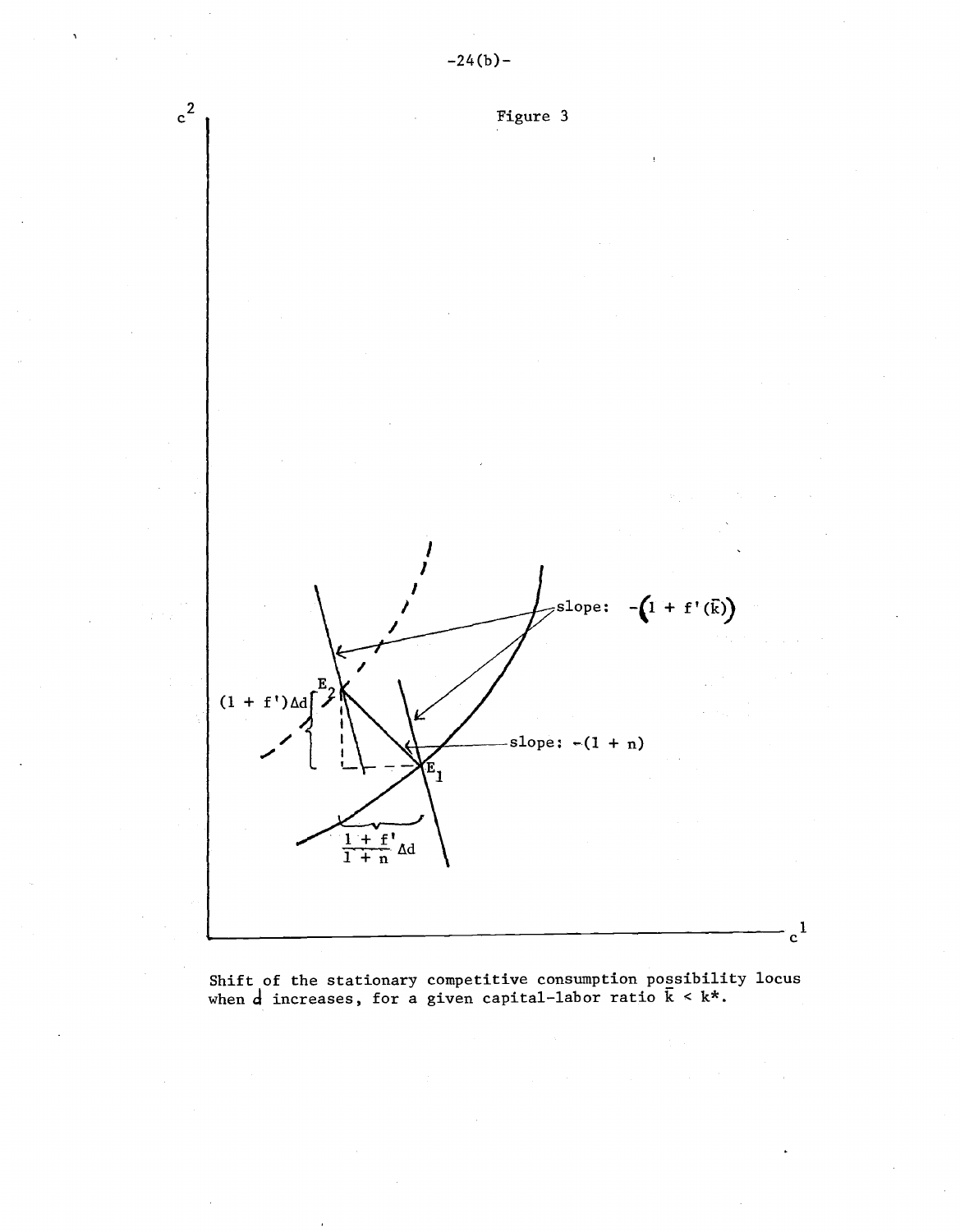### Bequests

With bequests, the utility function, the budget constraint and the capital market equilibrium condition are altered.  $B_t$  is the bequest left in the second period of his life by <sup>a</sup> member of generation <sup>t</sup> to the members of generation t+l. The bequests are received by members of generation t+l at the end of the first period of their lives. The value of the bequest to members of generation t+l at the beginning of their second period is  $B_t(1+r_{t+2})$ . When the rate of population growth is nonzero bequests shared equally among all descendants. Note that bequests must be non-negative, a useful institutional constraint.

111.26  $B_t \ge 0$  for all t.

The utility function of a member of generation t is  $W_t = v (c_t^1, c_t^2, W_t^* + 1)$ . The utility of a member of generation t depends on his own life-time consumption,  $c^1_t$ ,  $c^2_t$  and on the maximum utility level attainable by a member of the next generation. For simplicity I shall consider the additively separable function:

 $W_t = u(c_t^1, c_t^2) + (1+\delta)^{-1} W_{t+1}$ IIl.27

<sup>u</sup> has all the properties attributed to the utility function of the household without a bequest motive. This ensures interior solutions for  $c<sub>t</sub><sup>1</sup>$ and  $c<sub>t</sub><sup>2</sup>$  and strict satisfaction of the household budget constraint.  $\delta$  is the "generational" discount rate; it is not to be confused with the individual's pure rate of time preference. Convergence, i.e., boundedness of  $W_t$ requires  $6 > 0$ . The optimization problem solved by a representative member of generation t is given in equations III.28 and III.29. The new economywide capital market equilibrium condition is given in equation 111.30.

 $- 25 -$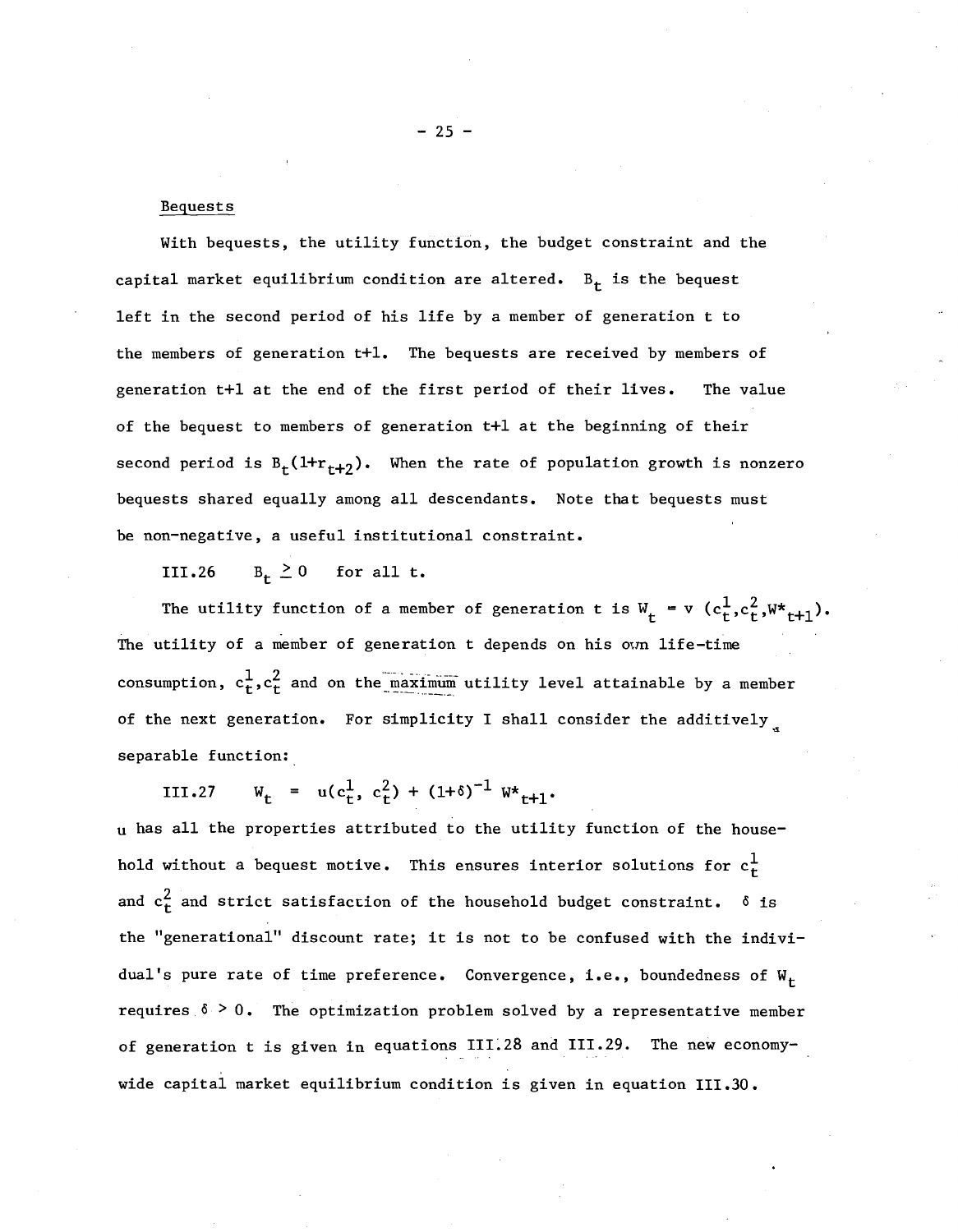III. 28 
$$
W_t^* = \max_{C_t^1, C_t^2, B_t} W_t = \max_{C_t^1, C_t^2, B_t} [u(c_t^1, c_t^2) + (1+\delta)^{-1} W_{t+1}^*]; c_t^1, c_t^2, B_t \ge 0.
$$

subject to

III. 29 
$$
B_t \leq \frac{B_{t-1}(1+r_{t+1})}{1+r} + (w_t - c_t^1)(1+r_{t+1}) - c_t^2
$$

III. 30 
$$
w_t - c_t^1 + \frac{B_{t-1}}{1+n} = (1+n)k_{t+1}
$$
.

The individual's budget constraint now contains the bequest he receives and the bequest he leaves. The capital market equilibrium conditivn recognizes that now both the young and the old generation can save. As before we have  $r_t = f'(k_t)$  and  $w_t = f(k_t) - k_t f'(k_t)$ 

The first order conditions for an optimum are:

III. 31a 
$$
u_1
$$
  $(c_t^1, c_t^2) = (1 + r_{t+1}) u_2 (c_t^1, c_t^2)$   
III. 31b  $u_2$   $(c_t^1, c_t^2) \ge \frac{(1 + r_{t+2}) u_2 (c_{t+1}^1, c_{t+1}^2)}{(1 + n)(1 + \delta)}$ 

If  $B_t > 0$ , i.e., if there is an interior solution for bequests, III.31b holds with equality. If there is <sup>a</sup> corner solution for bequests, i.e., if B = 0 is <sup>a</sup> binding constraint, III.3lb holds with strict inequality. The interpretation of these first order conditions is straightforward. III.3Ia says that the discounted marginal utility of consumption in the second period of one's life should equal the marginal utility of consumption in the first period of one's life. III.31b states that if bequests are positive, the marginal utility of own consumption should equal the marginal utility of leaving a bequest. A marginal unit of income saved by an old member of generation t yields resources  $(1+r_{t+2})$  times larger to generation t+l. The marginal utility to a member of generation t of bequests can be expressed as the discounted value of the marginal utility of consumption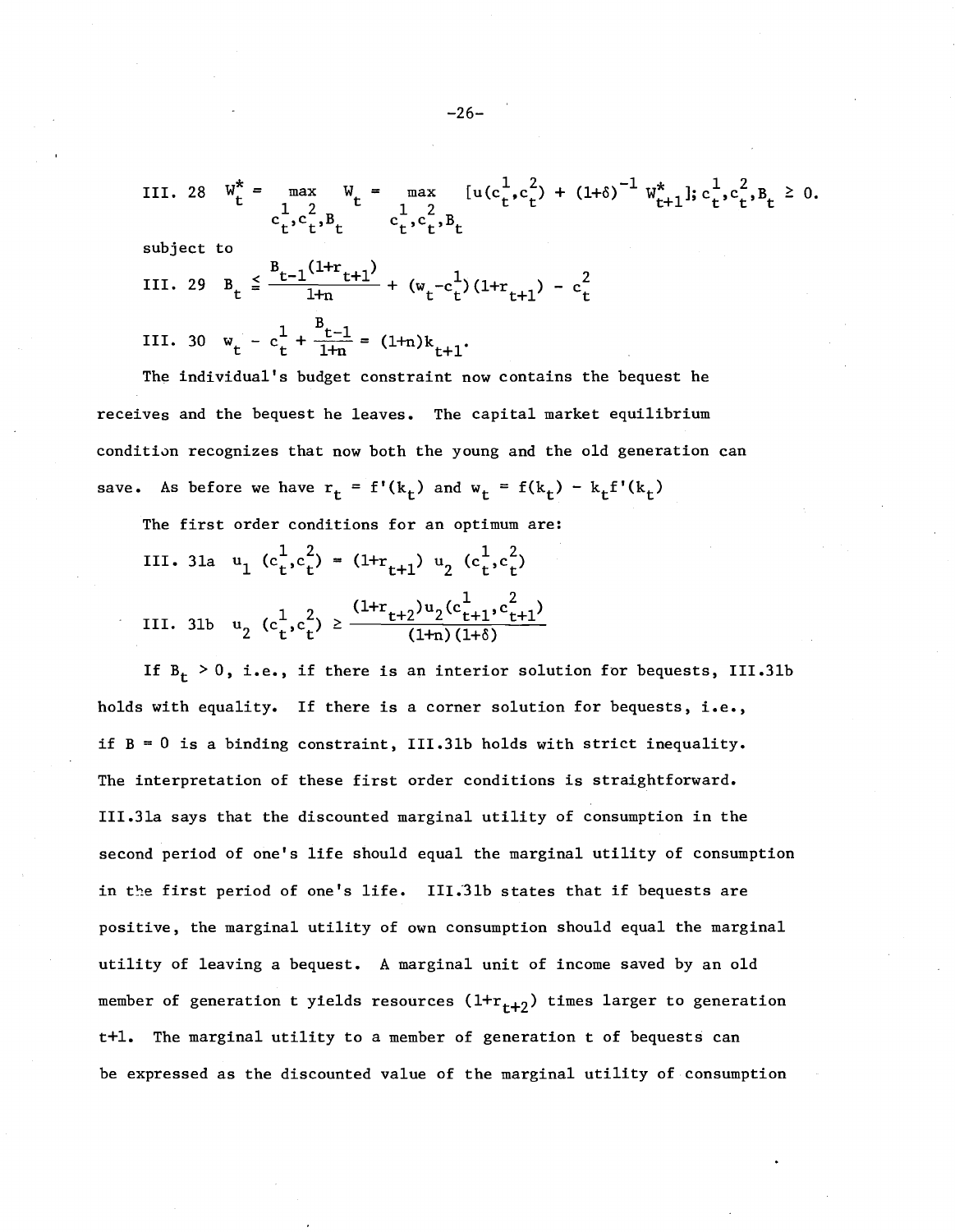of a member of generation t+1. The appropriate discount rate is the generational discount rate  $\delta$ . Finally, since it is the utility of a representative member of generation t+1 that was assumed to enter into the utility function of generation t, rather than the utility of all l+n descendants, the population growth factor l+n also discounts the marginal utility of consumption of generation t+1. If the marginal utility of own consumption exceeds the marginal utility of bequests, there will be <sup>a</sup> corner solution with B=O.

The steady state equilibrium of the model with bequests is given in equations 111.32.

- 111.32a  $u_1(c^1, c^2) = (1+r) u_2(c^1, c^2)$
- $III.32b$   $(1+n)(1+\delta) \ge 1+r$ if  $B > 0$ ,  $(1+n)(1+\delta) = 1+r$ if  $B = 0$  and the zero bequest constraint is binding,  $(1+n)(1+\delta) > 1+r$
- III. 32c III.32d  $\left(\frac{n-r}{1+n}\right)B = \left(w-c^1\right) (1+r) - c^2$  $(1+n)k = \frac{B}{1+n} + w - c^1$  $r = f'(k)$  $w = f(k)-kf'(k)$

The stationary competitive consumption possibility locus with bequests is drawn in Figure 4.  $OA_2A_1$  is the no bequest locus. At capital-labor ratios so high that  $(l+n)(l+\delta) > l+f'(k)$ , B=0 and the no-bequest locus is again the relevant one. This critical capital-labor ratio,  $\bar{k}$  is at  $A_2$ . Since  $\delta > 0$ ,  $\overline{k} \leq k^*$ , the golden rule capital-labor ratio. Considering equations III.32c and III.32d, we can draw a consumption possibility locus for each value of B. A higher value of B shifts the locus down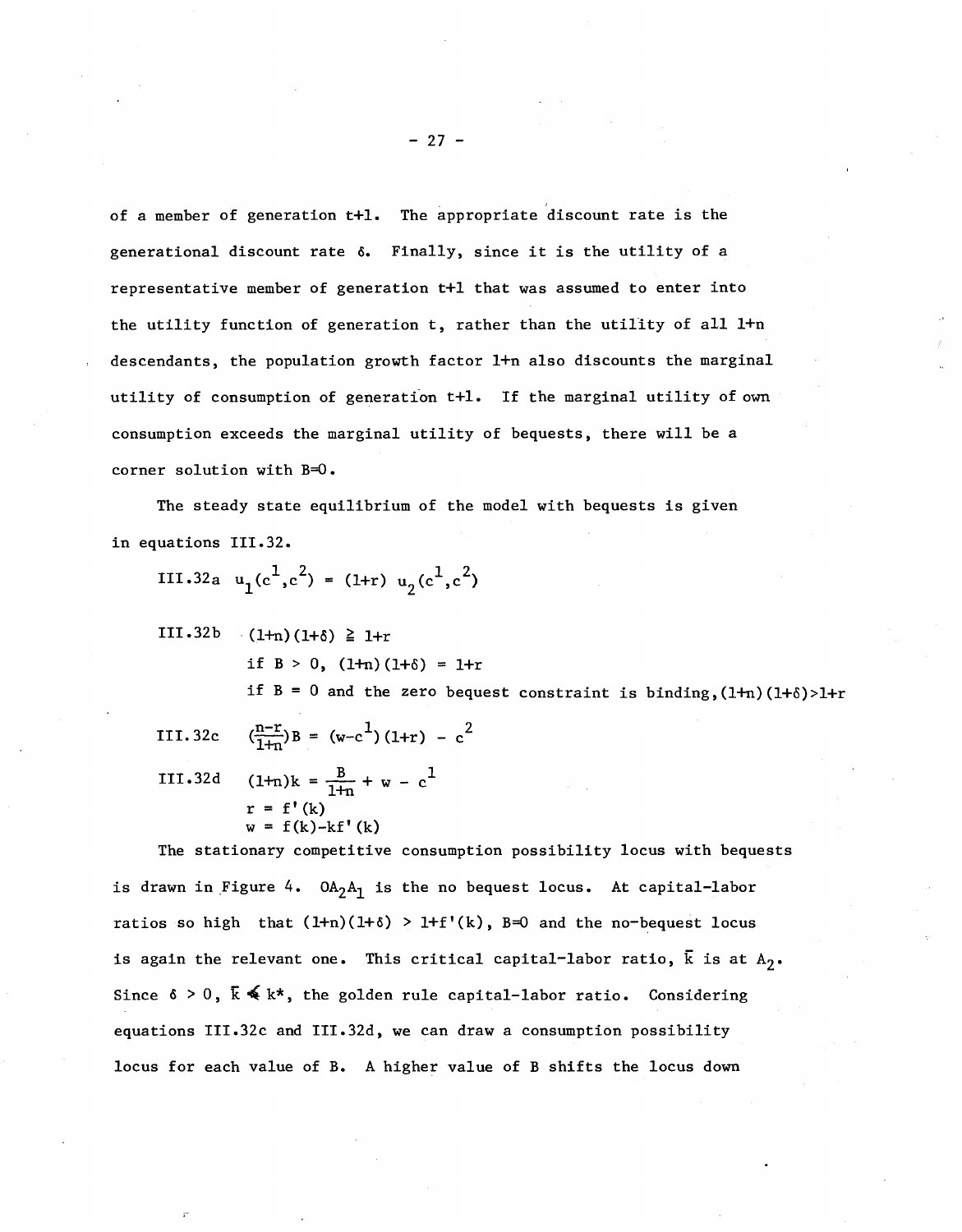and to the right at a rate  $-(1+n)$ . Thus all steady-state equilibria with interior (positive) solutions for bequests lie on the line segment  $A_2A_3A_4$ . All interior bequest solutions have the same capital-labor ratio, defined by  $f'(\overline{k}) = (1+n)(1+\delta)$  which is below the golden rule capital-labor ratio. One such interior solution for bequests is drawn at  $A_3$ , where an indifference curve is tangent to a budget constraint with slope  $-(1+f'(\overline{k}))$ on the line segment  $A_2A_3A_4$ . The stationary consumption possibility locus for the appropriate positive value of <sup>B</sup> is represented by the dashed curve through  $A_3$ . The complete stationary locus with bequests is given by the no-bequest locus above  $A_2$  and the line segment  $A_2A_3A_4$ . If the stationary competitive equilibrium is on  $A_1A_2$ , i.e., if there is a corner solution for bequests, the effect of government lending and borrowing is as in the no-bequest model. If the model is stable, the introduction of government borrowing  $(d > 0)$  will reduce the equilibrium capital labor-ratio, while the introduction of government lending  $(d \leq 0)$  will increase it. However, government borrowing can never reduce the capital-labor ratio below  $\bar{k}$ . Once k falls to  $\bar{k}$ , any further increase in government borrowing (which represents an involuntary redistribution of income from the young to the old) will be matched by exactly offsetting bequests, voluntary transfers from the old to the young. This is most easily appreciated if we consider the effect of government lending. Start from an initial equilibrium, without government lending, with positive bequests as at A<sub>3</sub>. With bequests, bonds and taxes the private budget constraint 111.Z9 and the capital market equilibrium condition 111.30 are replaced by III.29' and III.30' respectively.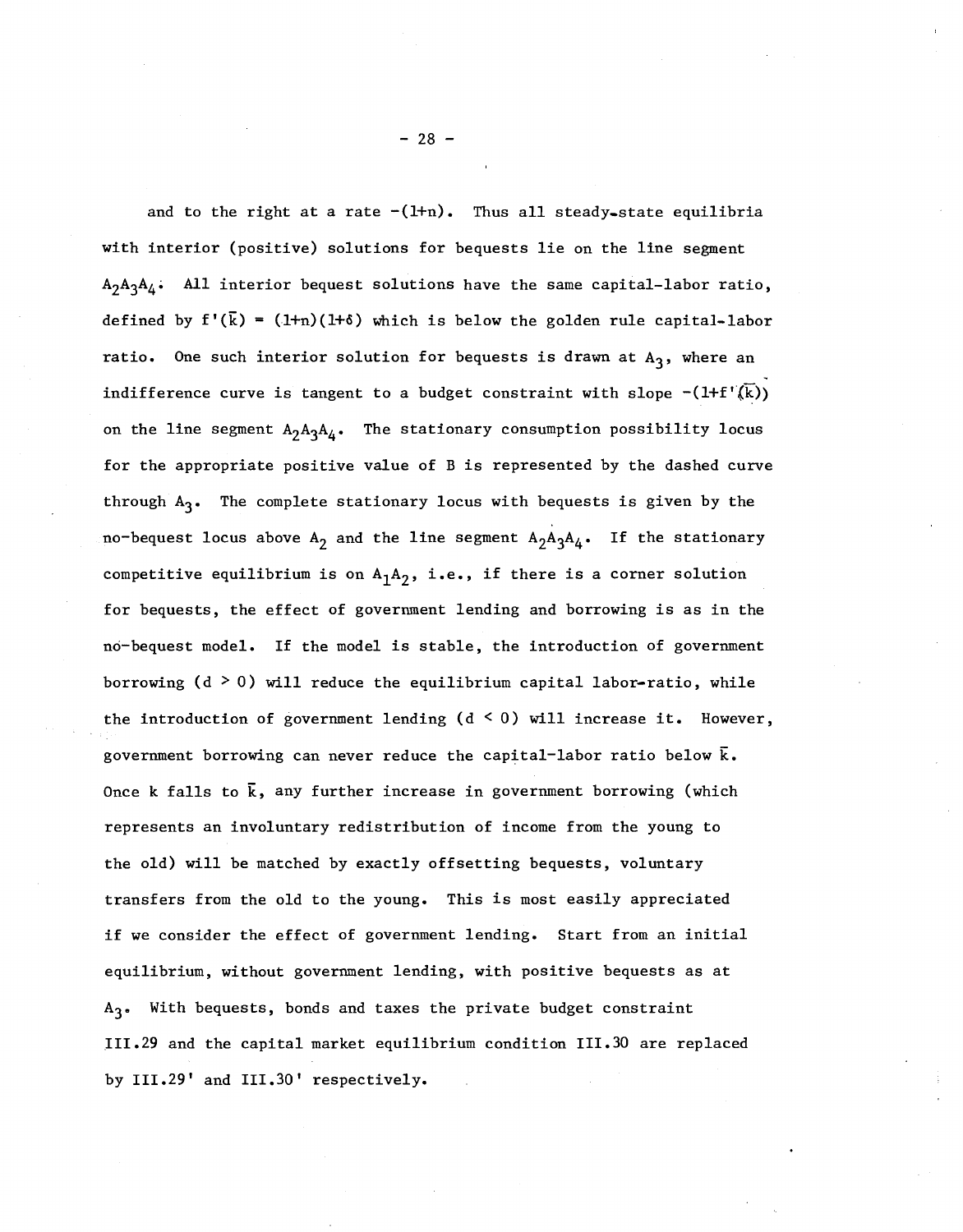

An interior solution with bequests.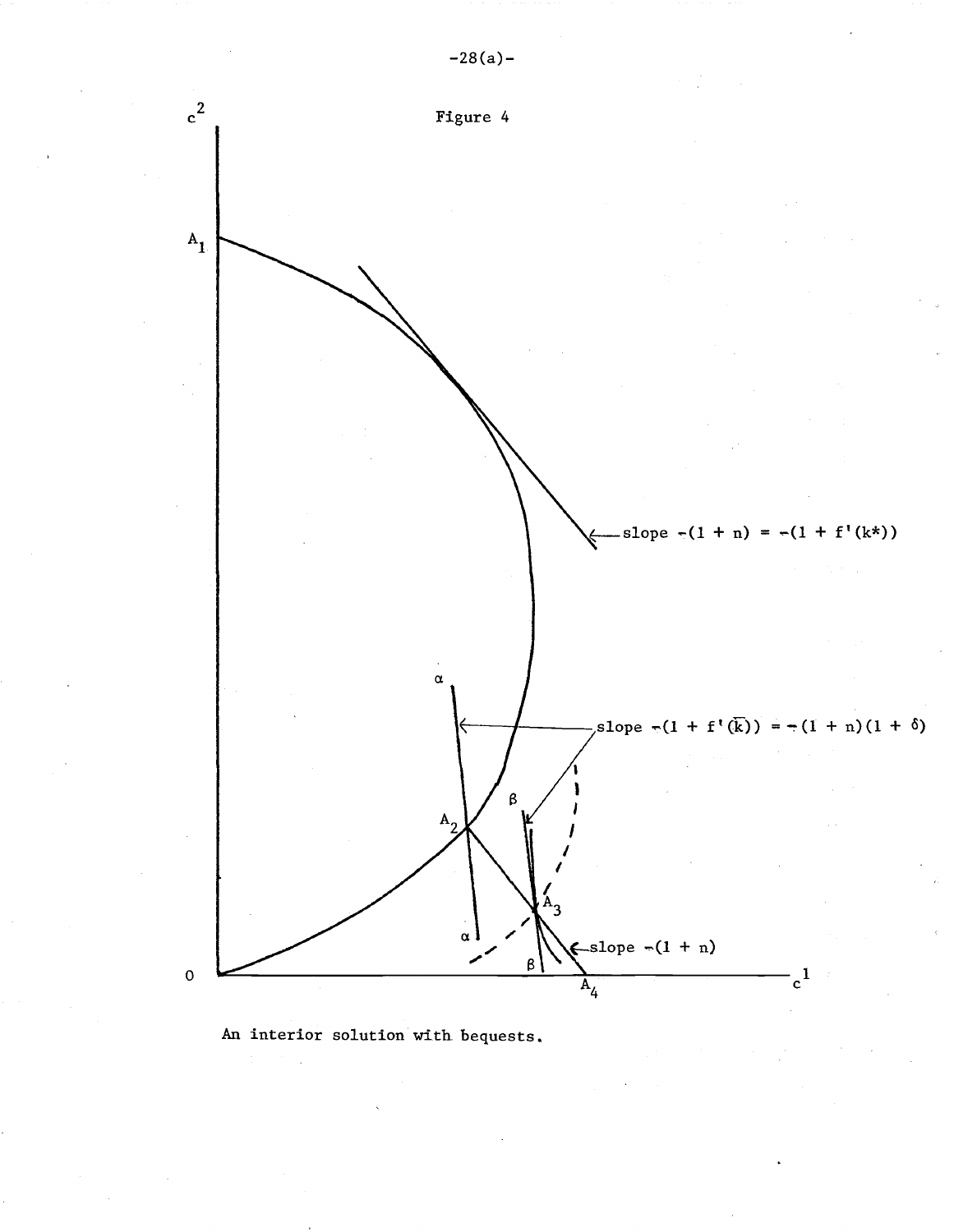III.29' 
$$
B_t = \frac{B_{t-1}(1+r_{t+1})}{1+r_{t+1}} + (w_t - c_t^1 - \tau_t)(1+r_{t+1}) - c_t^2
$$
  
III.30'  $w_t - c_t^1 - \tau_t + \frac{B_{t-1}}{1+r_{t+1}} = d + k_{t+1}(1+r_{t+1})$ 

We also have the budget constraint.

III.17' 
$$
(r_t-n)d = r_t(1+n)
$$

The stationary constraints are:

III.33a 
$$
\frac{(n-r)}{1+n}
$$
 (B-d(1+r)) = (w-c<sup>1</sup>)(1+r) - c<sup>2</sup>

III.33b 
$$
\frac{1}{1+n}
$$
 (B-d(1+r)) + w-c<sup>1</sup> = k(1+n)

If, with d=0, a stationary solution obtains with  $B=B^0 > 0$ , a negative value of  $d=d^0$  will still permit the same consumption-capital stock equilibrium to obtain as long as  $B^0 \geq | d^0(1+r) |$ , i.e., as long as bequests can be reduced by an amount equal, in present value, to the amount of government lending. Then the involuntary government redistribution from the old to the young will be neutralized as regards its effect on the lifetime resources of the two generations alive at anyone moment, by the reduction in voluntary private redistribution from the old to the young. Given any initial value of bequests, however, there always exists a volume of government lending large enough to put private agents in a zero-bequest corner. Thus, with bequests, the government can always raise the capital-labor ratio above  $\bar{k}$ . It can never bring it down below  $\overline{k}$ .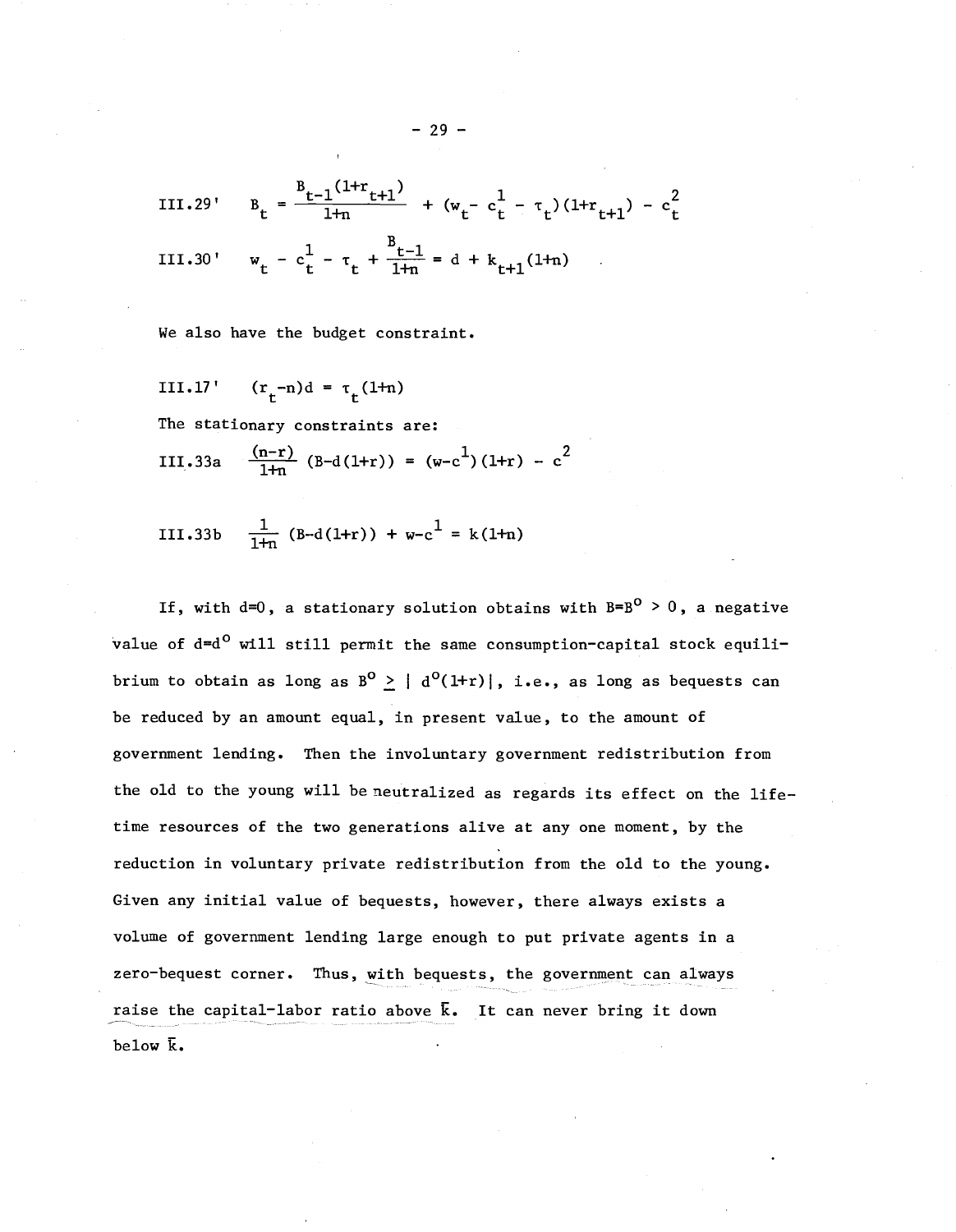# Gifts from the Young to the Old

With gifts from the young to the old, the utility function is  $W_t = v(c_t^1, c_t^2, W_{t-1}^*)$ .  $W_{t-1}^*$  is the maximum level of utility attained by a member of generation t-1. We again adopt the additively separable form:

$$
W_{t} = u(c_{t}^{1}, c_{t}^{2}) + (1 + \rho)^{-1}W_{t-1}
$$

We note that unlike standard time discounting, the utility of a member of the earlier generation is not compounded, but discounted. Convergence requires that the discount rate applied to parents' utility be positive,  $p > 0$ . Gifts of course cannot be negative.  $G_t \times 0$ . The behavior of the competitive economy with gifts is summarized below

III.34 
$$
W_t^* = \max_{\substack{c_t^1, c_t^2, c_t}} [u(c_t^1, c_t^2) + (1 + \rho)^{-1} W_{t-1}^*]
$$
;  $c_t^1, c_t^2, c_t \ge 0$ .

subject to

III.35 
$$
G_{t+1}(1+n) + w_t(1+r_{t+1}) \ge (c_t^1 + c_t)(1+r_{t+1}) + c_t^2
$$

with

III.36 
$$
w_t - c_t^1 - G_t = k_{t+1}(1+n)
$$
  
and, as before  $r_t = f'(k_t)$   
 $w_t = f(k_t) - k_t^T'(k_t)$ 

The private budget constraint allows for gifts handed out and received. The capital market equilibrium condition reflects the fact that resources given by the young to the old, who do not save, are no longer available for capital formation.

Ġ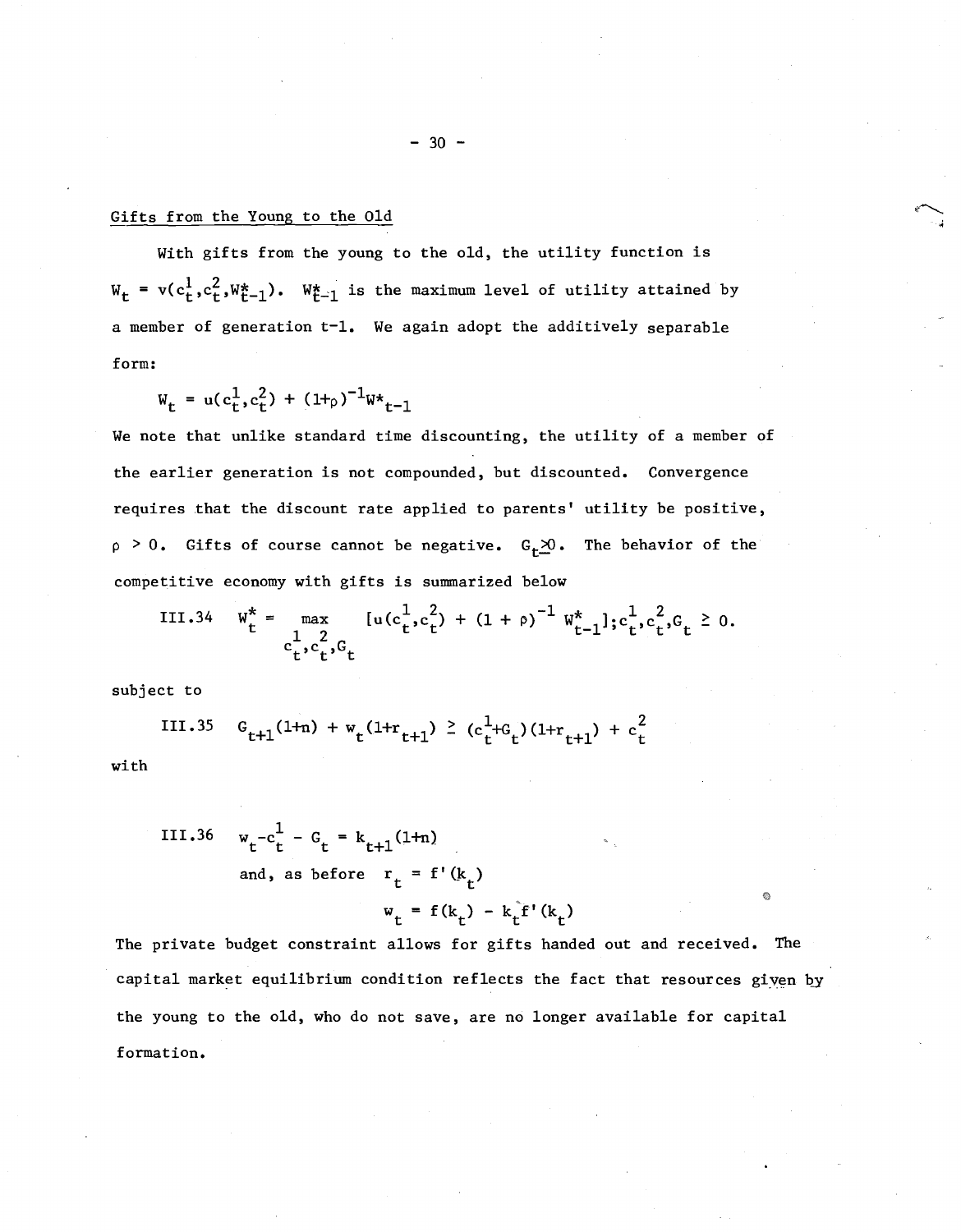The first order conditions of the private optimization problem are:

III.37a 
$$
u_1 (c_t^1, c_t^2) = (1 + r_{t+1}) u_2 (c_t^1, c_t^2)
$$
  
III.37b 
$$
\frac{u_2 (c_{t-1}^1, c_{t-1}^2)}{(1 + \rho)(1 + r_{t+1})} (1 + n) \leq u_2 (c_t^1, c_t^2).
$$

If  $G_t > 0$ , i.e., if there is an interior solution for gifts, III.37b holds with equality. If there is <sup>a</sup> corner solution for gifts, i.e., if G=O is a binding constraint, III37b holds with strict inequality. Equation III.37a is the condition for the optimal allocation of consumption for <sup>a</sup> member of generation <sup>t</sup> between the two periods of his life.

III.37b states that if gifts are given from generation <sup>t</sup> to generation t-l, the marginal utility of own consumption should equal the marginal utility of gifts. The marginal utility of gifts is then expressed in terms of the marginal utility of own consumption of a member of generation t-1. This marginal utility of own consumption of generation  $t-1$  is discounted at the generational discount factor  $(1+p)$ . Second-period consumption of members of generation t-l takes place one period before second-period consumption of members of generation t, so interest is foregone and further discounting by  $(1+r_{t+1})$  is required. Finally, there are more members of generation t than of generation  $t-1$ . A member of generation t-1 therefore receives  $G_t(1+n)$  for  $G_t$  given up by a member of generation t. If the marginal utility of own consumption exceeds the marginal utility of gifts,  $G_t=0$ .

 $-31 -$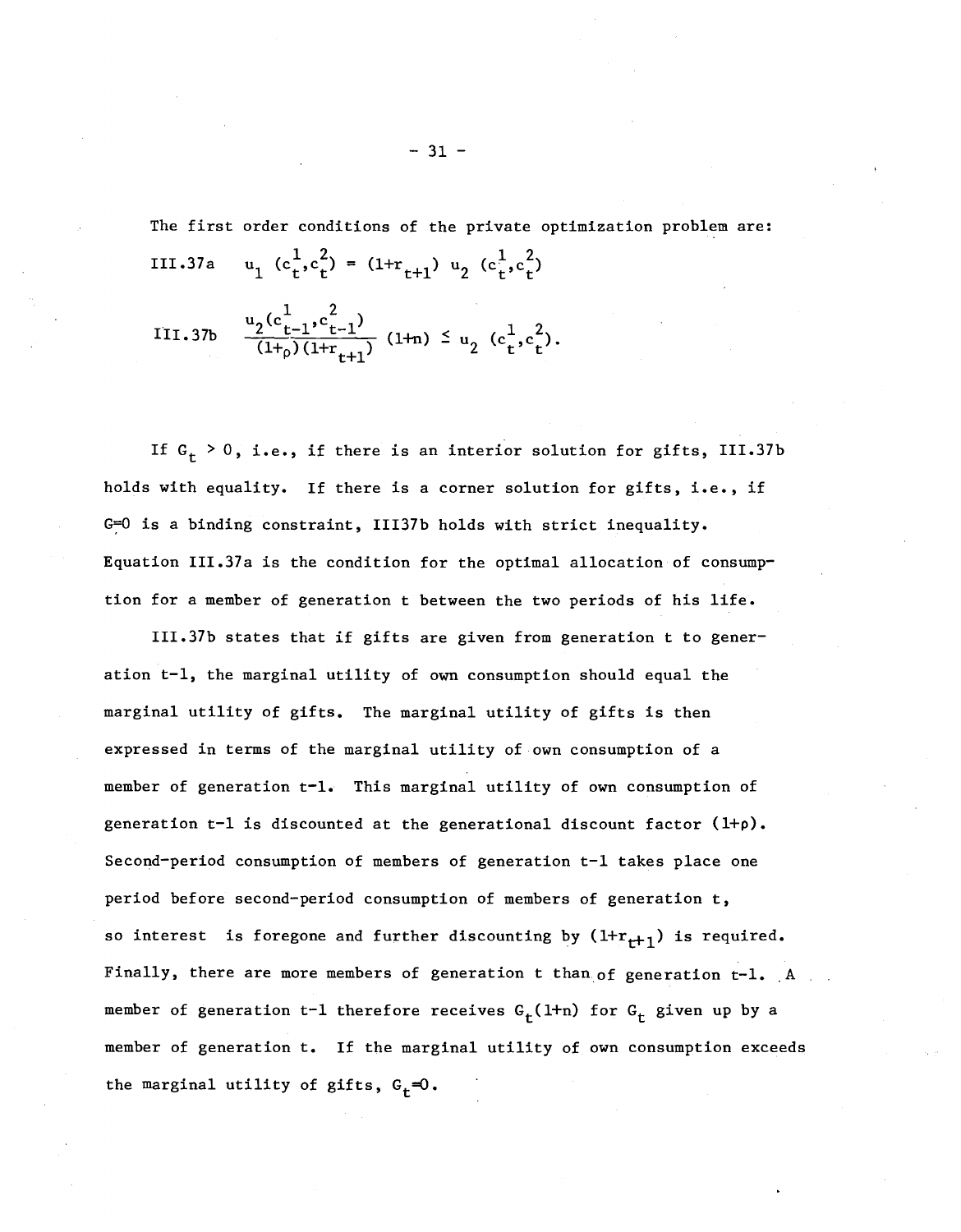The stationary solution with gifts is given by:

III.38a 
$$
u_1 (c^1, c^2) = u_2 (c^1, c^2) (1+r)
$$
  
III.38b 
$$
\frac{(1+r)}{1+r} \le 1+r
$$

G > Oimplies that III.38b holds with equality. A corner solution with G=O binding implies that III.38b holds with strict inequality. Stationary equilibrium is given by:

III.38c 
$$
G(r-n) = (w-c^1)(1+r) - c^2
$$
  
III.38d  $k(1+n) + G = w - c^1$   
 $r = f'(k)$   
 $w = f(k)-kf'(k)$ 

The interesting equation is III.38b. Since  $\rho$  is positive,  $G > 0$  implies r < n. An interior solution for gifts implies that the economy is dynamically inefficient, at a capital-labor ratio  $\overline{k}$  above the golden rule capital-labor ratio k\*. In models with inifite-lived households with a constant pure rate of time preference  $\Omega$ , such an inefficiency can never arise. Steady state equilibrium is characterized by  $(1+n)(1+\Omega) = 1+r$ . With  $\Omega > 0$  this implies r > n. Earlier consumption is cet. par. valued more than later consumption. This is not true when we have <sup>a</sup> child-parent gift motive. Own earlier consumption may well be valued more than own later consumption. The pure rate of time preference for own consumption,  $\Omega(c) = \frac{u_1(c,c)}{c}$  -1, may well be positive. Earlier consumption by parents,  $\overline{\mathsf{u}_2(\mathsf{c}, \mathsf{c})}$ however, is cet. par. valued less than later consumption by oneself. Parental utility is discounted, even though it "accrues" earlier. Thus child-parent gifts do not make a private decentralized economy with

 $-32 -$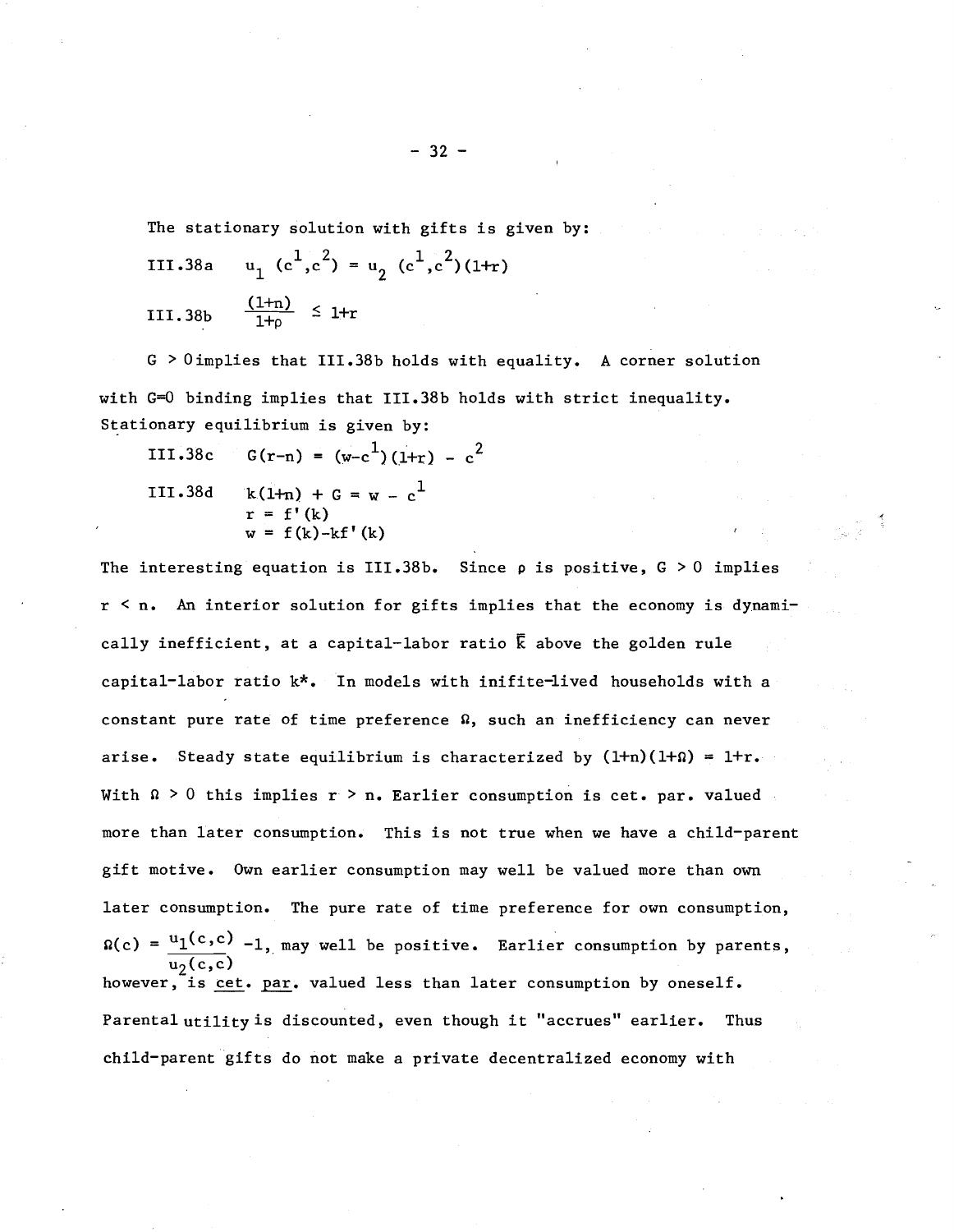finite-lived agents equivalent to an economy with infinite-lived agents. It also does not rule out the possibility of dynamic inefficiency through overaccumulation. Quite the contrary, if gifts are positive in the steady state, the steady state is necessarily inefficient. An operative gift motive is indeed a reflection of a very strong desire to shift resources away from early consumption towards later consumption.

The effect of gifts on the steady state consumption possibility locus is indicated in Figure 5.  $0A_2A_1$  is the locus without gifts. For capital-'labor ratios below  $\bar{k}$ , defined by f'( $\bar{k}$ ) = <u>1+n</u>, the locus with gifts is  $\overline{1 + \rho}$ 

identical with the locus without gifts because the equilibrium solution for G is zero. The stationary capital-labor ratio can never be above  $\bar{k}$ when there is a gift motive. All solutions with  $G > 0$  lie on the line segment  $A_4$   $A_3$   $A_2$  with slope  $-(1+n)$ . Starting at  $A_2$  where G=0 and k= $\overline{k}$ , an increase in G shifts the stationary consumption possibility locus up and to the left at a rate  $-(1+n)$ . A typical interior solution for G is drawn at  $A_3$ . An indifference curve is tangent to a budget constraint with slope  $\neg(\text{ltf'}(\overline{k}))$ on the line segment  $A_4$   $A_3$   $A_2$ . The stationary consumption possibility locus for the appropriate positive value of G is represented by the dashed curve through  $A_3$ . The entire stationary consumption possibility locus with gifts is given by the segment of the no-gift locus  $0$  A<sub>2</sub> and the straight line  $A_4$   $A_3$   $A_2$ .

 $- 33 -$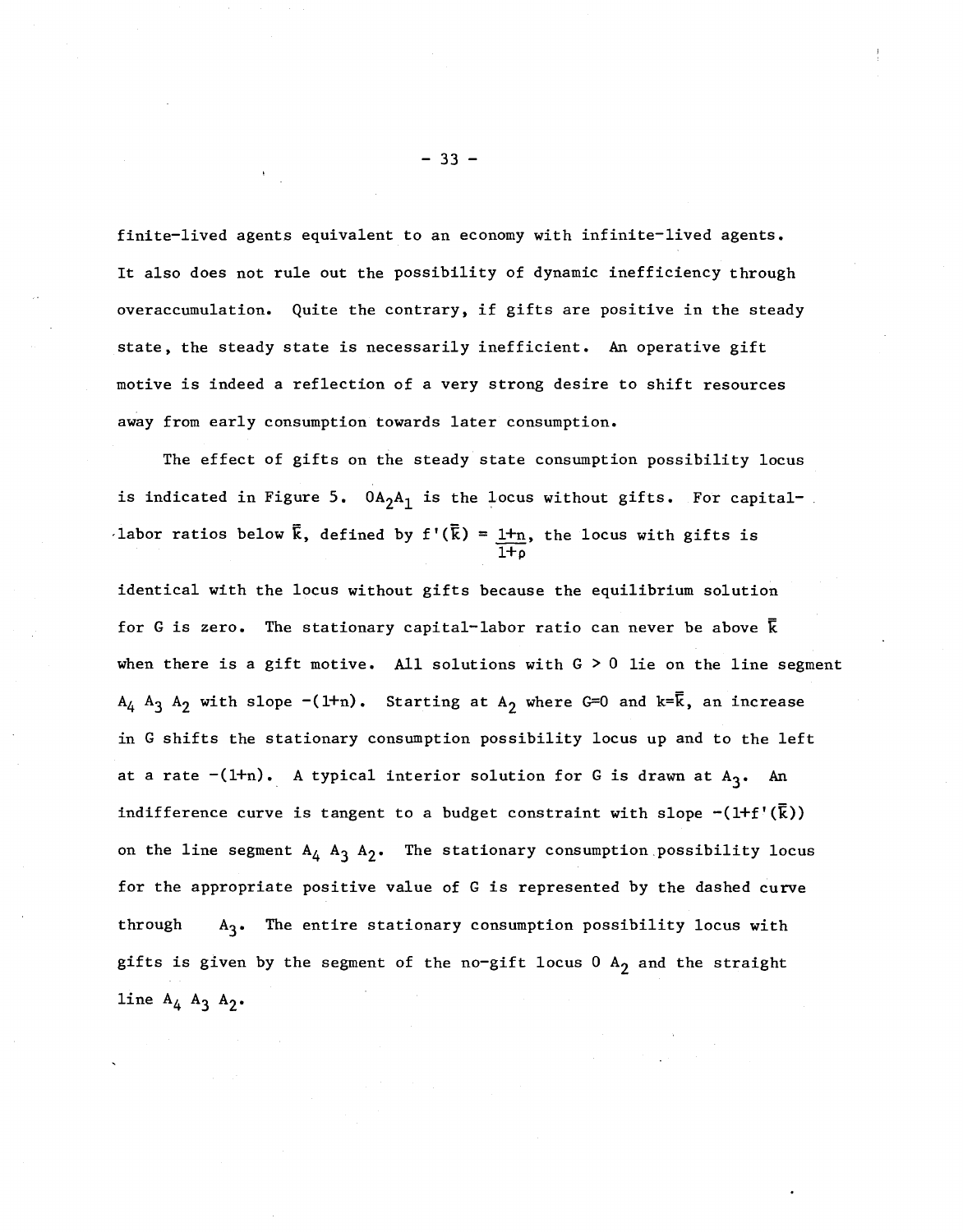The effect of government borrowing and lending in the presence of a gift motive is easily analyzed. As long as the economy stays in the range of capital-labor ratios below  $\bar{k}$ , government lending and borrowing will have the same effect as in the model without gifts and bequests. If  $k=\bar{k}$  initially (with  $d=0$ ), government lending (d < 0) will not have any effect on the steady-state consumption path and capital-labor ratio. Involuntary government redistribution from the old to the young will be neutralized immediately by matching voluntary gifts from the young to the old. Government borrowing,  $d > 0$ , will also be neutralized by matching reductions in gifts from the young to the old, up to the point that the constraint  $G \geq 0$  becomes binding. The private budget constraint, capital market equilibrium condition and government budget constraint with gifts, borrowing and taxes are

$$
G_{t+1} (1+n) + (w_t - \tau_t) (1+r_{t+1}) = (c_t^1 + c_t) (1+r_{t+1}) + c_t^2
$$

and

$$
w_t - \tau_t - c_t^1 - C_t = d + k_{t+1}(1+n)
$$
  
( $r_t$ -n)  $d = \tau_t(1+n)$ 

The stationary equations are:

III.39a  $(n-r)(G + \frac{d(1+r)}{1+r}) + (w-c^1)(1+r) - c^2 = 0$ 

III.39b 
$$
G + \frac{d(1+r)}{1+n} + k(1+n) = w - c^1
$$

Equations III.39a and III.39b show that G and  $d(l+r)$  are "perfect substi- $1+n$ 

tutes" as long as the constraint  $G \ge 0$  is not violated. Thus as long as, with d=0, the initial G, (G<sup>o</sup>, say) is larger than  $\rm{d}^{\rm{O}}(\underline{1+r})$ , where  $\rm{d}^{\rm{O}}$  is  $\overline{1+n}$ 

 $-34 -$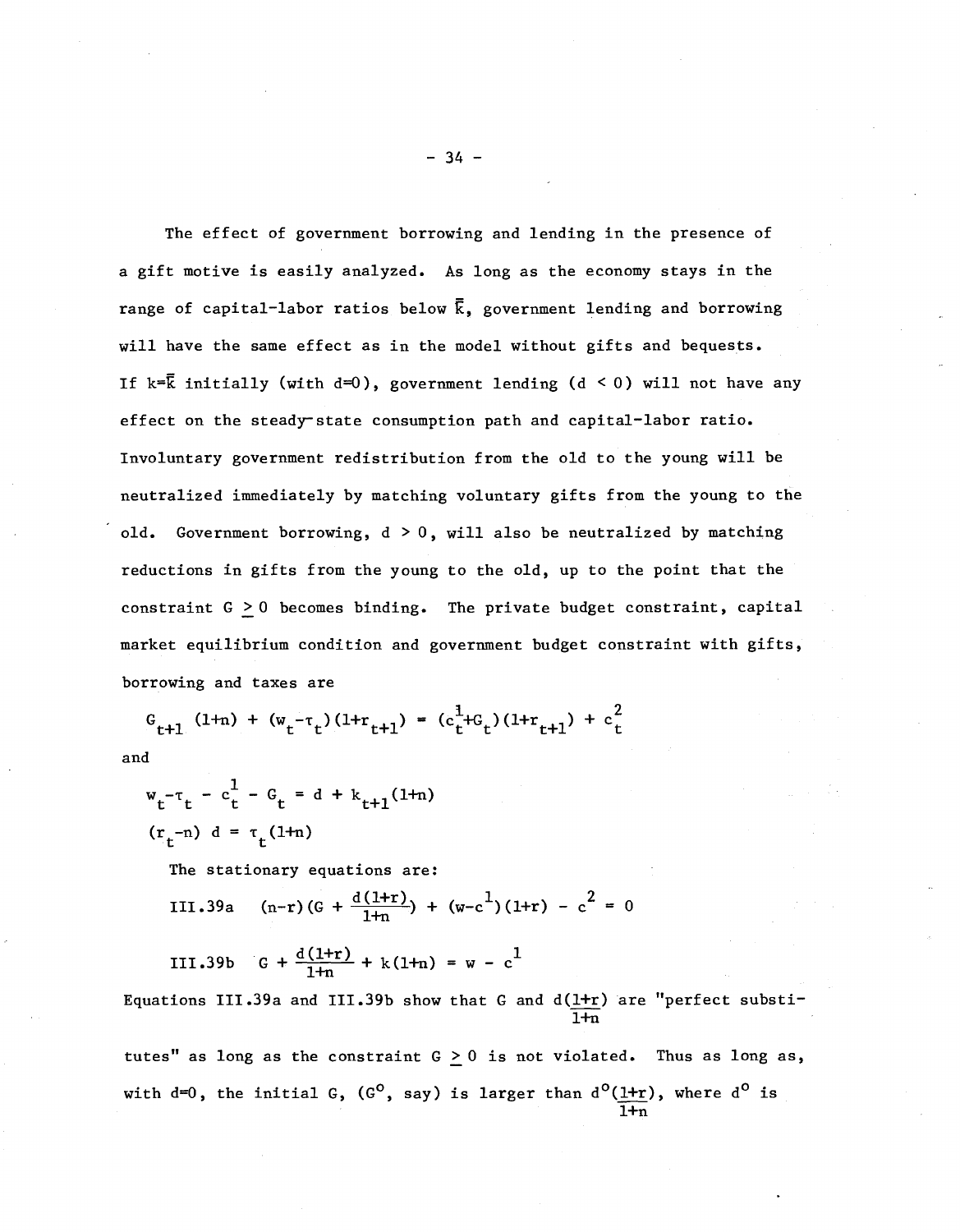

An interior solution for child-parent gifts.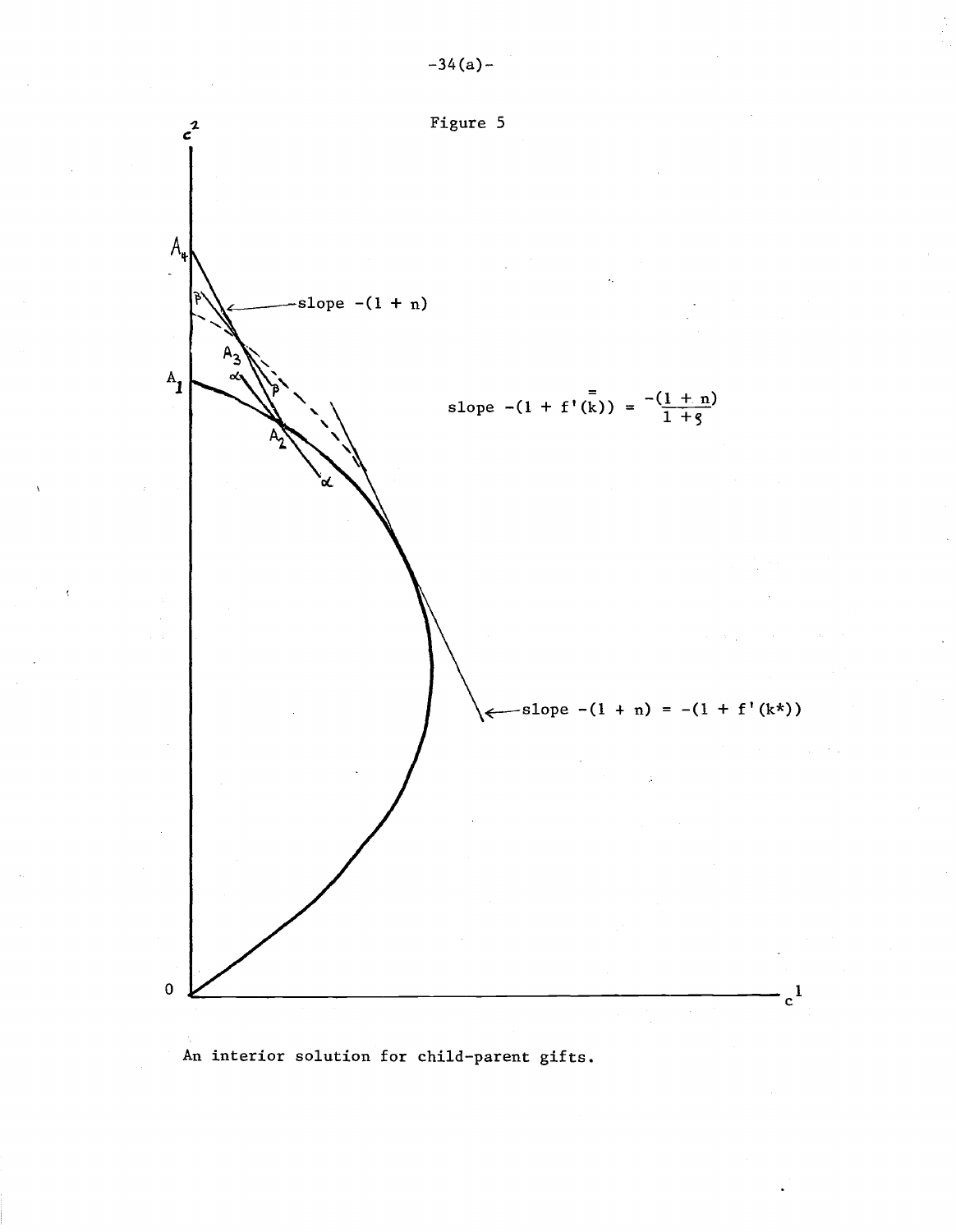the size of the real per capita government bond issue, the private sector can and will undo the effects of the government action on consumption and the capital-labor ratio by reducing voluntary gifts from the young to the old. For any initial G, however, there always exists a government borrowing program large enough to make  $G \ge 0$  a binding constraint. Such actions will move the economy from  $A_4$   $A_3$   $A_2$  onto  $A_2$  0, lowering the capital-labor ratio. In view of the inefficiency of the private, decentralized competitive solution with positive gifts, such borrowing will always constitute a Pareto improvement as long as it does not lower <sup>k</sup> below k\*.

#### Gifts and bequests

I now consider the case of "two-sided caring". Each generation cares about the welfare of its immediate ancestors and its immediate descendants. The utility function is:

$$
W_t = v(c_t^1, c_t^2, W_{t-1}^*, W_{t+1}^*).
$$

The special case of the additively separable function is again considered:

$$
W_t = u(c_t^1, c_t^2) + (1+\delta)^{-1} W_{t+1}^* + (1+\rho)^{-1} W_{t-1}^*.
$$

Convergence now requires not only  $\delta > 0$  and  $\rho > 0$  but  $\delta_{\rho} > 1$ .

It might be thought that the solution to the problem with both gifts and bequests is in some way a simple combination of the solutions to the cases with just gifts and just bequests. This is not so. With "one-sided caring" (either gift or bequest motives but not both) the private agent's optimization problem is a standard problem in dynamic programming. With a bequest motive, each agent in generation t cares potentially for all his

$$
-35-
$$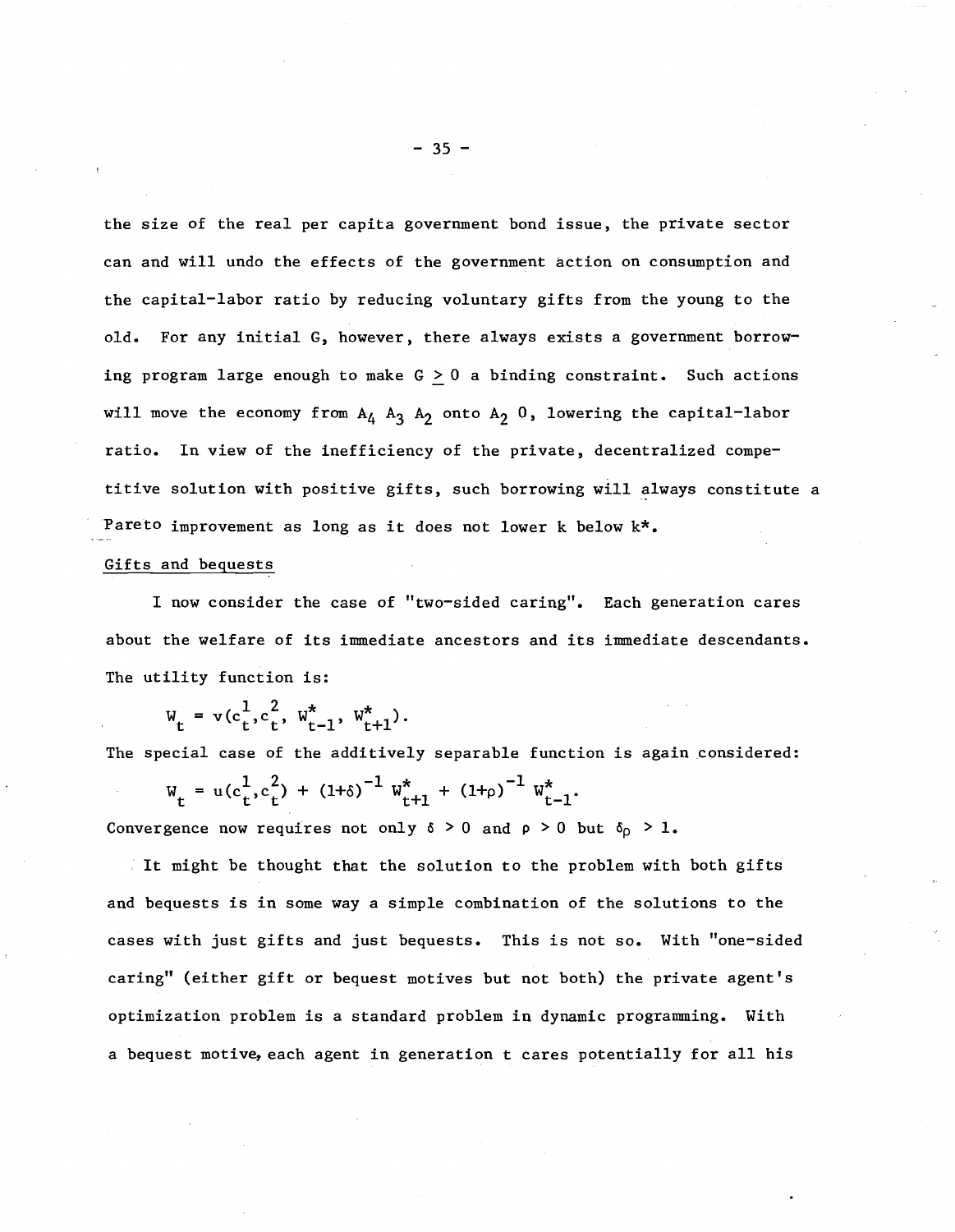descendants. Directly as regards his immediate heir, indirectly through the dependence of the utility of his immediate descendant on the utility of generation t+2, etc. In the same way, with a gift motive, each agent potentially cares for all his ancestors. In either case utility chains stretch out in one direction only. With both gift and bequest motives, this unidirectional simplicity no longer applies. An agent in generation t cares directly about generations t-1 and t+1. These generations both care directly about generation t. Generation t-1 also cares directly about t-2 and generation t+1 about t+2. Immediately, utility chains can be seen to be running in both directions. These issues were discussed for the first time in Carmichael (1979). A particularly simple solution emerges when the following assumptions are made about the "game" played by a member of generation t with past and future generations:

1. A member of generation t acts competitively in his labor and capital markets, i.e. he takes  $\mathbf{w}_{\mathbf{t}}$  and  $\mathbf{r}_{\mathbf{t+1}}$  as parametric. He also assumes that all past and future generations have acted or will act competitively in their factor markets.

2. <sup>A</sup> member of generation t, in formulating his consumption giftbequest plan, knows the utility levels and actions of all past generations and correctly anticipates utility levels and actions of all future generations (rational expectations or perfect foresight).

3. A member of generation t plays a non-cooperative gift and bequest game with past and future generations. He rationally believes that all past and future generations play the same game. This strategy is closed-loop as

 $-36 -$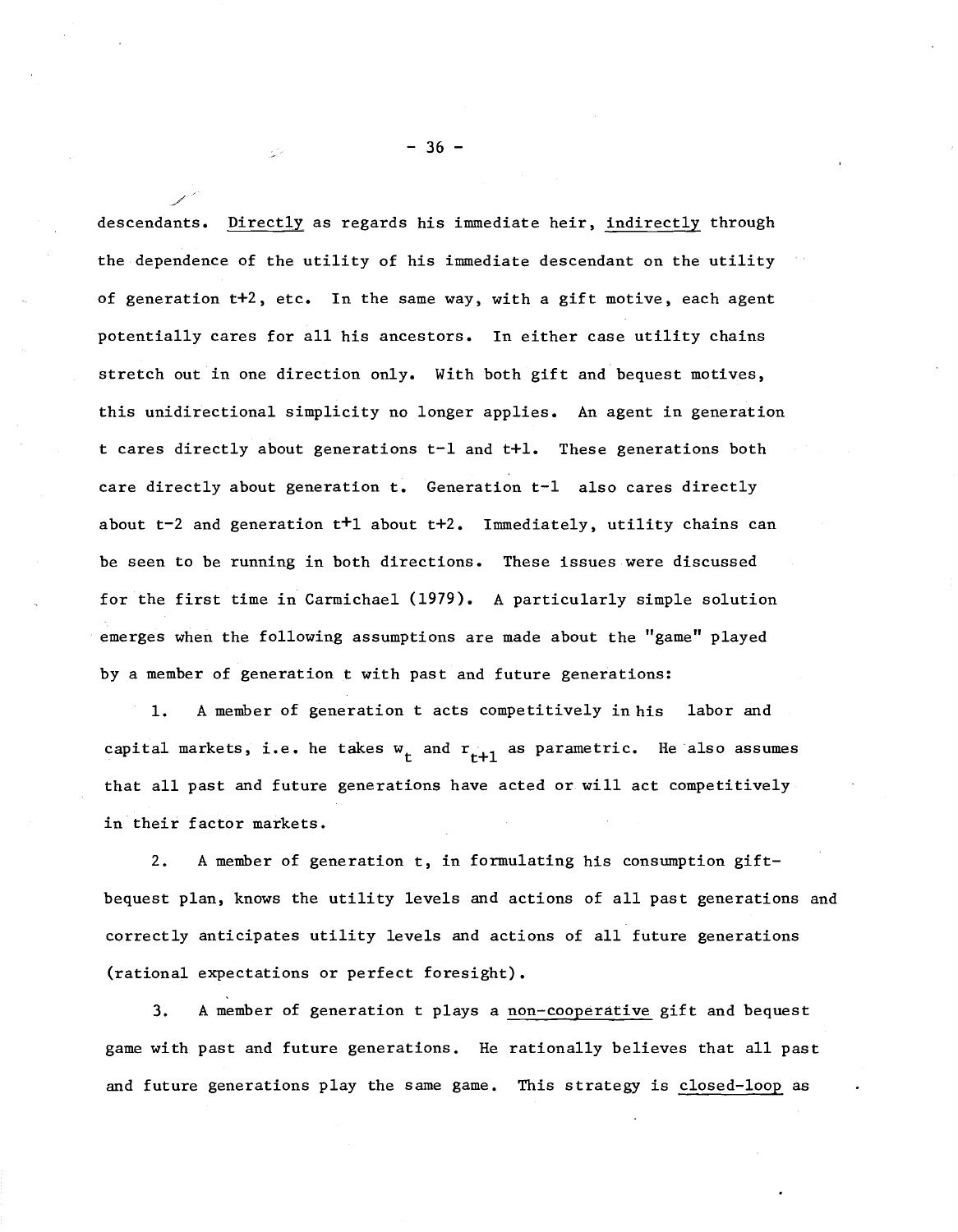regards "the utility and actions of the two generations with which he overlaps (generations t-1 and t+1). This means that when evaluating the alternative actions open to him at the beginning of period t, he believes that he can affect the total utility and the actions of his immediate descendants and his immediate forebears.

His strategy is open-loop as regards the utility and actions of all other generations (t-i, i>2 and t+j, j>2). Thus, when evaluating the effects of marginal changes in his actions, he ignores the impact on the actions and utility of generations that are already dead when he is born or that are born after his lifetime.  $\frac{9}{2}$ 

4. When formulating his closed-loop strategy vis-a-vis generations t-1 and t+1, he believes that he can alter the behavior of these generations (i.e. their consumption, gift and bequest choices) only by altering the total resources available to them, i.e., only through direct transfers.

5. Each generations acts so as to maximize its utility.

6. Each generation views the world and plays the game in the same way as the member of generation t just described.

The resulting equilibrium in this differential game is a Nash equilibrium.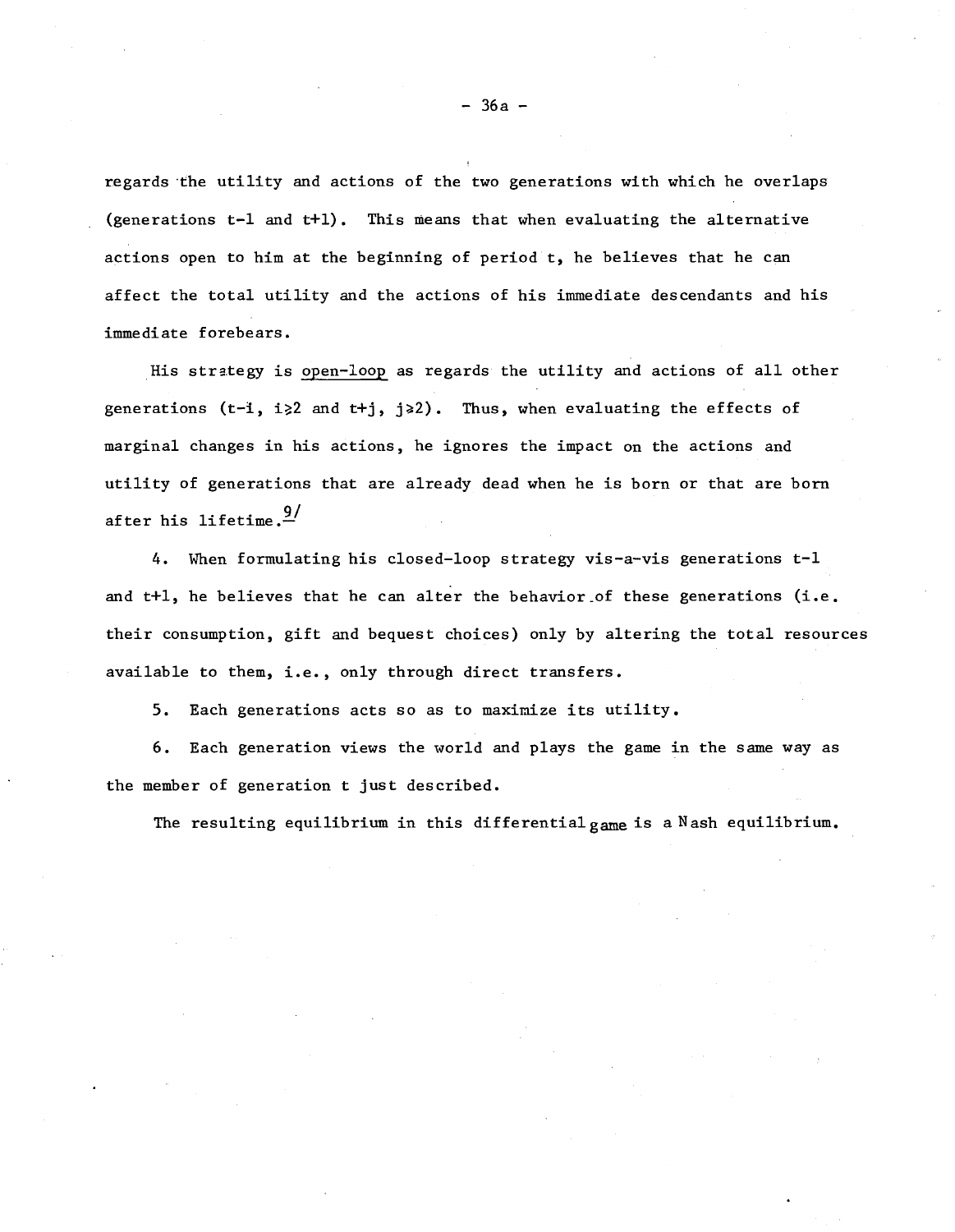The behavior of this economy can be summarized as follows:

111.40  $W_t^* = \max_{1 \leq 2} W_t = \max_{1 \leq 2} [u(c_t^1, c_t^2)]$  $1 \t 2 \t t^3$  $c_t^{\dagger},c_t^{\dagger},B_t^{\dagger},G_t^{\dagger}$ 

subject to:

III.41 
$$
B_t - G_{t+1} (1+n) \leq (\frac{B_{t-1}}{1+n} - G_t) (1+r_{t+1}) + (w_t - c_t^1) (1+r_{t+1}) - c_t^2
$$
  
 $B_t, G_t, c_t^1, c_t^2 \geq 0$ 

with economy-wide constraints:

III.42 
$$
w_t - c_t^1 + \frac{B_t - 1}{1 + n} - G_t = k_{t+1}(1 + n)
$$
  
 $r_{t+1} = f'(k_{t+1})$ 

and

$$
w_t = f(k_t) - k_t f'(k_t)
$$

The first II1.43a order ow\*<sup>t</sup> conditions are: aw≰ =  $(1+r_{t+1}) \frac{\partial W_t^*}{\partial c_t^2}$ 

$$
F = \frac{\partial W_t^*}{\partial B_t} \quad \frac{dW_t^*}{dt} \leq \frac{\partial W_t^*}{\partial C_t}
$$

If  $B_t > 0$ , III.43b holds with strict equality. If  $B_t = 0$  is a binding constraint, III.43b holds with strict inequality.

$$
\text{III.43c} \qquad \frac{\partial w_t^*}{\partial G_t} \le \frac{\partial w_t^*}{\partial c_t^1}
$$

If  $G_t > 0$ , III.43c holds with strict equality. If  $G_t = 0$  is a binding constraint, III.43c holds with strict inequality. Using assumptions (1) through (6), the first order conditions and the private budget constraints of current, past and future generations, we can express generation t's marginal utility from bequests in terms of the marginal utility of own consumption of generation t+l.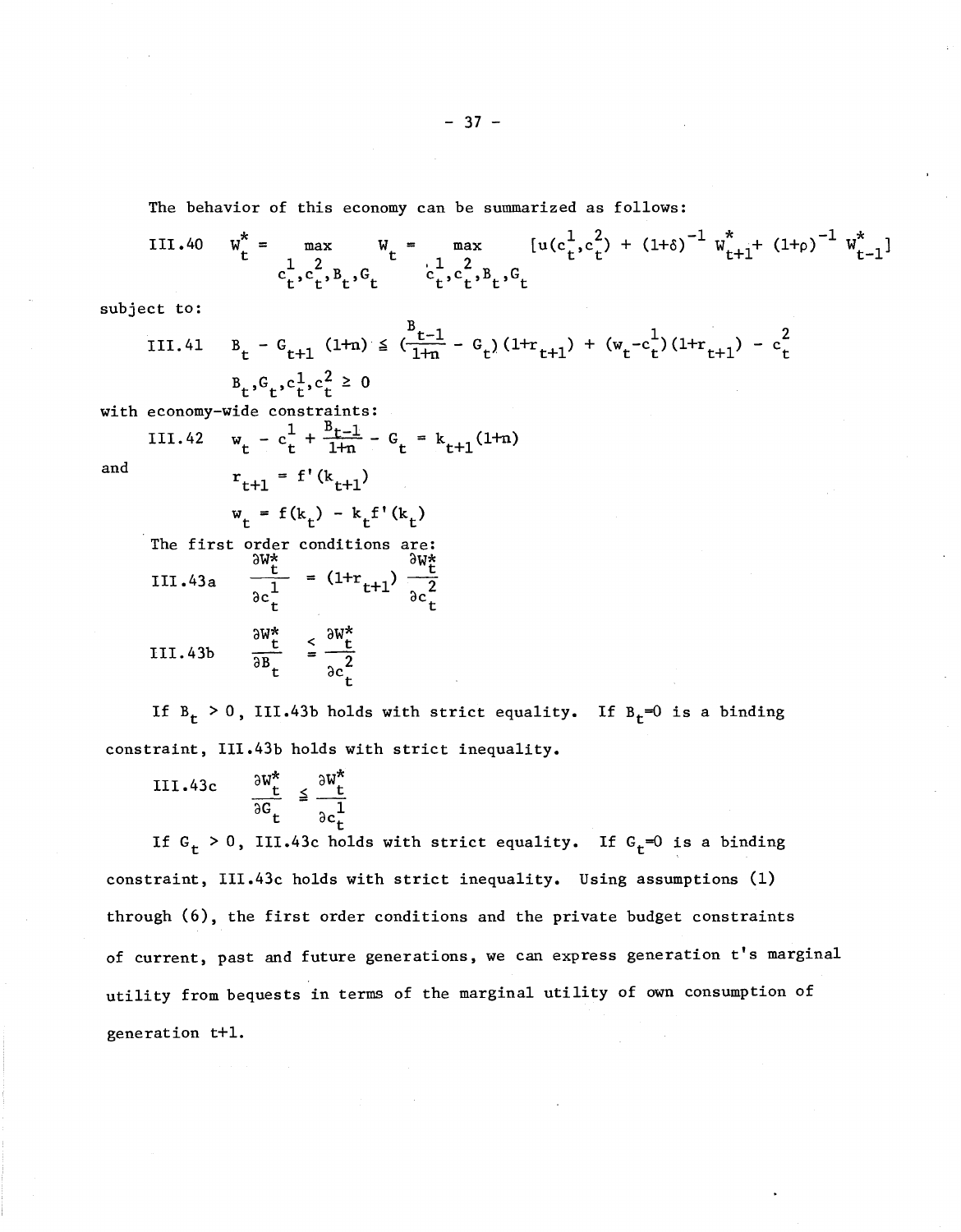III.44 
$$
\frac{\partial W_{t}^{*}}{\partial B_{t}} = \frac{(1+\rho)(1+r_{t+2})}{[(1+\rho)(1+\delta)-1](1+n)} \frac{\partial W_{t+1}^{*}}{\partial c_{t+1}^{2}}
$$

Combining 111.44 and III.43b we get

III.45 
$$
\frac{(1+_{\rho})(1+r_{t+2})}{[(1+_{\rho})(1+\delta)-1](1+n)} \frac{\partial W_{t+1}^{*}}{\partial c_{t+1}^{2}} \leq \frac{\partial W_{t}^{*}}{\partial c_{t}^{2}}
$$

If  $B_t > 0$ , then III.45 holds with strict equality. If  $B_t = 0$  is a binding constraint, 111.45 holds with strict inequality.

In an exactly analogous manner we can express generation  $t's$ marginal utility from gifts in terms of the marginal utility of own consumption of generation t-1.

III.46 
$$
\frac{\partial W_{t}^{*}}{\partial G_{t}} = \frac{(1+n)(1+\delta)}{(1+\rho)(1+\delta)-1} \frac{\partial W_{t-1}^{*}}{\partial c_{t-1}^{2}}
$$

Combining III.46 and III.43c and using III.43a, we obtain:

III.47 
$$
\frac{(1+n)(1+\delta)}{[(1+\rho)(1+\delta)-1]} \frac{\partial w_{t-1}^*}{\partial c_{t-1}^2} \leq \frac{\partial w_t^*}{\partial c_t^2} (1+r_{t+1}).
$$

If  $G_t > 0$ , then III.47 holds with strict equality. If  $G_t = 0$ is a binding constraint, 111.47 holds with strict inequality.

The steady state conditions are:

III.48a 
$$
u_1(c^1, c^2) = (1+r) u_2(c^1, c^2) \frac{10}{}
$$
  
III.48b  $1+r \leq \left[ \frac{(1+p)(1+\delta)-1}{1+p} \right] (1+n) \quad \text{if } \beta \neq 0$ 

If  $B > 0$  then III.48b holds with equality. If  $B = 0$  is a binding constraint then III.48b holds with strict inequality.

III.48c 1+r 
$$
\geq \frac{(1+\delta)(1+n)}{(1+\rho)(1+\delta)-1}
$$

If  $G > 0$  then III.48c holds with equality. If  $G = 0$  is a binding constraint then III.48c holds with strict inequality.

$$
-38 -
$$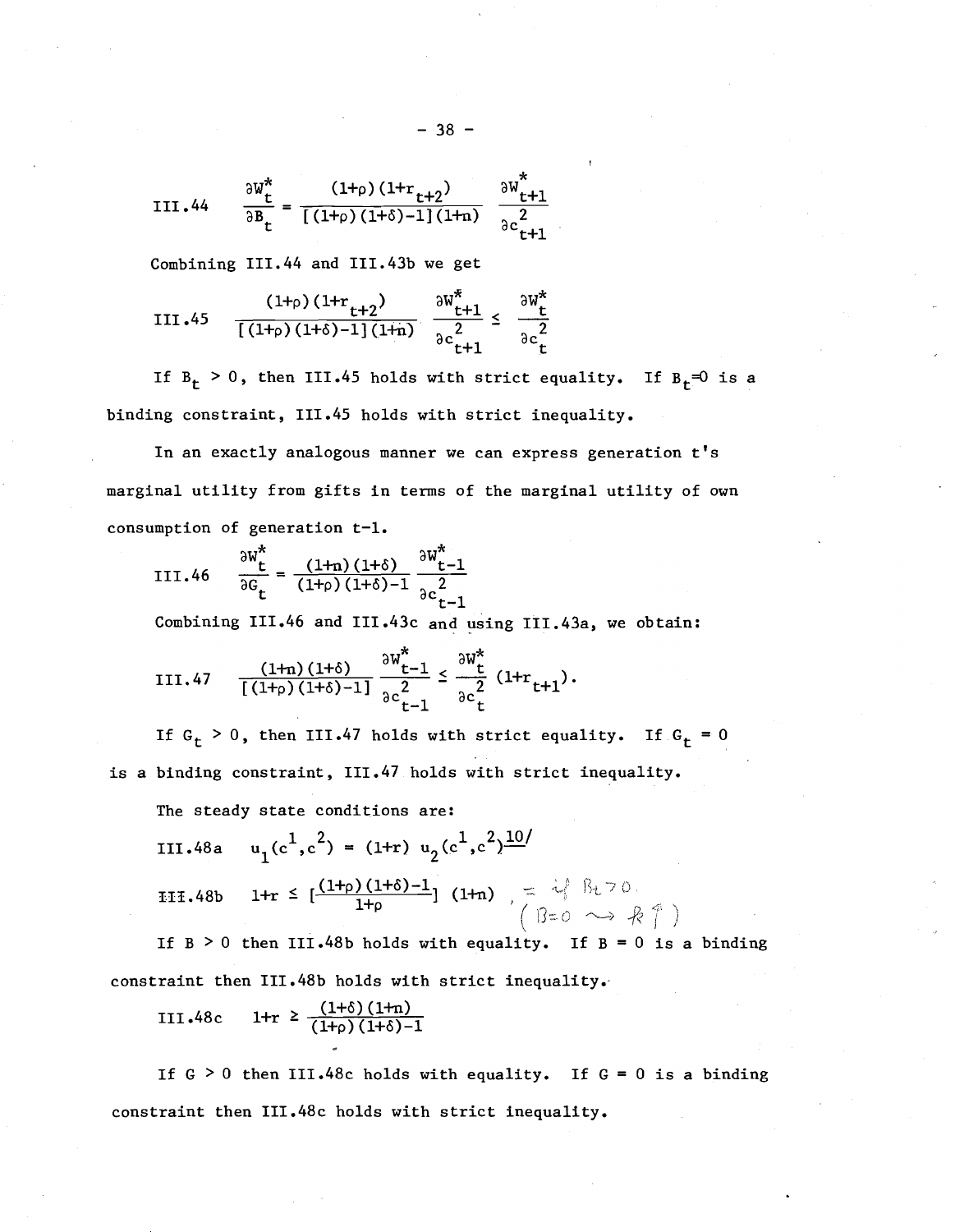III.48d 
$$
(\frac{n-r}{1+n}) B + (r-n) G = (w-c^1)(1+r) - c^2
$$
  
III.48e  $k(1+n) = \frac{B}{1+n} - G + w - c^1$ .

and

 $r = f'(k)$  $w = f(k)-kf'(k)$ 

With n,  $\rho$  and  $\delta$  strictly positive, III.48b and III.48c cannot both hold with equality. This is the commonsense result that there will not be both gifts and bequests in the steady state. Thus, if  $B > 0$ , then  $G = 0$ , and if  $G > 0$  then  $B = 0$ . However, it is possible for III.48b and III.48c to both hold with strict inequality, i.e., for both gifts and bequests to be zero.

Note that if III.48b holds with equality, i.e., if there is an interior solution for bequests, we have  $r > n$ : the capital-labor ratio is below the golden rule capital-labor ratio. 11/ Also, if III.48c holds with equality, i.e., if there is an interior solution with gifts, we have  $r < n$ : the capital-labor ratio is above its golden level. Figure 6 illustrates the stationary consumption possibility locus when there is both a bequest and a gift motive. For capital labor ratios below that defined by  $(1+f'(k)) = (1+\delta)(1+n)$  but above that defined by  $(1+f'(k)) =$  $(1+0)(1+8)-1$  $[(1+p)(1+\delta)-1](1+n)$ , the stationary consumption possibility locus is the  $1+o$ same as it is without gifts and bequests. On the curve segment  $A_2$   $A_5$ , there are corner solutions for gifts and bequests:  $G = B = 0$ . When there is an interior solution for gifts the equilibrium is on the line segment A<sub>1</sub> A<sub>2</sub> with slope  $-(1+n)$ . A<sub>2</sub> is defined by- $(1+f'(k)) = (\underline{1+ \delta)(1+n)}$  $1-(1+\rho)(1+\delta)$ As

- 39 -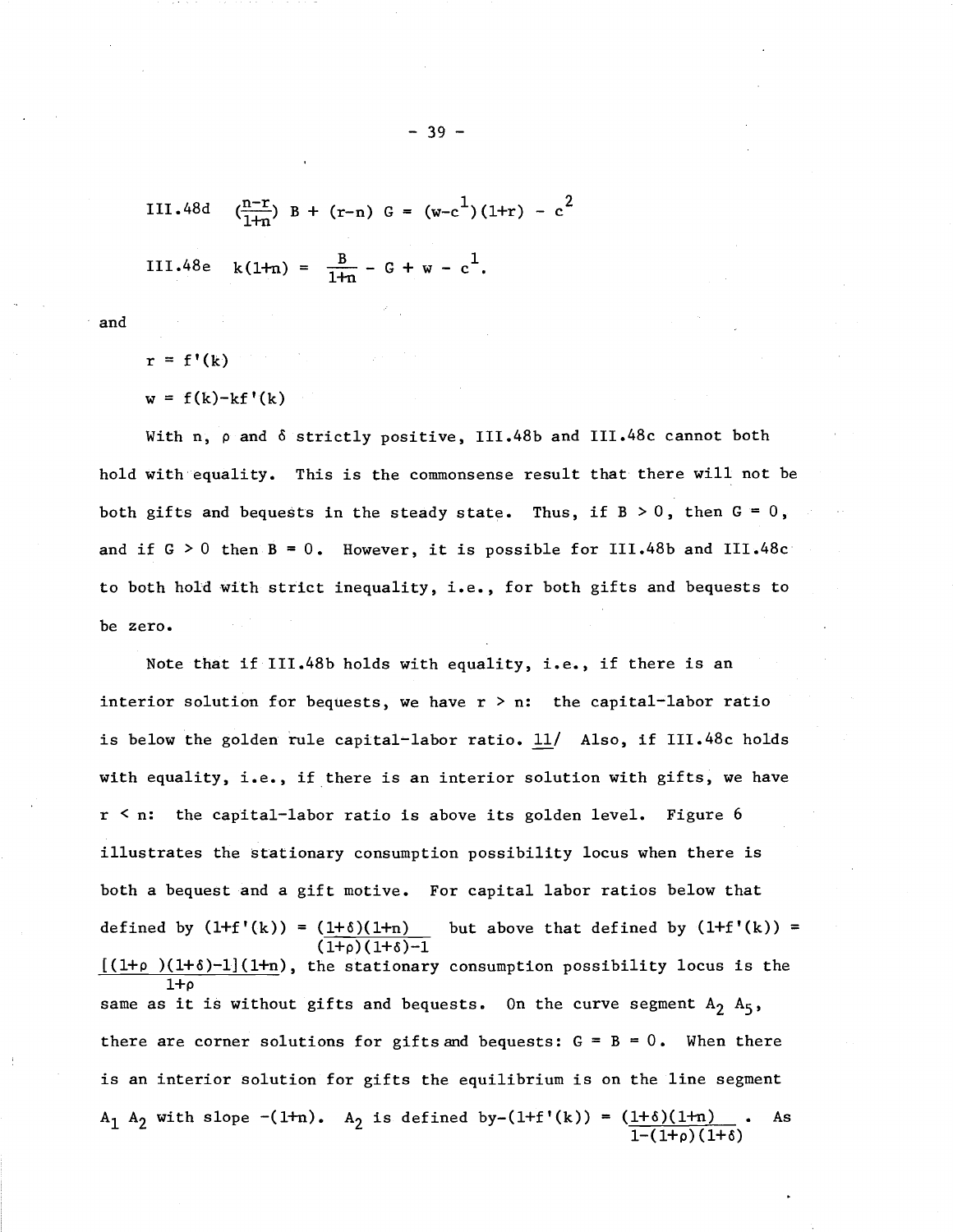in the gifts only case, larger positive values of G shift the locus up and to the left at a rate  $-(1+n)$ . Note that the degree of overaccumulation relative to the golden rule is less when  $G > 0$ , if there is both a gift and a bequest motive than if there only is a gift motive.  $12/$  The tendency to "oversave", represented by the gift motive is partly, but not completely, neutralized by the presence of a bequest motive.  $A_3$   $A_4$  would be the locus of interior soutions for <sup>G</sup> if there were only <sup>a</sup> gift motive. If the bequest motive is operative, i.e., if  $B > 0$ , all stationary solutions lie on the line segment  $A_5$   $A_6$  with slope  $-(1+n)$ .  $A_5$  is defined by  $(1+f'(k))$  =  $[(1+\rho)(1+\delta)-1]$  (1+n). As in the case of bequests only, larger positive  $1 + c$ values of B shift the locus down and to the right at a rate  $-(1+n)$ .  $A_7$   $A_8$  would be the locus of interior solutions for B if there were just a bequest motive. The degree of underaccumu1ation, relative to the golden ru1e,is less if there is both <sup>a</sup> bequest and <sup>a</sup> gift motive than if there is only a gift motive.  $\frac{13}{ }$ 

The effects of government lending and borrowing on the steady-state capital-labor ratio are a straightforward combination of the effects of such policies when there was either a gift or a bequest motive but not both. Consider an initial equilibrium without government debt:  $d = 0$ . If the initial equilibrium is in the range of k for which there is a corner solution for both B and G, i.e., on  $A_2$   $A_5$ , government borrowing (d > 0) cannot lower k below the value defined by  $1+f'(k) = \left[\frac{(1+\rho)(1+\delta)-1}{1+\rho}\right]$  (1+n)  $1 + o$ nor can government lending  $(d < 0)$  raise k above the value defined by  $1+f'(k) = (1+\delta)(1+n)$  $(\overline{1}+\rho)(1+\delta)-1$ If there is an interior solution for gifts, on

 $- 40 -$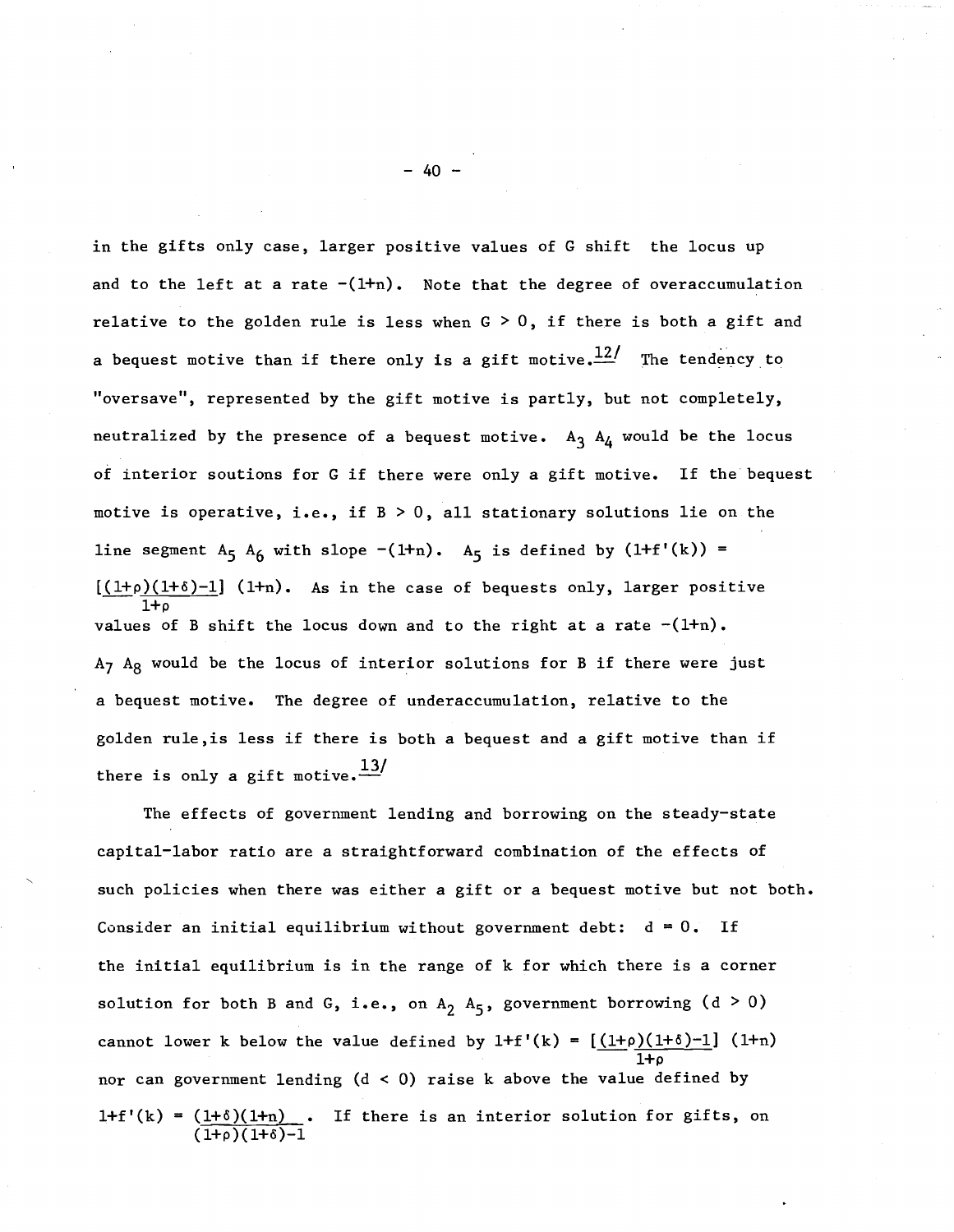

Stationary consumption possibility loci, without gifts and bequests, with either gifts or bequests and with both gifts and bequests.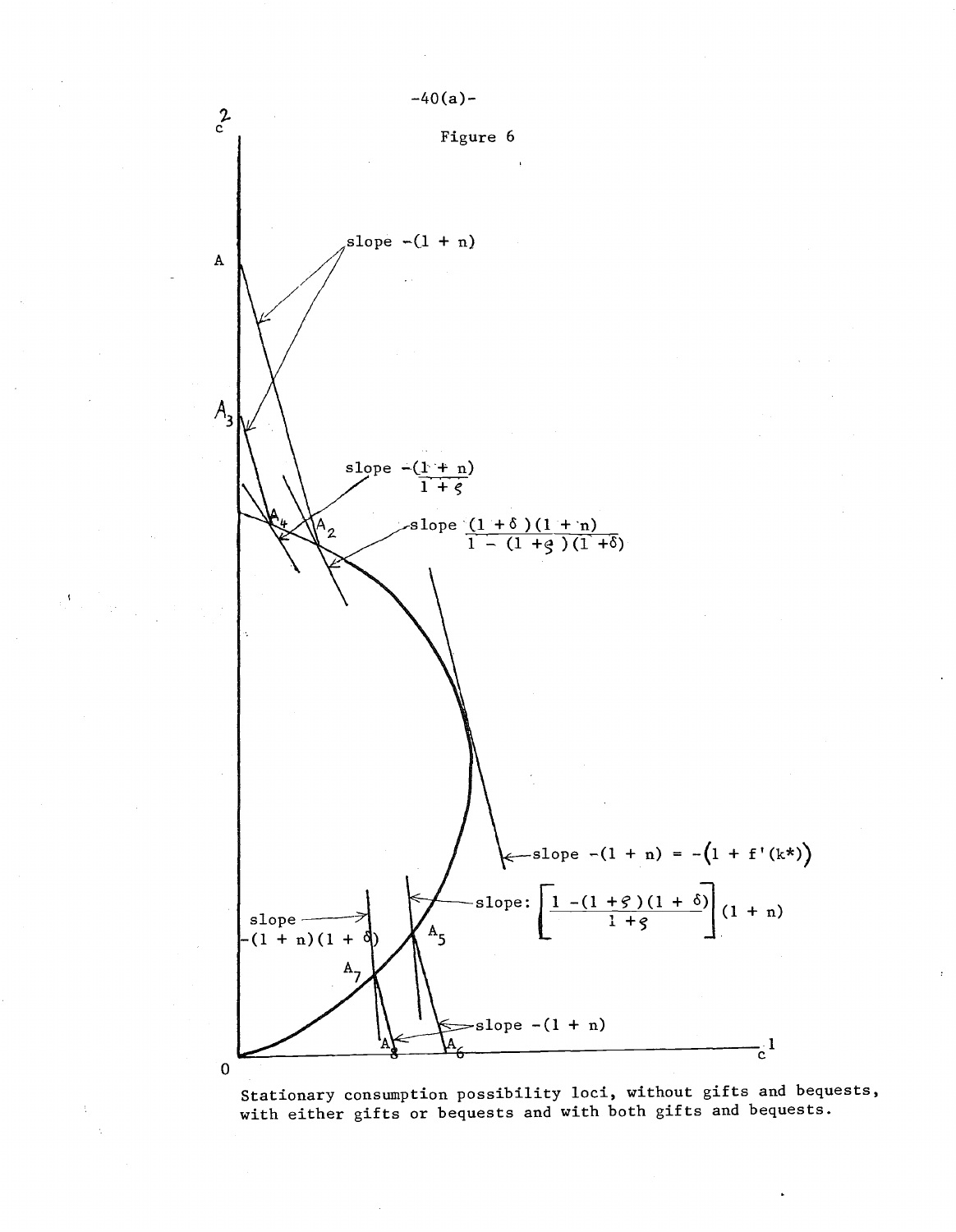$A_1$   $A_2$ , government borrowing will be offset by a reduction in gifts of equal present value, thus leaving  $c^1$ ,  $c^2$  and k unchanged, unless the increase in d is larger, in present value, than the original value of G. In other words, there is always a positive value of d large enough to make  $G \geq 0$  a binding constraint. If there is an interior solution for bequests, on  $A_5$   $A_6$ , government lending (d<0) will be offset by a reduction in bequests of equal present value which leaves  $c^1$ ,  $c^2$  and k unchanged. Again, if the value of lending is larger, in present value, than the original bequest, the constraint  $B \ge 0$  will become binding.

With gifts, bequests, borrowing and taxes the private and public sector budget constraints and the capital market equilibrium conditions are:

III.49a 
$$
B_t - \frac{B_{t-1}(1+r_{t+1})}{1+r} - G_{t+1}(1+r) + G_t(1+r_{t+1}) - (w_t - c_t^1 - \tau_t)(1+r_{t+1}) + c_t^2 = 0
$$
  
III.49b  $w_{t} - c_t^1 - \tau_t + \frac{B_{t-1}}{1+r} - G_t = d + k_{t+1}(1+r)$ .

and  $(r_f - n)d = \tau_f(1 + n)$ .

The stationary equations are:

III.50a (n-r)
$$
\left[\frac{B}{1+n} - G - \frac{d(1+r)}{1+n}\right] = (w-c^1)(1+r) -c^2
$$
  
III.50b  $\frac{B}{1+n} - G - \frac{d(1+r)}{1+n} = k(1+n) - w + c^1$ 

We know that if B>0, then  $G = 0$  and if  $G > 0$  then  $B = 0$ . Thus if  $B > 0$ , a reduction in d by an amount  $\Delta d$  will be neutralized by a reduction in B by the amount  $\Delta d(1+r)$ , as long as this does not violate the constraint  $B > 0$ . If  $G > 0$ , an increase in d by an amount  $\Delta d$  will be neutralized by a reduction in G by the amount  $\Delta d(1+r)$ , as long as this does not violate  $1+n$ the constraint  $G_{2}0$ .

 $-41-$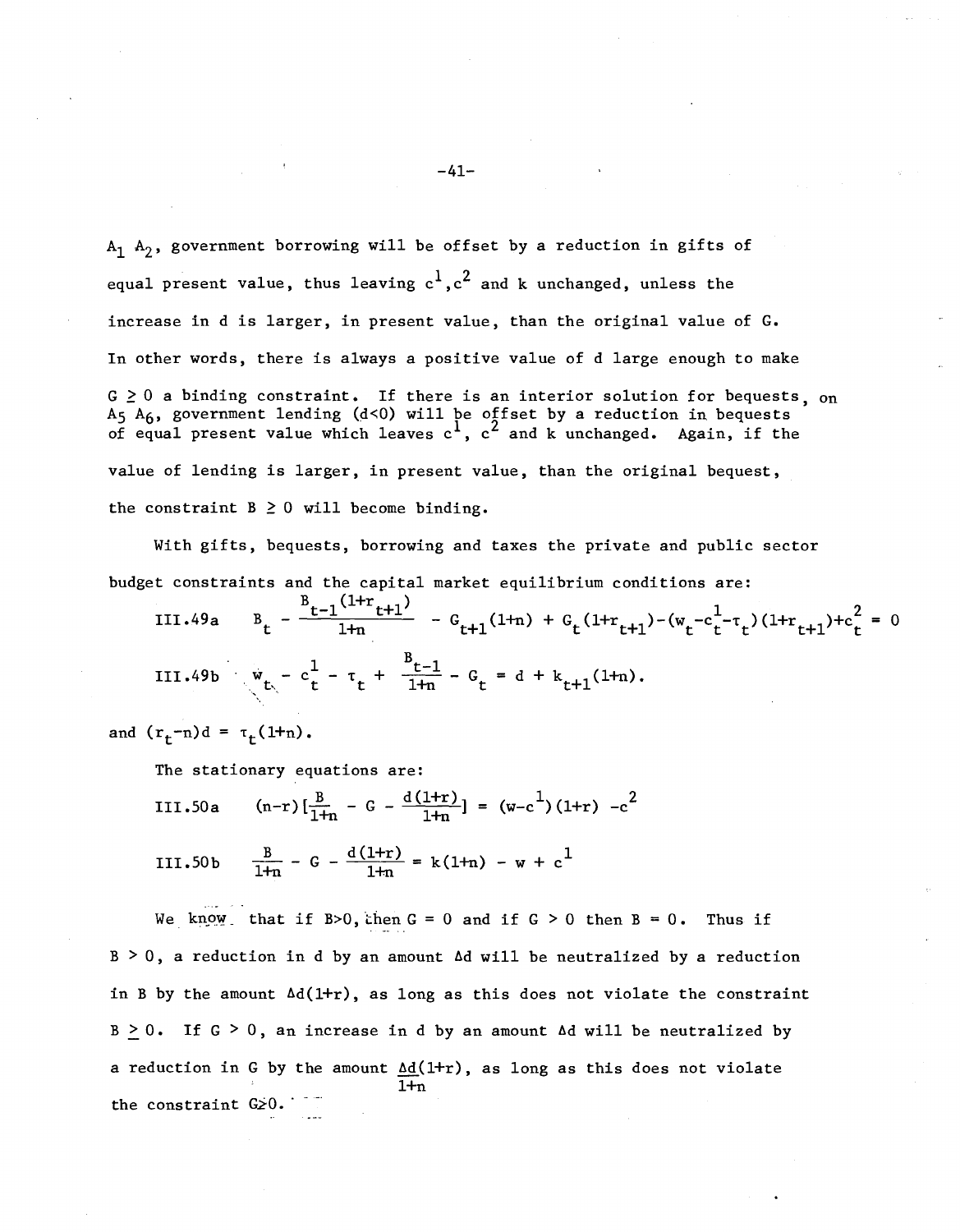#### Conclusions

The policy conclusions of this theoretical investigation of debt neutrality are straightforward. While operative intergenerational gift and bequest motives turn finite-lived households into infinite-lived households in a certain sense, there remain essential differences. In particular, if the child-parent gift motive is operative, the decentralized, competitive equilibrium is socially inefficient because it is characterized by a capital-labor ratio above the golden rule. There is therefore a prima facie case for government intervention in the saving-investment process • The second conclusion concerns debt neutrality. Here every neutrality theorem is matched by a non-neutrality theorem. If neither bequests nor gifts are operative, goverment borrowing crowds out capital formation. If child-parent gifts are operative, small increases in government borrowing are neutralized by reductions in gifts. If bequests are operative, small reductions in government borrowing (or increases in lending) are neutralized by reductions in bequests. There always exists an increase in lending or borrowing that will make B=O, respectively G=O a binding constraint. There always is <sup>a</sup> government financial strategy that puts the private sector in <sup>a</sup> zero gift and zero bequest corner solution, where financial policy will affect. the capital-labor ratio. In our simple model, all agents are identical, so either everyone is at <sup>a</sup> corner or no one is. If instead we visualize ... a distribution of agents, by  $\delta$ , by  $\rho$ , and by the other parameters of their utility functions and the constraints they face, increasing government borrowing can be expected to make the zero gift constraint binding for an increasing number of agents.

 $-42-$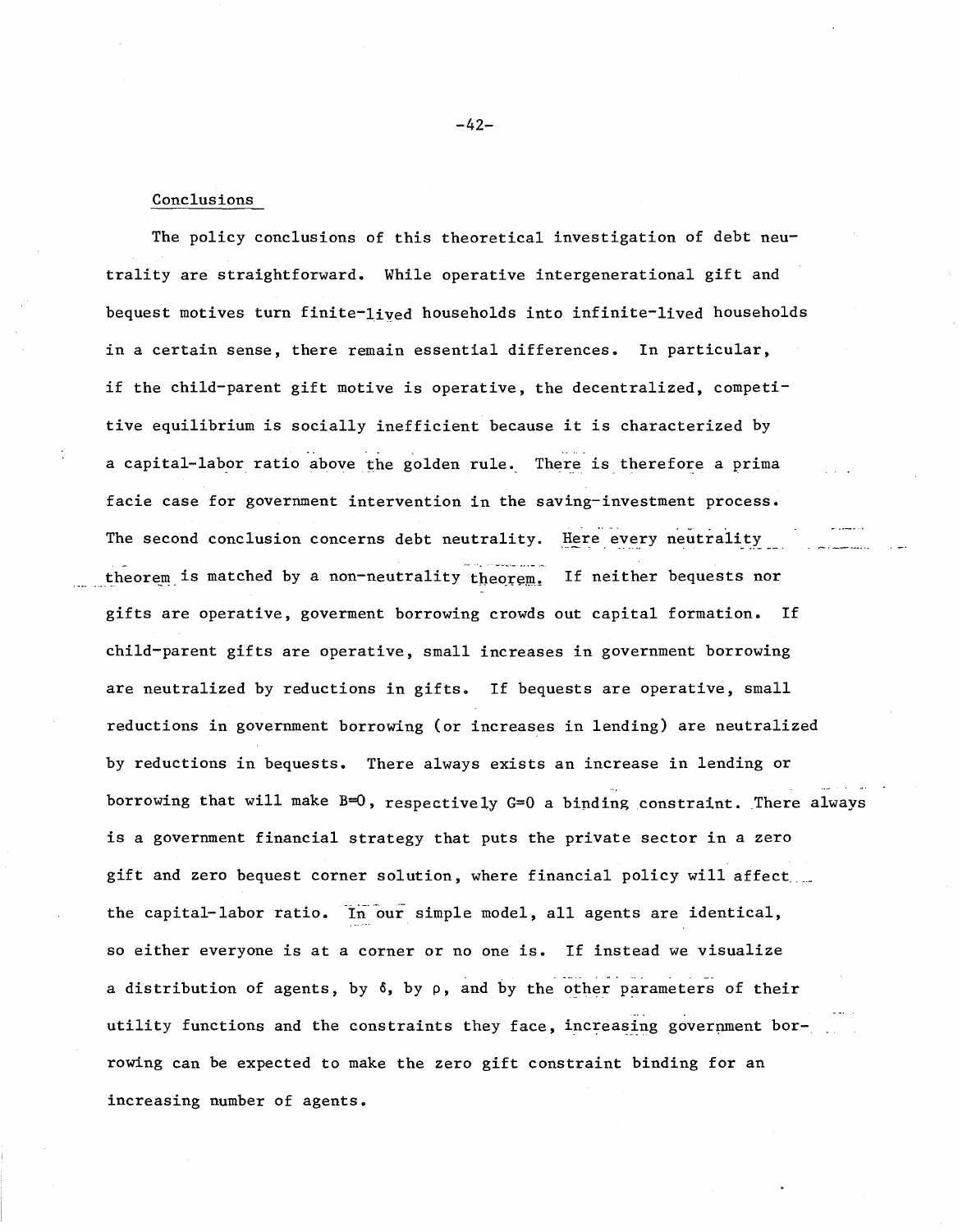Even in this most classical of models, the conclusion emerges inexorably that the way in which the government finances its real spending program will have major consequences for saving and capital formation. Debt neutrality is not a plausible theoretical proposition. Future research should concentrate on empirical assessments of the extent and nature of non-neutrality.

# **b.** Monetary Superneutrality in a Fully Optimizing Macromodel

The overlapping generations model is also a convenient vehicle for analyzing the issue of superneutrality of money in an explictly optimizing and fully rational model. Superneutrality is the invariance of the trajectories of the real variables of the economy under different proportional rates of growth of the nominal money stock. Money is defined as <sup>a</sup> noninterest-bearing (nominally denominated) liability of the government that has no "intrinsic value" in the sense that it is neither used as <sup>a</sup> consumption good, nor as an input in the productive process. The two functions performed by this financial claim are the medium of exchange function and the store of value function. Carmichael (1979) develops a model in which both functions are incorporated. For simplicity, I shall limit the analysis to a consideration of the store of value function of money. The antisuperneutrality result obtained in the simpler model carries over to the more complex model considered by Carmichael. Consider the introduction of money in a simple overlapping generations model without gifts, bequests or interest-bearing government debt, in which the only other store of value is real reproducible capital. Since money balances are not desired for their own sake but only for their purchasing power over real output, the real rate of return on money balances is the negative of the expected proportional rate of change of the price level  $-\Delta \hat{p}/p$ . In the certainty

-43-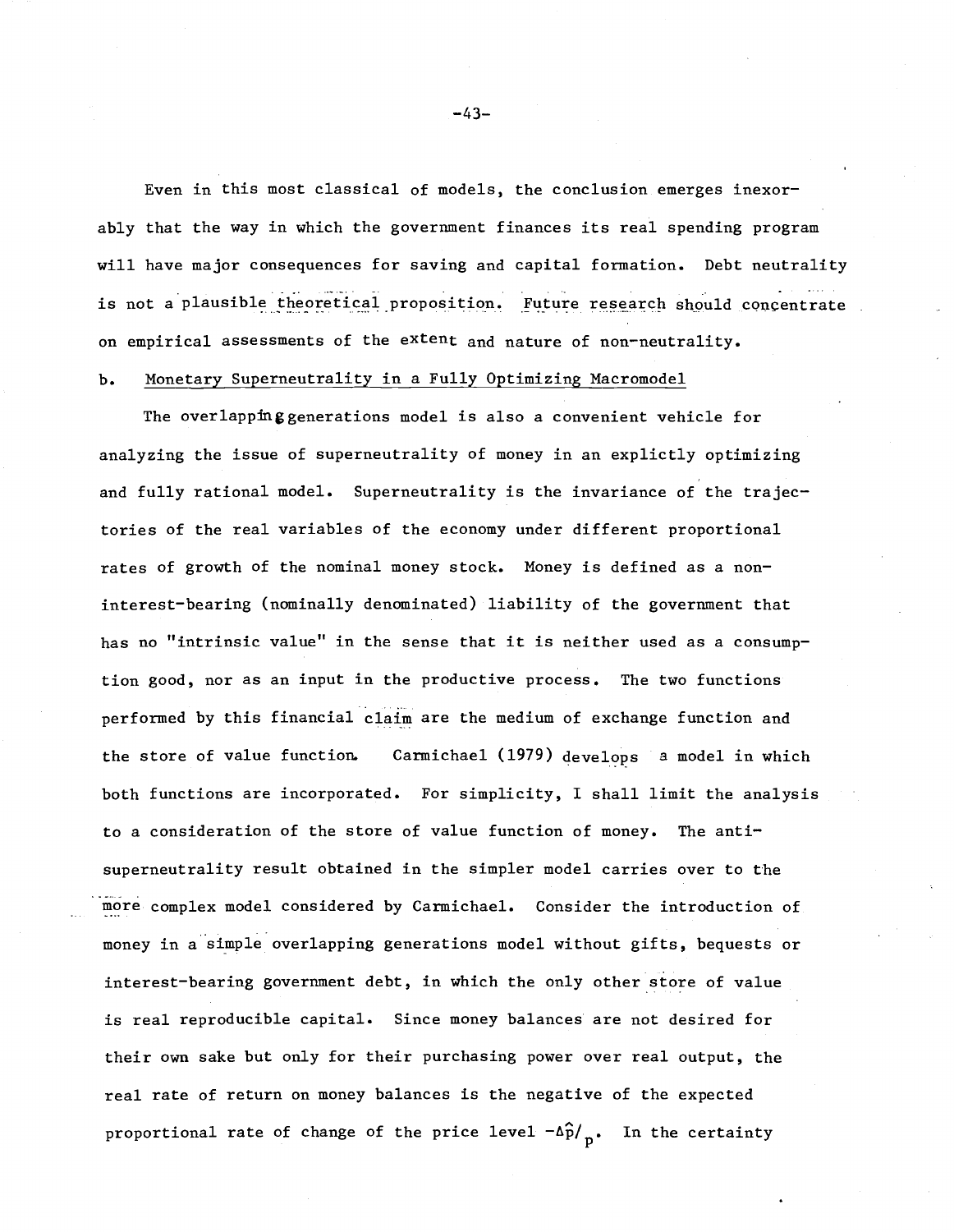model under consideration, the actual and expected rates of inflation are the same, if expectations are rational.  $\Delta \hat{p} = \Delta p$ . Also, money and p p real capital are perfect substitutes as stores of value. They will only both be held if their rates of return are equal. If the rate of return on money balances were below that on real capital,  $-\Delta p < f'(k)$ , no money p would be held, if the rate of return on money balances were above that on real capital,  $-\Delta p > f'(k)$ , no capital would be held. Considering only p those trajectories on which both assets are held, we have:  $14/$ 

III.51 
$$
-\underline{\Delta p} = f'(k)
$$

p Let  $\mu$  denote the proportional rate of growth of the nominal money supply:  $\mu = \Delta M/M$ . M is the nominal stock of money. In steady-state equilibrium, the rate of change of the price level is the rate of growth of the money supply minus the natural rate of growth of the economy:

III.52 1+ $\Delta p = 1+\mu$  or, approximately,  $\Delta p = \mu - n$ . Equations III.51 p l+n . \_..\_ ...... \_. p . .. \_. \_ and III.52 are sufficient to refute the superneutrality proposition. Since.  $n-\mu = f'(k)$ , an increase in the rate of growth of the money supply will lower the steady-state rate of return on money balances by raising the steady-state rate of inflation. Portfolio balance requires an equal reduction in the rate of return on capital. This is accomplished by a higher capital-labor ratio. Models such as Sidraucki's (1967) which exhibit... invariance of steady-state k under different values for  $\mu$  are only superficia11y rational, optimizing models. By including real money balances as an argument in the direct utility function, on a par with consumption and leisure, the Sidrauski model violates the principle that money is only wanted for what it can buy. It is therefore not an interesting framework for analysing monetary policy.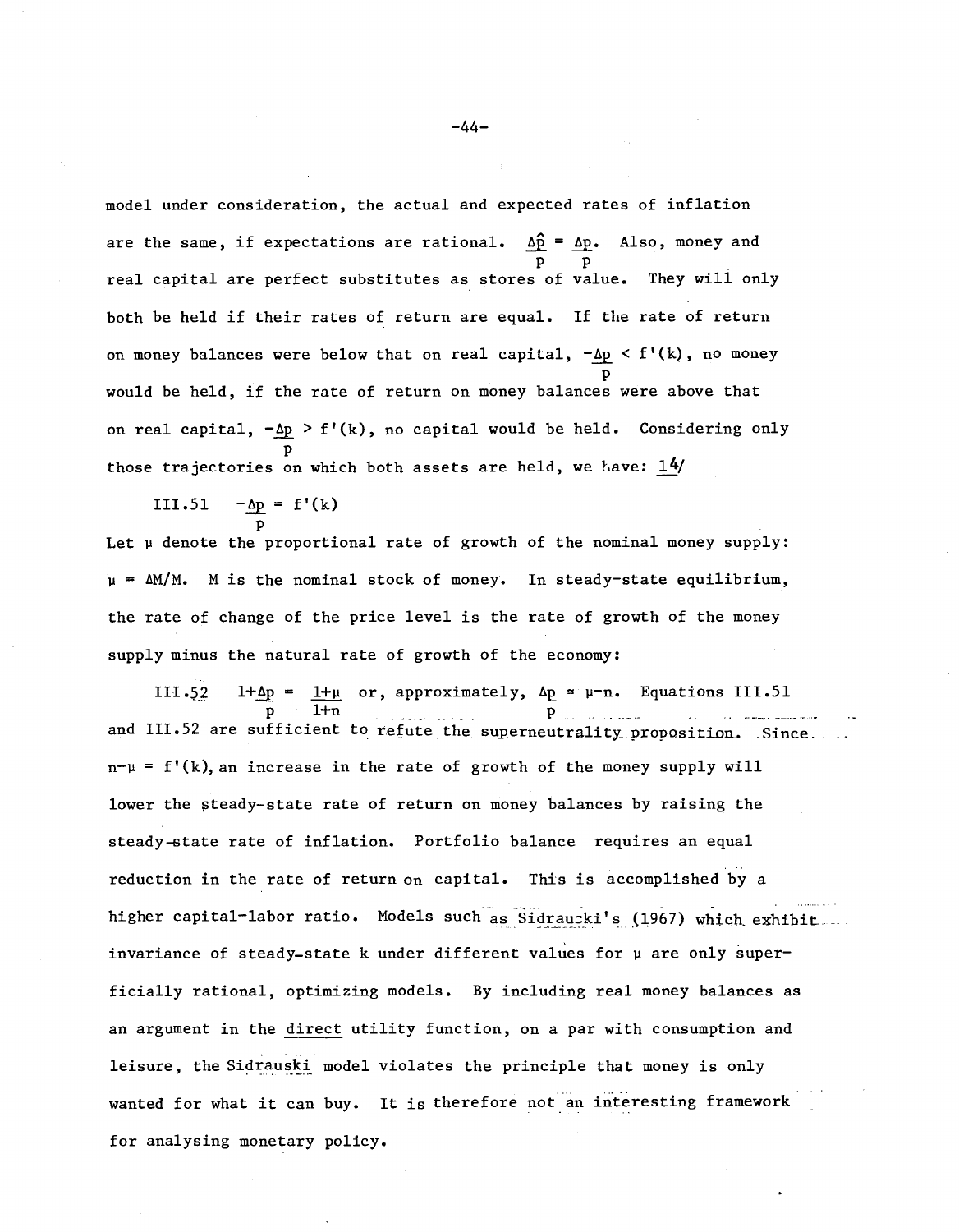The overlapping generations model with money is summarized in 111.53. Money is introduced into the economy via lump-sum transfers. There is no relation between the stock of money held by an economic agent and the size of the transfer. If there were, the monetary injections would be akin to payment of interest on money balances. This would result in superneutrality. M t  $m_t$  –  $\overline{p}_t L_t$ 

III.53a max  $u(c_t^1, c_t^2)$ 

subject to 2

- III.53b  $c_t^1 + \frac{c_t^2}{1 + r_{t+1}}$   $\cdot$   $w_t^2 \tau_t^2 \frac{15}{r_{t+1}}$
- III.53c  $r_{t+1} = -\Delta p_t / p_t$
- III.53d  $w_t c_t^1 \tau_t = k_{t+1}(1+n) + m_t(1+\mu)$
- III.53e  $\mu$ m<sub>t</sub> =  $-\tau$ <sub>t</sub>
- III.53f  $m_{r+1} = m_r(1+\mu)(1+n)^{-1}(1 + \frac{\Delta p}{n})^{-1}$

$$
r_{t+1} = f'(k_{t+1})
$$
  
 $w_t = f(k_t) - k_t f'(k_t)$ 

The stationary equilibrium of this economy is characterized by:

III.54a III.54b  $w + \mu m = c^{\frac{1}{2}} + \frac{c^2}{1+r^2}$ III.54c  $r = \frac{-\Delta p}{p}$  $III.54d \t w-c^1 = k(1+n) + m$ III.54e  $1 + \mu = (1+n)(1 + \frac{\Delta p}{p})$  [since by assumption m > 0] III.54f  $r = f'(k)$  $u_1(c^1, c^2) = (1+r) u_2(c^1, c^2)$  $w + \mu m = c^{2} + \frac{c}{1+r}$ P  $III.54g \t w = f(k) - kf'(k)$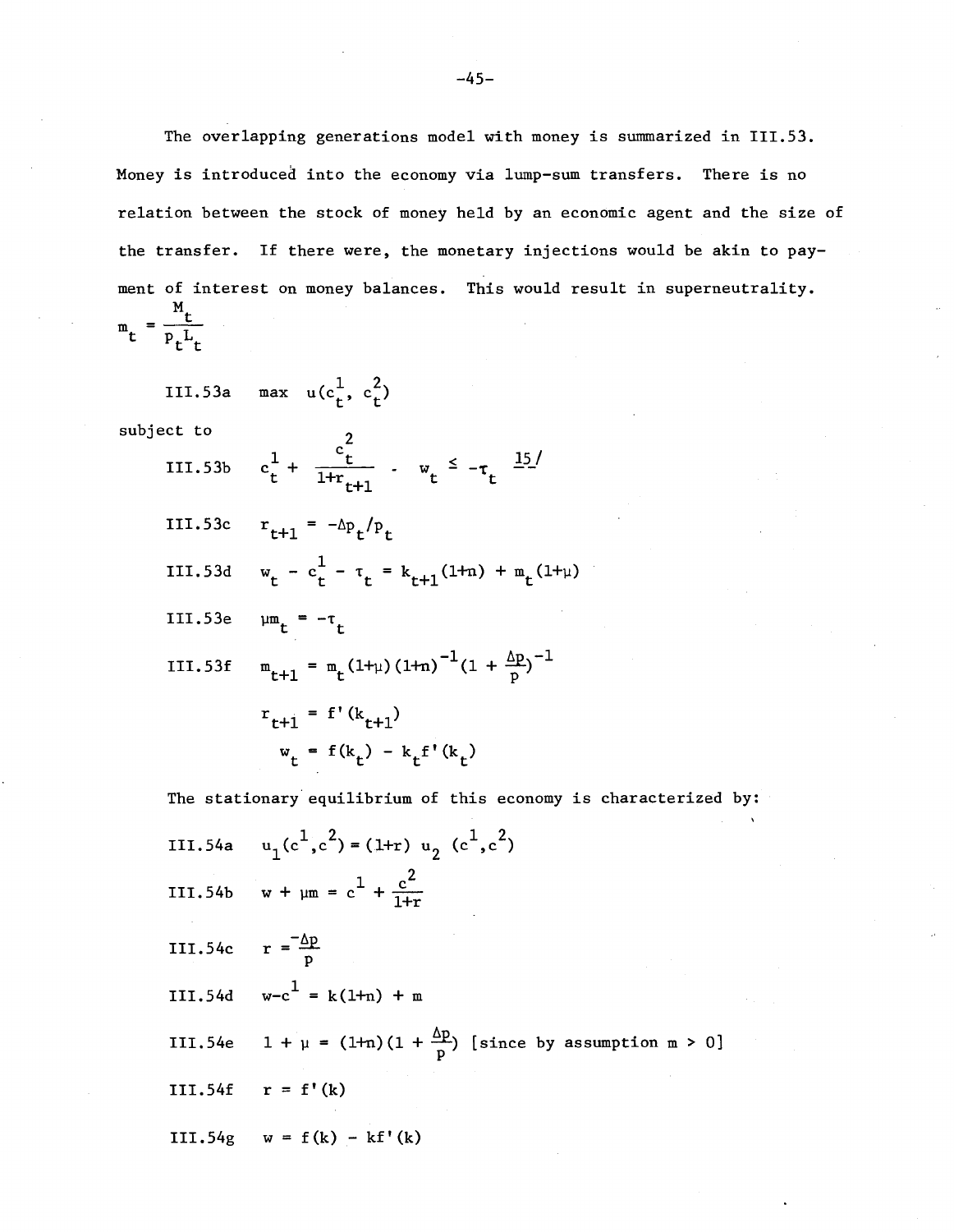Equations III.54c, e, and f produce the anti-superneutrality result that  $(1+<sub>u</sub>) = (1+<sub>n</sub>) (1-f'(k)).$ 

The conclusion that "equilibrium" and "rationality" do not imply "neutrality" again emerges forcefully, as it did when debt neutrality was considered. The detailed consideration of the fully rational, optimizing models of this section also leads to the conclusion that the ad hoc model of Section II is in many ways an acceptable parable for the "purer" models of Section III.

#### IV. Stabilization Policy in Stochastic Non-Walrasian Models

<sup>A</sup> Walrasian economy has two essential features. The first is the existence of a complete set of contingent forward markets. This permits the interpretation of such an economy as a "one shot," static economy. At the beginning of time,  $t = t_0$ , equilibrium prices are established for the current and contingent future delivery of all goods and services. The rest of history then consists solely of the unfolding execution of the contingent forward contracts established at the initial market date. The second essential feature is that prices are competitive, market-clearing prices. This means that at the prevailing set of market prices demand does not exceed supply for any good, when these demands and supplies represent <u>notional</u> plans. Households' notional demands and supplie<u>s .</u> are derived from utility maximization subject only to the constraint of the households' endowments evaluated at parametric market prices. Firms' notional demands and supplies are derived from profit maximization subject only to the constraint of the production possibility set, with all planned sales and purchases evaluated at parametric market prices. All economic agents act as if, at the prevailing market prices, they can buy or sell any amount of any good or service. The demands and supplies derived under these conditions are consistent.

-46-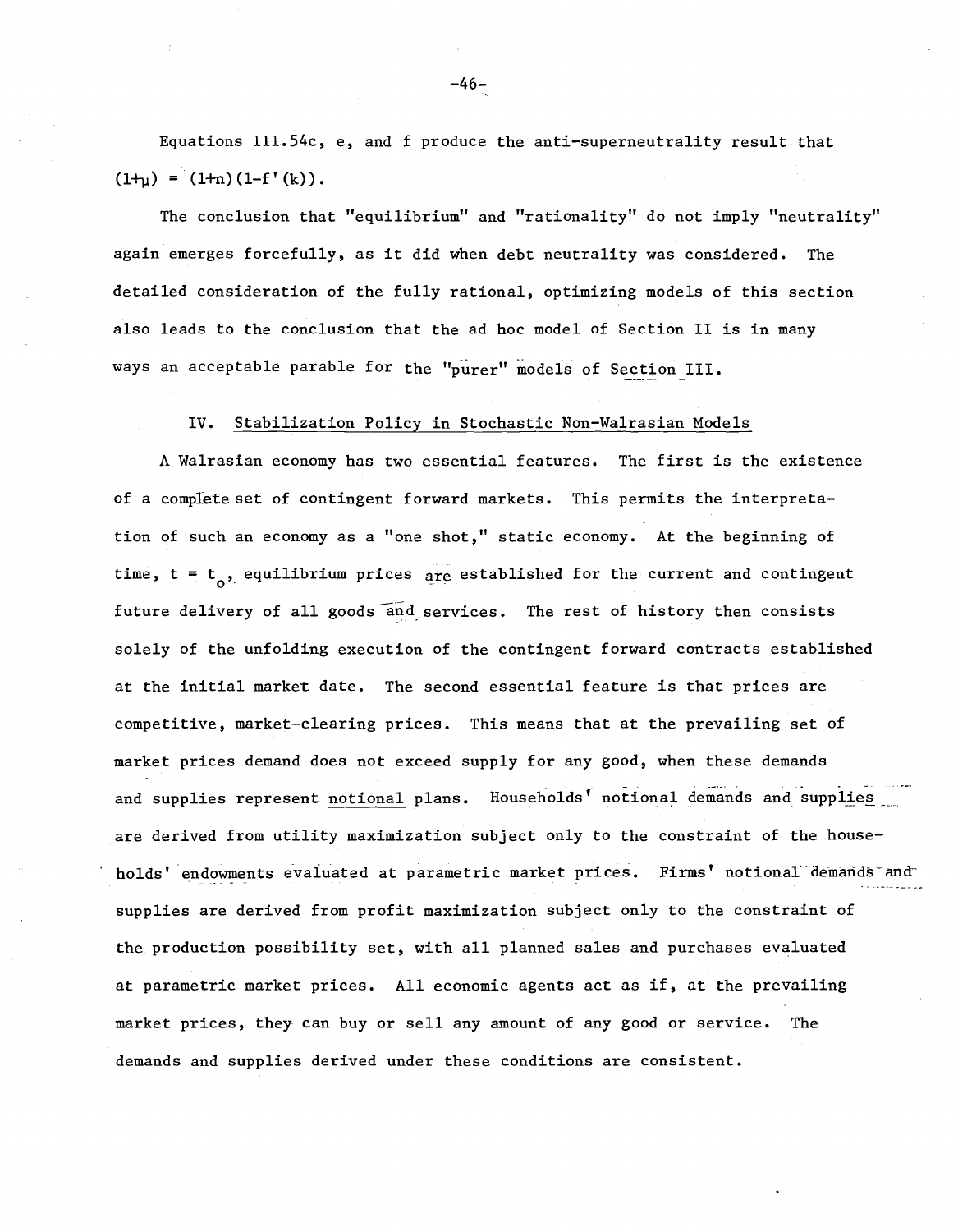A non-Walrasian economy, by contrast, is a sequence economy--one in which transactions take place at different dates (see Hahn[1973]). Prices for all contingent future goods and services are not established once-and-for-all, in some initial market period. Markets are incomplete and "reopen," either continuously or at discrete intervals. The overlapping generations model of Section III is therefore, according to this definition, <sup>a</sup> non-Walrasian economy. Forward contracts between those living today and the unborn are not feasible. Markets are therefore incomplete. The factor markets that do exist reopen each period. In models with uncertainty and imperfect, asymmetric information other "natural" reasons can be found for the nonexistence of certain markets, such as moral hazard and adverse selection. The overlapping generations model maintains the second of the two essential Walrasian features. The incomplete set of markets is always in momentary competitive general equilibrium. No 'potential buyer or seller is rationed in any market or needs to consider any information other than the known set of parametric market prices and his endowment or technology set.

In this section, I shall briefly review some of the issues surrounding stabilization policy in sequence economies when information. is incomplete and when market prices are not automatically and instantaneously established at the values that balance notional demands and supplies. For simplicity I shall limit the analysis to the consideration of monetary policy. All sources of monetary non-neutrality considered in Sections II and III are suppressed. This includes effects on capital formation via the real rate of return on money and wealth effects due to the presence of nominally denominated interest-bearing public debt.

-47-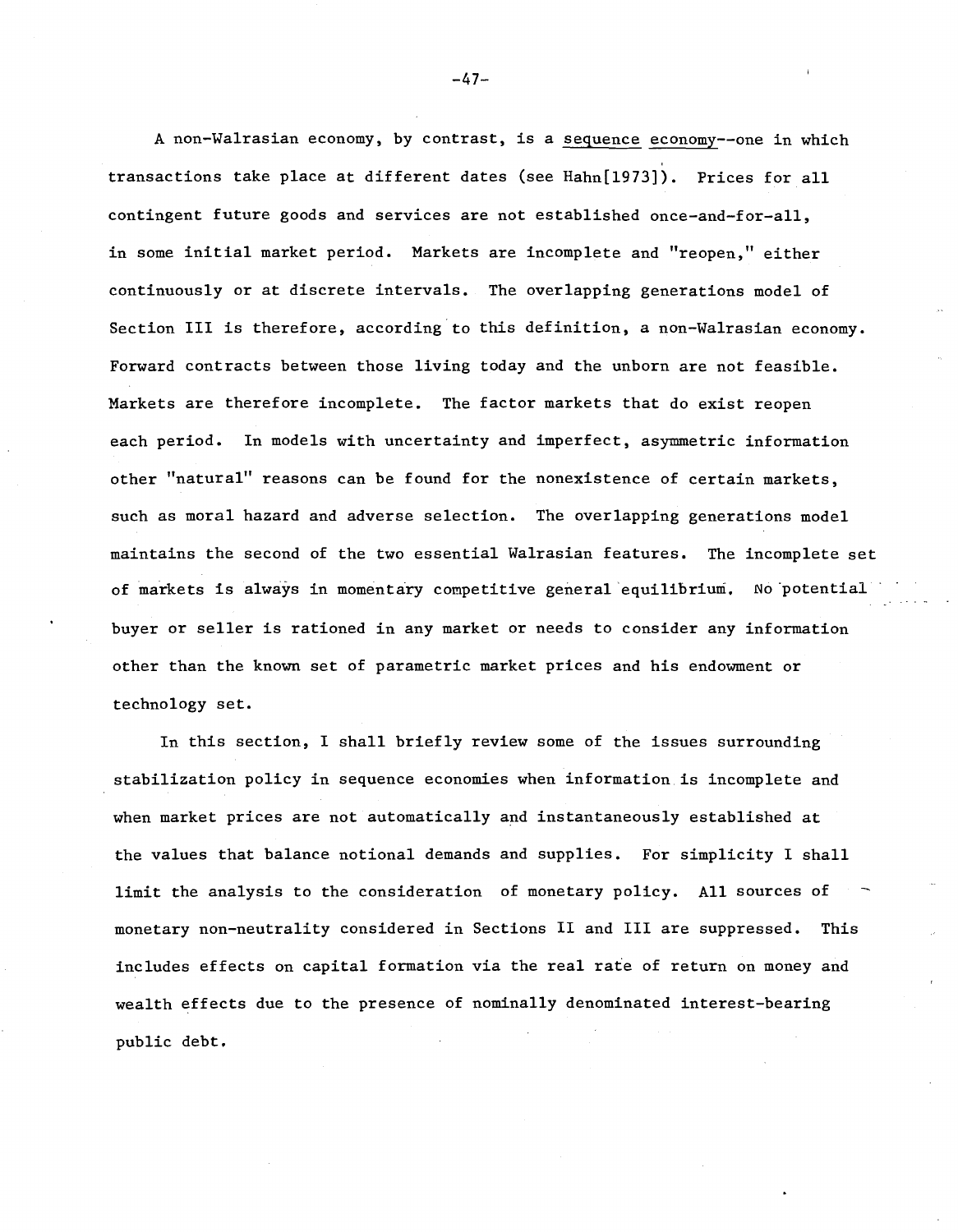Sticky nominal prices and real effects of deterministic monetary feedback rules

It is well-known that if <sup>a</sup> market is inefficient, in the sense that the market price does not fully reflect all available information, pure nominal shocks and disturbances, including anticipated changes in the money stock, will have real effects. The simple textbook IS-LM model with its exogenously fixed money wage and money price level is the best-known example. With the general price level given exogenously, an increase in the nominal stock of money represents an equal proportional increase in the real stock of money balances. By lowering the interest rate and/or via the Pigou effect this will alter real effective demand. It may seem plausible to locate such inefficiences primarily in the goods and factor markets, while treating the financial markets as efficient, with financial asset prices or rates of return always adjusting instantaneously to new information about current or anticipated future events, so as to maintain equilibrium between demand and supply. someof the recent work by Stiglitz on non-market-clearing equilibria and Interestingly, the micro-foundations of price and wage-stickiness dealt with financial markets (Stig1itz[1979]). Imperfect, costly and asymmetric information characterize personal and corporate credit markets and insurance markets as much as the labor market, the housing market or the market in second-hand cars. Work on this subject by Arker10f [1970], Stiglitz [1979], Grossman [1976], Salop [1978], Wilson [1979] and others shows how privately rational, optimizing behavior can result in socially inefficient, quantity-constrained equilibria in which market prices are "sticky" in the sense that they do not always respond to the existence of excess demand or supply. The simple linear stochastic model described below imposes price rigidity, without explicitly deriving it, as Stiglitz has done, as the [momentary] eaui1ibrium outcome of a process generated by optimizing

-48-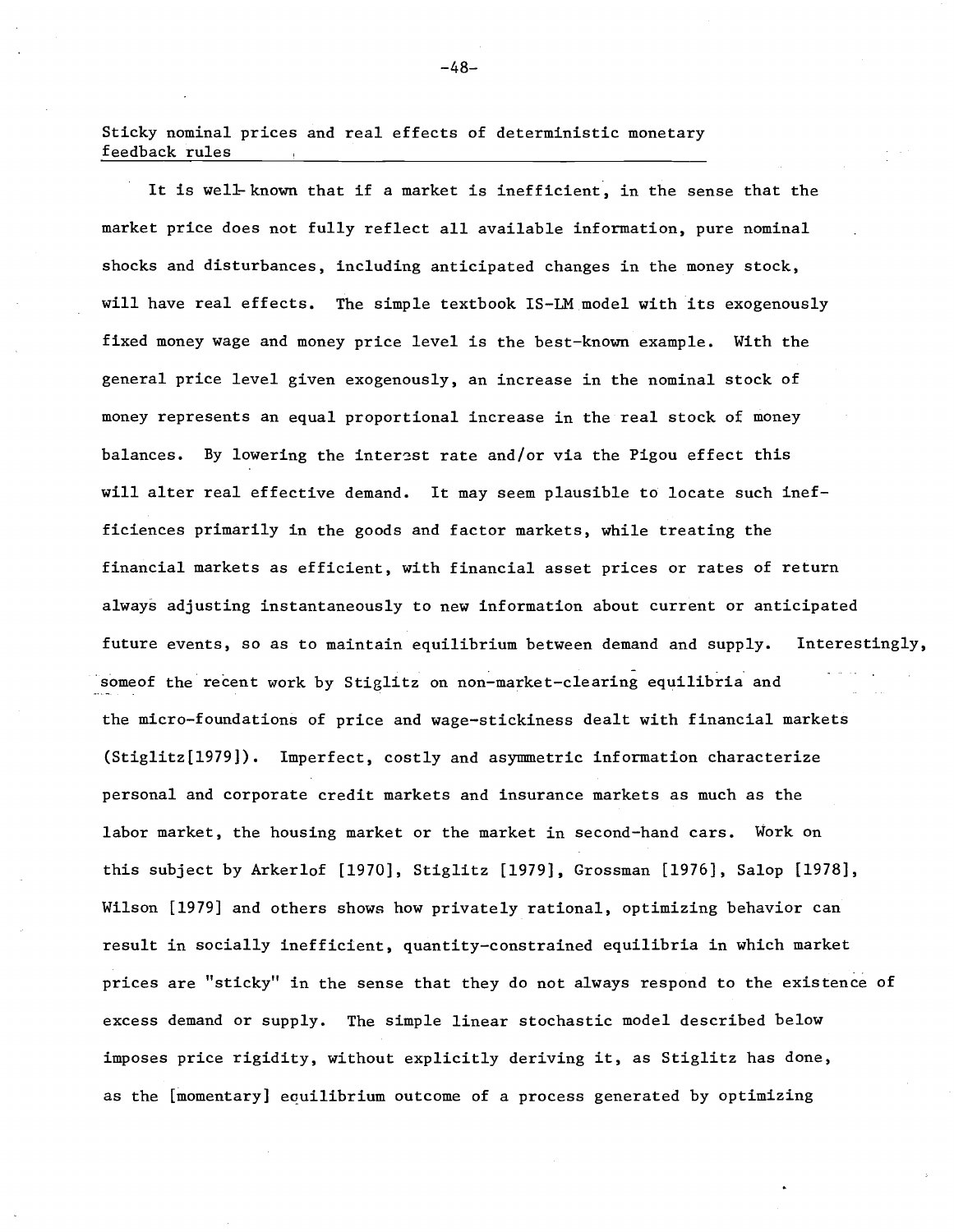economic agents. It is therefore ad hoc. The assumption of instantaneous and continuous competitive equilibrium, however, is equally ad hoc unless the process is specified through which this miracle of coordination is achieved. It is not enough to assert that all feasible trades that are to the perceived mutual advantage of the exchanging parties must be exhausted. What needs to be explained is how the price vector always assumes a value that renders feasible, in the aggregate, actions that appear feasible at the micro-level when each agent acts competitively. The micro-foundations of competitive market clearing are not yet well developed. Essential ingredients are large numbers of potential buyers and sellers, specialized middlemen or brokers, easy identification of the relevant economic characteristics of the commodity in question and other fundamental components of market structure such as the laws, rules and regulations governing the exchange of property rights over the commodity.

The ad hoc linear stochastic disequilibrium model is described in equations  $IV.\overline{1} - IV.6$ .

|      | IV.1 $p_t^* = \alpha (Y_t - \bar{Y}_t) + \hat{p}_{t-1, t}$ | $\alpha > 0$          |
|------|------------------------------------------------------------|-----------------------|
|      | IV.2 $p_t - p_{t-1} = \beta (p_t^* - p_{t-1})$             | $0 \leq \beta \leq 1$ |
|      | IV.3 $A_t = \gamma (m_t - p_t) + \epsilon_t^d$             | $\gamma > 0$          |
| IV.4 | $Y_t = A_t$                                                |                       |
|      | IV.5 $\overline{Y}_t = \overline{Y} + \epsilon_t^S$        |                       |
|      | IV.6 $x_t = p_t + \epsilon_t^0$                            |                       |

 $p_r^*$  is the equilibrium price in period t,  $p_t$  the actual price in period t,  $\hat{P}_{t-1,t}$  the price anticipated, in t-l, to prevail in period t;  $A_t$  is effective

 $-49-$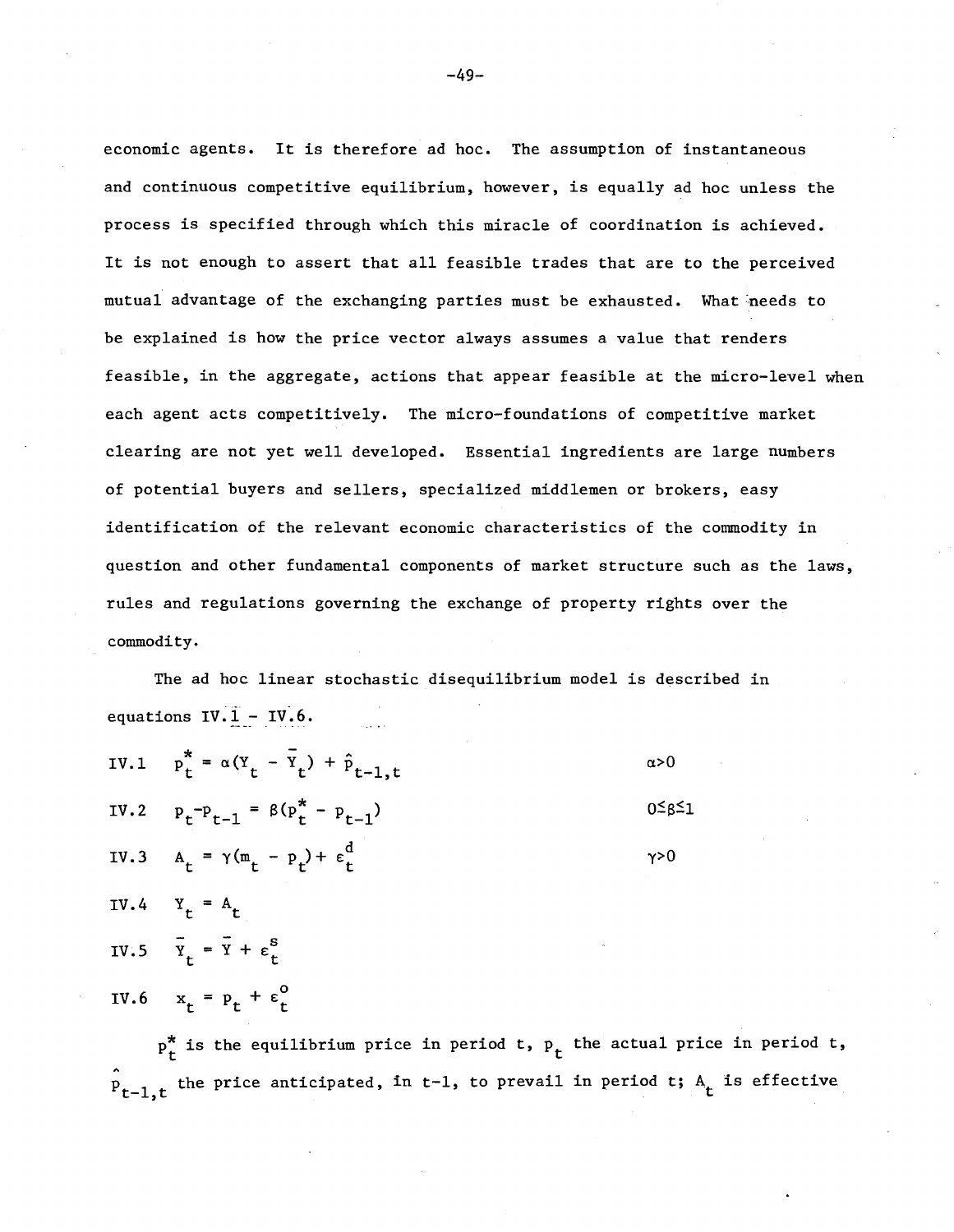demand,  $_{\texttt{t}}$  the nominal stock of money,  $_{\texttt{t}}$  real output and  $_{\texttt{t}}^{\overline{\texttt{v}}}$  capacity output.  $\epsilon_{\tt t}^{\tt d}$  and  $\epsilon_{\tt t}^{\tt s}$  are white noise disturbances. All variables are in logs. Equation IV.1 is a version of the "Lucas supply function." Deviations of output from its natural level are possible if and only if the equilibrium price level is different from the price level expected, last period, to prevail this period. Equation IV.2 models sluggish adjustment of the actual price level to the equilibrium price level. Only if  $\beta=1$ , i.e., only if adjustment is instantaneous, do we have the strict "surprise supply function" according to which the only source of departures of actual output from its natural level is <sup>a</sup> price forecast error. $\frac{1.6}{ }$  Equation IV.3 models effective demand as an increasing function of the stock of real money balances and a white noise demand disturbance. Equation IV.5 models capacity output as a constant plus a random supply disturbance. Equation IV.6 asserts that the current price level is not observable. Instead, private agents observe  $\mathbf{x}_{\mathbf{t}}^{\intercal}$ , which is the true price level plus a white noise disturbance,  $\varepsilon_{\text{+}}^{0}$ .

If expectations are rational, i.e., if they are minimum mean squared error forecasts, if economic agents know the true structure of the model (the values of  $\alpha$ ,  $\beta$ ,  $\gamma$  and  $\bar{Y}$ ), if they know that the disturbances are mutually and serially independent and identically distributed random variables with zero means and if they observe  $\mathbf{x}_{\mathbf{t}}^{\top}$  at time t, the rational expectation of the price level is easily found to be:

IV.6 E 
$$
(p_t | \phi_{t-1}) = \frac{\alpha \beta \gamma}{1 - \beta + \alpha \beta \gamma}
$$
 E  $(m_t | \phi_{t-1}) - \frac{\alpha \beta}{1 - \beta + \alpha \beta \gamma}$   $\overline{Y} + \frac{(1-\beta)}{1 - \beta + \alpha \beta \gamma} x_{t-1}$   
or

$$
E (p_t | \phi_{t-1}) = \frac{\alpha \beta \gamma}{1 - \beta + \alpha \beta \gamma} E(m_t | \phi_{t-1}) - \frac{\alpha \beta}{1 - \beta + \alpha \beta \gamma} \overline{Y} + \frac{(1 - \beta)}{1 - \beta + \alpha \beta \gamma} p_{t-1} + \frac{(1 - \beta)}{1 - \beta + \alpha \beta \gamma} \epsilon_{t-1}
$$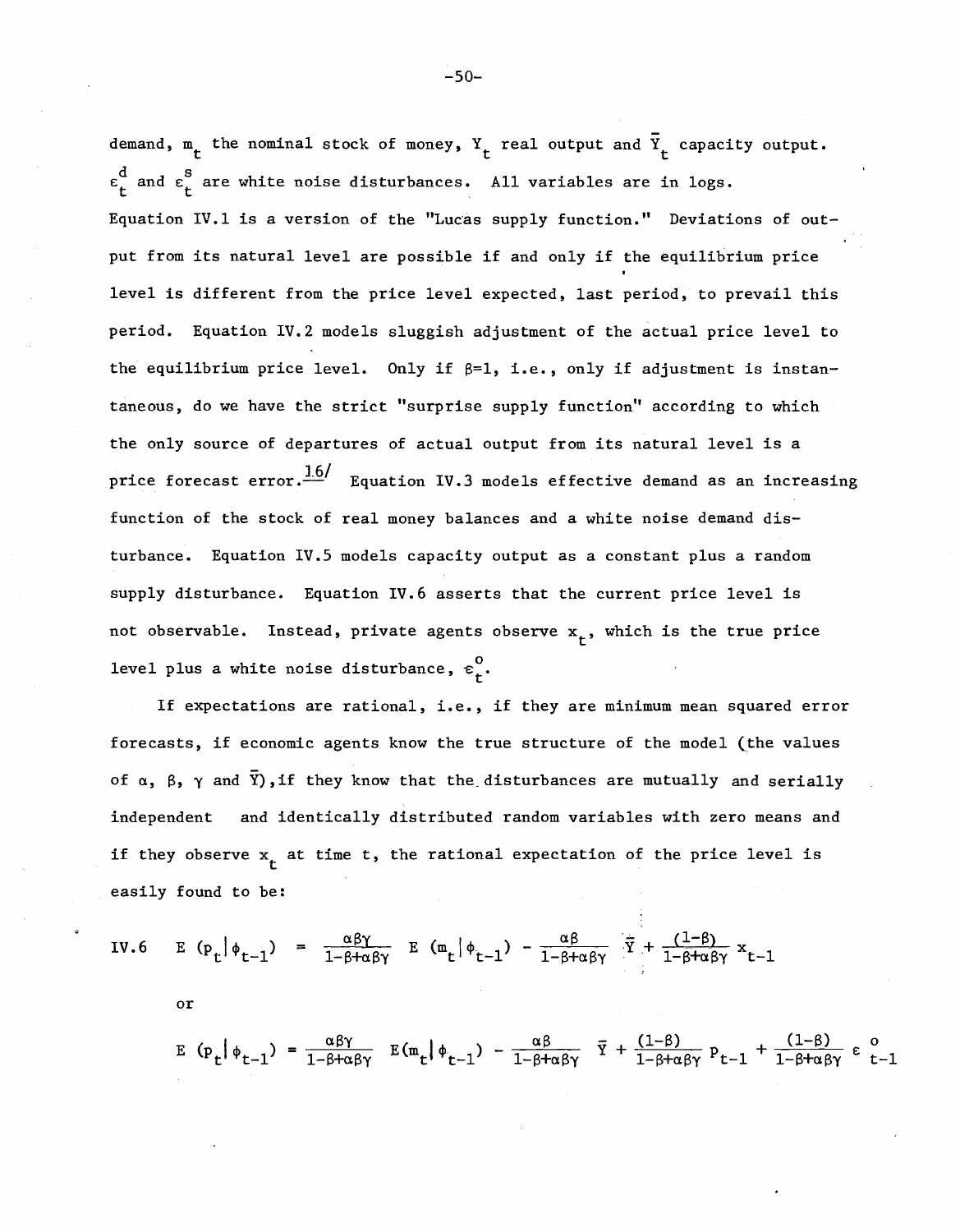Here E represents the mathematical expectation operator and  $\phi_{\bf t}^{\phantom{\dag}}$  denotes the private information set, written as <sup>a</sup> vector, available at time t, conditional on which private expectations are formed. Note that because of the inertia in the price adjustment process, the past price level directly carries information about the current price level via the last term of IV.6 as well as possibly indirectly via  $E(m_r | \phi_{r-1})$ . When price adjustment is instantaneous,  $\beta = 1$ , the past price level has no direct influence on the current price level. IV.6 becomes:

$$
IV.6' \qquad E \quad (\mathbf{p}_t | \phi_{t-1}) = E(\mathbf{m}_t | \phi_{t-1}) - \frac{1}{\gamma} \quad \overline{\mathbf{Y}}
$$

The reduced form equations for the price level and real output are given in IV. 7 and IV. 8.

IV.7 
$$
p_t = \frac{(1-\beta)}{1-\beta+\alpha\beta\gamma} p_{t-1} + \frac{\alpha\beta\gamma}{1+\alpha\beta\gamma} m_t + \frac{\alpha\beta^2\gamma}{(1+\alpha\beta\gamma)(1-\beta+\alpha\beta\gamma)} E(m_t|\phi_{t-1}) - \frac{\alpha\beta}{1-\beta+\alpha\beta\gamma} \overline{Y}
$$
  
\n
$$
- \frac{\alpha\beta}{1+\alpha\beta\gamma} \overline{\epsilon}_t^s + \frac{\alpha\beta}{1+\alpha\beta\gamma} \epsilon_t^d + \frac{\beta(1-\beta)}{(1-\beta+\alpha\beta\gamma)(1+\alpha\beta\gamma)} \epsilon_{t-1}^o
$$
\nIV.8  $Y_t = \frac{\gamma}{1+\alpha\beta\gamma} m_t - \frac{\alpha\beta^2\gamma^2}{(1+\alpha\beta\gamma)(1-\beta+\alpha\beta\gamma)} E(m_t|\phi_{t-1}) + \frac{\alpha\beta\gamma}{1-\beta+\alpha\beta\gamma} \overline{Y} - \frac{(\beta)\gamma}{1-\beta+\alpha\beta\gamma} p_{t-1}$ 

$$
Y_{t} = \frac{1}{1+\alpha\beta\gamma} m_{t} - \frac{\alpha\beta\gamma}{(1+\alpha\beta\gamma)(1-\beta+\alpha\beta\gamma)} E(m_{t}|\phi_{t-1}) + \frac{\alpha\beta\gamma}{1-\beta+\alpha\beta\gamma} Y - \frac{\alpha\beta\gamma}{1-\beta+\alpha\beta\gamma} P_{t-1}
$$
  
+ 
$$
\frac{\alpha\beta\gamma}{1+\alpha\beta\gamma} \varepsilon_{t}^{s} + \frac{1}{1+\alpha\beta\gamma} \varepsilon_{t}^{d} - \frac{\beta(1-\beta)\gamma}{(1+\alpha\beta\gamma)(1-\beta+\alpha\beta\gamma)} \varepsilon_{t-1}^{o}
$$

The effect of an anticipated increase in the money supply,  $\Delta m^{a}$ , is given by: l-S+aey

IV. 9a 
$$
\frac{\Delta x_{\text{t}}}{\Delta m} = \frac{\gamma (1-\beta)}{1-\beta+\alpha\beta\gamma}
$$

The effect of an unanticipated increase in the money supply,  $\Delta m^{\text{u}}$ , is given by:  $\frac{\Delta Y_{t}}{\Delta x^{u}} = \frac{\gamma}{1 + \alpha \beta \gamma}$ IV.9b

Two propositions emerge. First, as long as the price level is not completely inflexible  $(\beta > 0)$ , an unanticipated increase in the money supply will have a larger effect on real output than an anticipated increase in the money  $supp1y$ .<sup>17/</sup>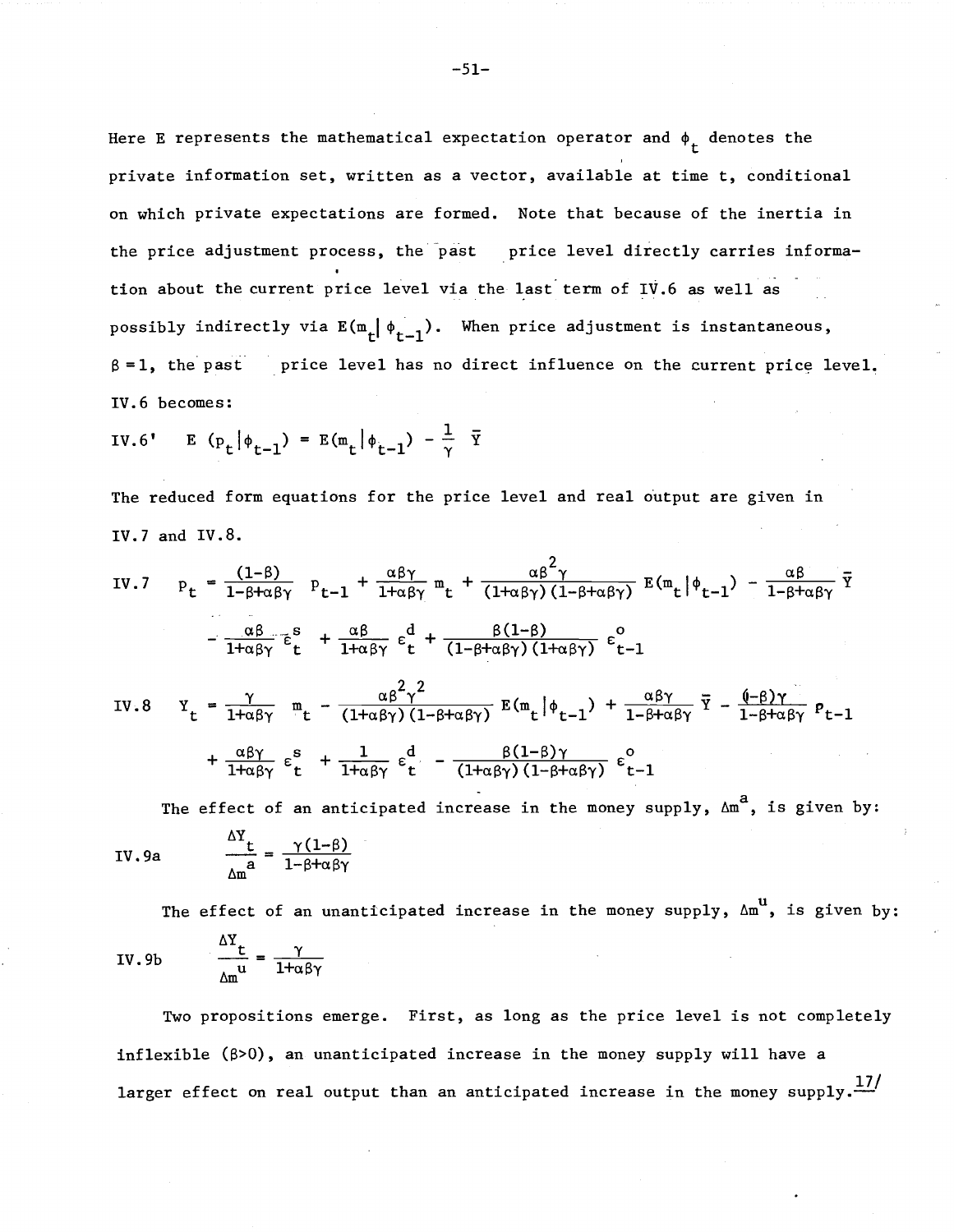Second, only if the price level is perfectly flexible  $(\beta=1)$ , will anticipated money supply changes have no effect on real output. Even then, unanticipated monetary disturbances will continue to have real effects.

Except for the recent papers by Stiglitz et al. most of the theoretical work on wage and price rigidity can be characterized as [implicit] contract theory (Azariadis [1975], Baily [1974], Grossman [1978], Fischer [1977], Phelps and Taylor [1977]). Multi-period employment contracts are viewed as mutually privately rational arrangements for shifting risk from risk-averse workers to risk-neutral or less risk-averse capitalists. Similarly, multiperiod price contracts between well established suppliers and customers can be viewed as transactions and search cost minimizing as well as risk-sharing arrangements (Okun [1975]). What is not clear is why optimal multi-period contracts would set (i.e., predetermine) nominal wages or prices, thus assigning the role of shock absorbers solely to quantities (employment and sales) (Barro [1979]). A recent attempt to overcome some of the shortcomings of contract theory was made by Hall [1979], who rationalizes wage and price stickiness by developing a theory of the role of "prevailing prices and wages" in the efficient organization of markets.

If prices can adjust to clear markets with the same frequency with which new information accrues and with the same speed with which the monetary authority can respond to any new information, monetary policy will enter the reduced form for real output only via a term like  $\sum\limits_{i=0}^{\infty}$  w<sup>1</sup>(m<sub>t-i</sub> - E(m<sub>t-i-1</sub>  $\phi_{t-i-1}$ )), i.e., via <sup>a</sup> series of one-period ahead forecast errors. With multi-period nominal contracts monetary policy will enter the reduced form for real output  $^\circ$ via a term like  $\sum\limits_{j=0}^\infty\quad \frac{\infty}{i^{\frac{D}{2}}}$  w $\frac{1}{\cdot}(\mathfrak{m}_{\mathsf{t}-\mathsf{j}}-\mathbb{E}(\mathfrak{m}_{\mathsf{t}-\mathsf{j}}\big|\phi_{\mathsf{t}-\mathsf{j}-\mathsf{i}-1}))$ , i.e., via a sequence of forecast errors for  $m_{t-i}$  from different dates in the past. Thus, if money wages

-52-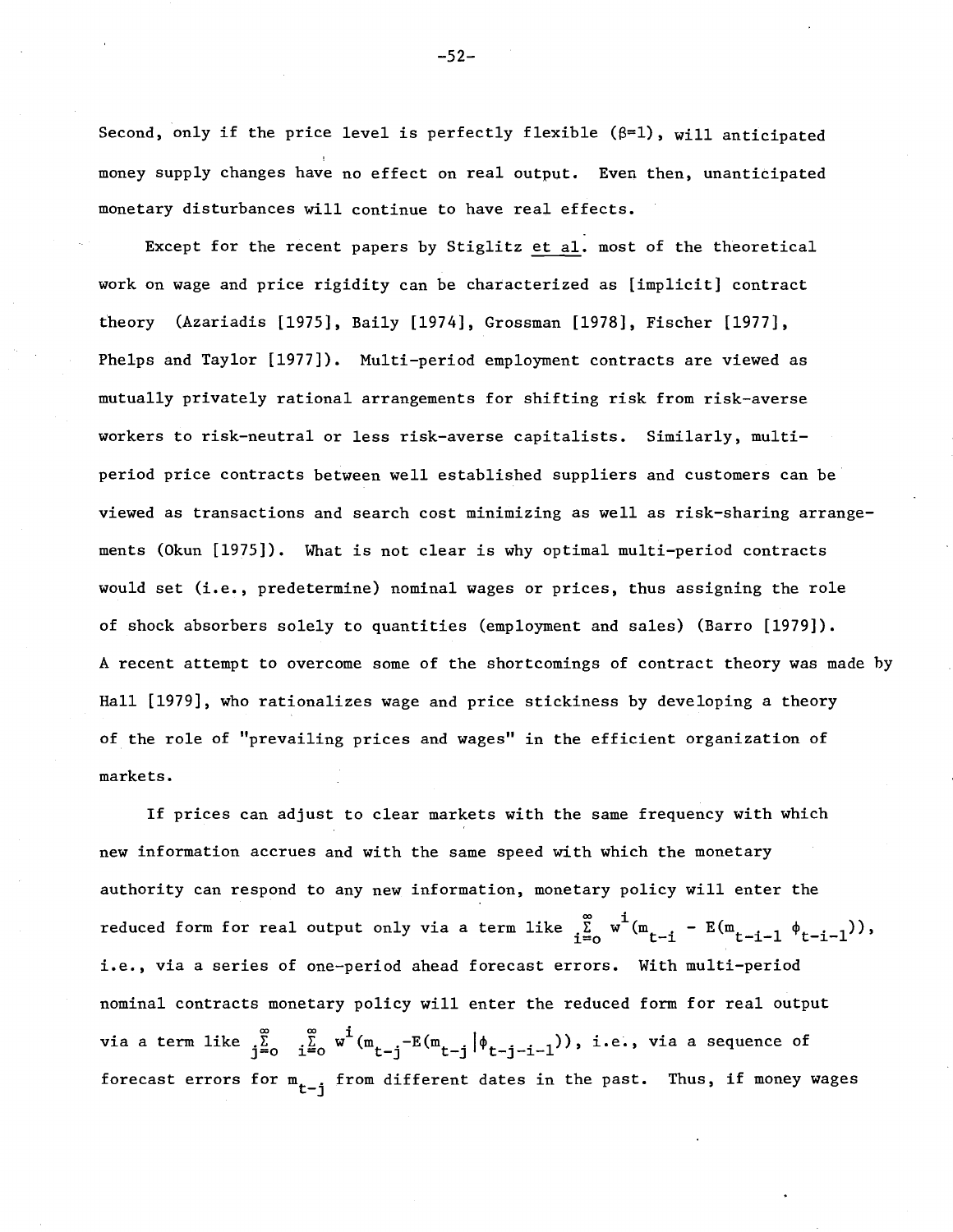and prices are determined by a series of overlapping multi-period nominal contracts and if the nominal money stock can be adjusted freely each period, the information set available at the time of the current money supply decision will in general be larger than the information sets that were available when most of the currently prevailing money prices and wages were contracted for. The public sector does not have an informational advantage over the private sector at any moment of time, but only the public agent is able to change his control- the money supply--in response to any new information. Private agents are "locked in" by past nominal contracts. Given this differential ability to respond to new information, monetary policy can be used to stabilize (or destabilize) real output.

## Differential information between the private and public sectors

Equations IV.8 and IV.9 make it clear that sluggishness in the adjustment of prices can be a sufficient reason for anticipated money supply changes to have real effects. Asymmetric information between the private sector and the monetary authorities can be another reason for effective monetary  $\tt{poly, even}$ if the price level is market-clearing (Barro[1976]). It is not necessary for the public sector to have uniformly superior. information. All that is required is that different agents have differential access to (and ability to process and assimilate) different kinds of information. Let  $\boldsymbol{\psi}_{\mathbf{t}}$  be the information set of the monetary authority in period t.  $\mathfrak{m}_{\mathsf{t}}$  will be some function,  $\mathfrak{r}_{\mathsf{t}}^{\vphantom{\dag}},$  of For simplicity  $T_{t}$  is taken to be linear.

$$
IV.10 \t m_t = T_t \psi_t
$$

Consider the equilibrium version of IV.8, where  $\beta=1$ .

IV.8' 
$$
Y_t = \frac{\gamma}{1 + \alpha \gamma} (m_t - E(m_t | \phi_{t-1})) + \overline{Y} + \frac{1}{1 + \alpha \gamma} \varepsilon_t^d + \frac{\alpha \gamma}{1 + \alpha \gamma} \varepsilon_t^s
$$

Substituting IV.IO into IV.8' gives

-53-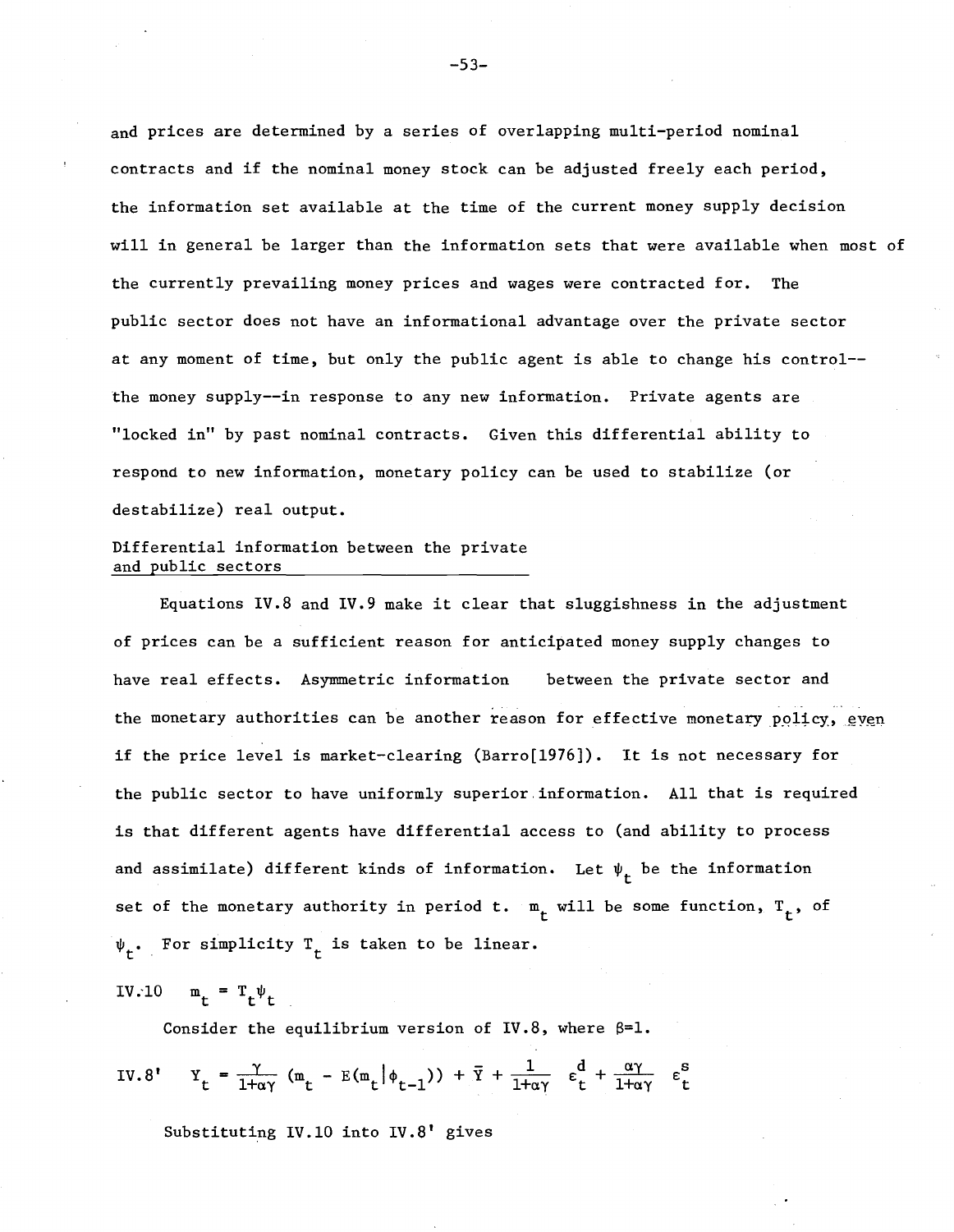IV.11 
$$
Y_t = \frac{\gamma}{1 + \alpha \gamma} (T_t \psi_t - E(T_t \psi_t | \phi_{t-1})) + \overline{Y} + \frac{1}{1 + \alpha \gamma} \epsilon_t^d + \frac{\alpha \gamma}{1 + \alpha \gamma} \epsilon_t^s
$$

The response of real output to monetary policy in the equilibrium model depends on the monetary policy rule,  $\texttt{T}_{\texttt{t}}$ , on the monetary authority's information set  $\psi_t$  and on the private sector's information set  $\phi_{t-1}$ , as well as on the structural parameters  $\alpha$  and  $\gamma$ . In period t-1, the private sector must forecast the value of the money supply in period t. To do so it must know, or predict, both the policy rule,  $\texttt{T}_{\texttt{t}}$  and the public sector's information set  $\bm{\psi}_{\texttt{t}}\cdot$ If the policy rule next period is known, and if the public and private sector information sets are identical,  $\psi_t = \phi_t$ , the problem is easily solved. The real effect of monetary policy will be an increasing function of  $T_t\phi_t - E(T_t\phi_t|\phi_{t-1})$ . This expression will be orthogonal to (independent of)  $\phi_{t-1}$ <sup>18</sup>/The conditional distribution function of  $Y_t$ , given  $\phi_{t-1}$ , is therefore independent of the policy function  $T_t$  as long as this function is known and the information sets of the private sector and the monetary authorities coincide. If the policy rule is known but if the private information set and the public sector information set are not identical (and if the latter is not a strict subset of the former),  $T_t[\psi_t-E(\psi_t|\phi_{t-1})]$  will not be orthogonal to  $\phi_{t-1}$  (or  $\psi_{t-1}$ ). The conditional distribution function of Y<sub>t</sub> will therefore not be independent of the known policy rule  $T_t$ . If the policy rule,  $T_t$  is not known to the private sector the conditional distribution function of  $Y_t$  is of course not independent of  $T_t$ , even if the public and private information sets  $\Psi_t$  and  $\Phi_t$  are otherwise the same. Important and unsettled issues arise when informational asymmetries occur. Can the public sector communicate its "privileged" information to the private sector? If so, are there lags and/or filtering problems as public sector information is disseminated? Is it better to reveal privileged information (assuming this is possible) than to use the informational advantage to influence real private sector behavior?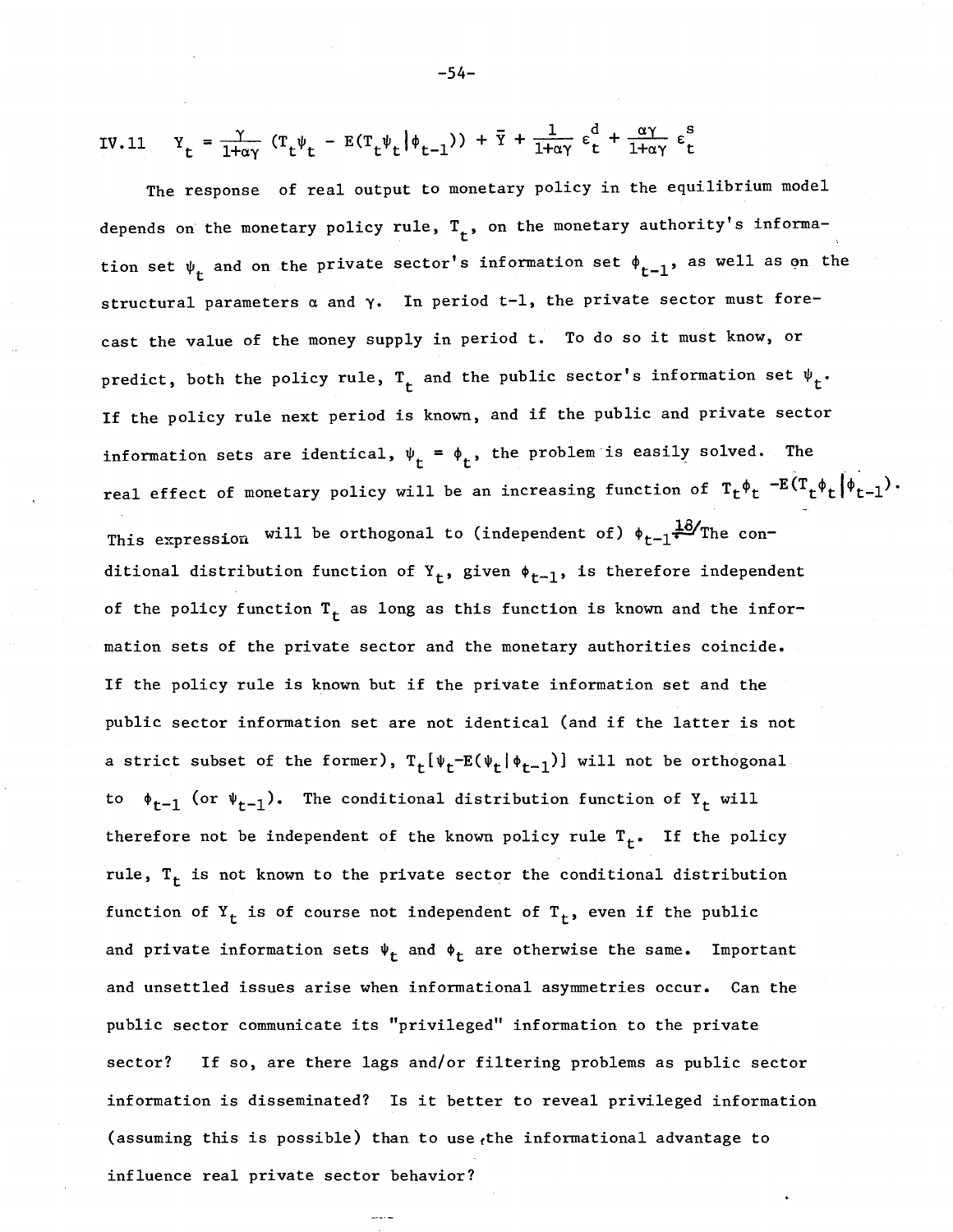#### Changing the Structure of Private Sector Information

In a set of recent papers, Laurence Weiss [1979 a,b] has provided another ingeneous argument for a role for active (feedback) monetary policy in rational expectations models. This role exists even if the information sets of the private and public sectors are identical. Let  $\phi_t$ be the original private and public information set, expressed as a finitedimensional vector. Let  $\Omega_t$  be the set of all information that could be relevant.  $\phi_t$  is some subset of  $\Omega_t$ . We will write it as a linear transformation L of  $\Omega_f$ :

 $\phi_t = L\Omega_t$ .

We can, without loss of generality, assume L to be of full rank, although it will not in general be <sup>a</sup> square matrix. Since the public sector does not hold an informational advantage over the private sector, it cannot add or create additional private information, i.e., it cannot change the rank of the matrix L. It can, however, through feedback policy, change the matrix L to a matrix L' that has the same rank but conveys information that has a different economic impact. An example will illustrate this. Consider a decentralized competitive economy with many separated markets. In any given period a trader is randomly assigned to a given market. His demand or supply decision will depend on the relationship between the current price in his own market and the average price expected to prevail in the next period when he will be reassigned randomly to another market. All he observes in the current period is the price in his market. There are two disturbances, an aggregate nominal disturbance common to all markets,  $n_t$ , and a market-specific real disturbance,  $u_t^i$  in the ith

-55-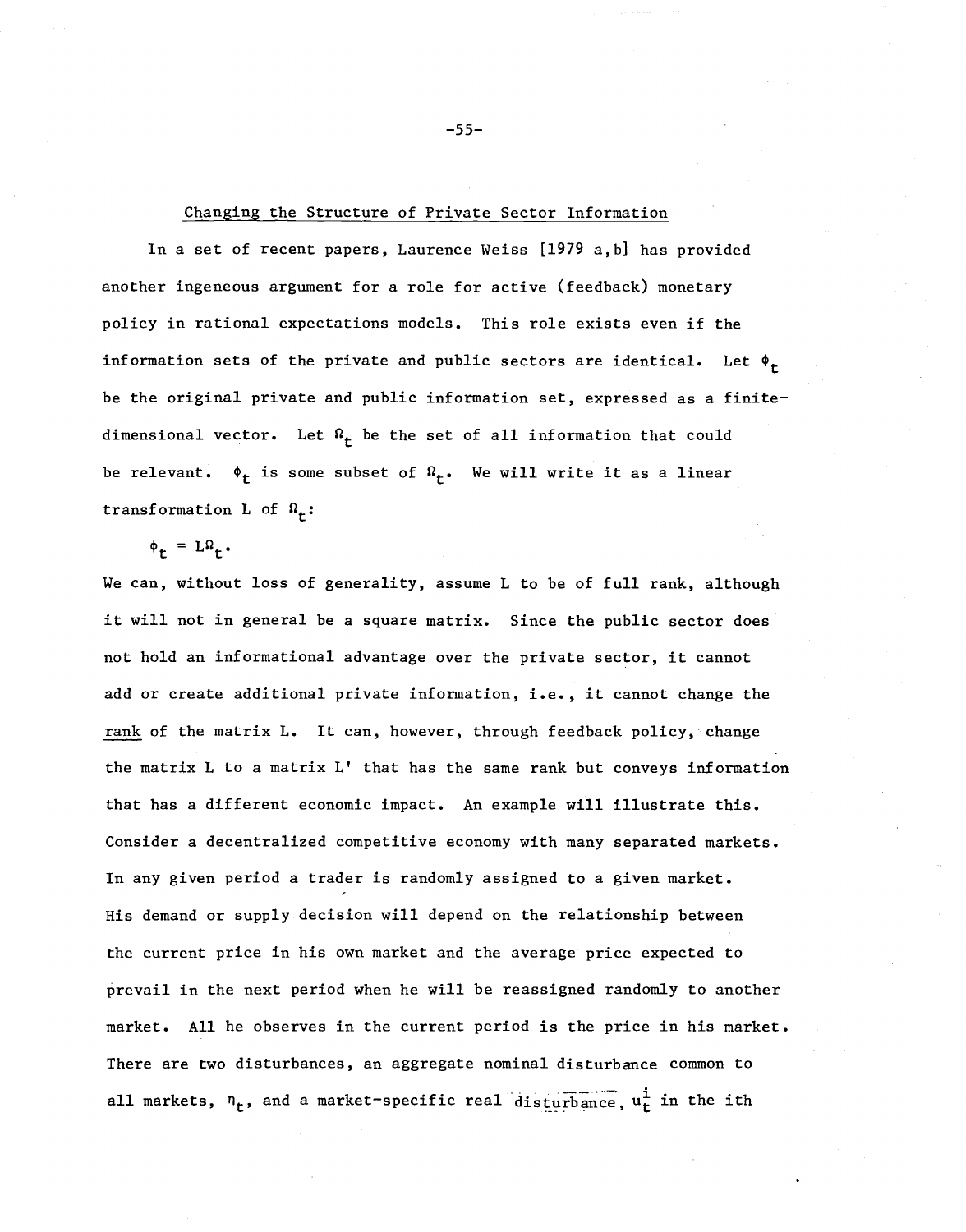market, i=1,...., n. The trader in market i only observes some linear combination of those two disturbances:  $\lambda_1^i$   $n_t + \lambda_2^i u_t^i$ ,  $\lambda_1^i$ ,  $\lambda_2^i > 0$ .  $\Omega_{r}$  is  $[n_{t}, u_{t}^{1},...,u_{t}^{n},...,u_{t}^{n}]$ . The L matrix of a trader in market i is  $[\lambda_1^i, 0, \ldots, \lambda_2^i, \ldots, 0]$ ' and has rank one. Only the relative, real shock  $u_t^i$  matters to the ith trader. He will respond to  $n_t$  because he cannot filter out the separate contributions of  $n_t$  and  $u_t^i$  to the single observed disturbance  $\lambda_1^i$   $n_t + \lambda_2$   $u_t^i$ . Monetary feedback policy may be capable of changing the information structure in such a way as to set  $\lambda_1^i$  equal to zero. The L matrix is  $[0,0...,\lambda_t^i,...,0]$ '. The relative, real"shock can now be identified. No information is added on balance:  $u_t^i$  has been identified at the expense of the loss of all information on  $n_t$ . Since the economic implications of observing  $u_t^i$  are different from those of observing  $n_t$ , this change in the structure of information can have real consequences.

# The Insufficiency of Prices in Sequence Economies With Incomplete Markets and rational Expectations

There is an implication of the rational expectations approach that seems to have been overlooked by its advocates. One of the major virtues of a market system is supposed to be the role played by prices determined in efficient markets as effective aggregators of information. Decentralized, atomistic private agents need not worry about the myriad of other agents, about their tastes, technologies and endowments. All information necessary for the optimal planning of consumption, production and sales is contained in current market prices that are parametric to the individual agent. If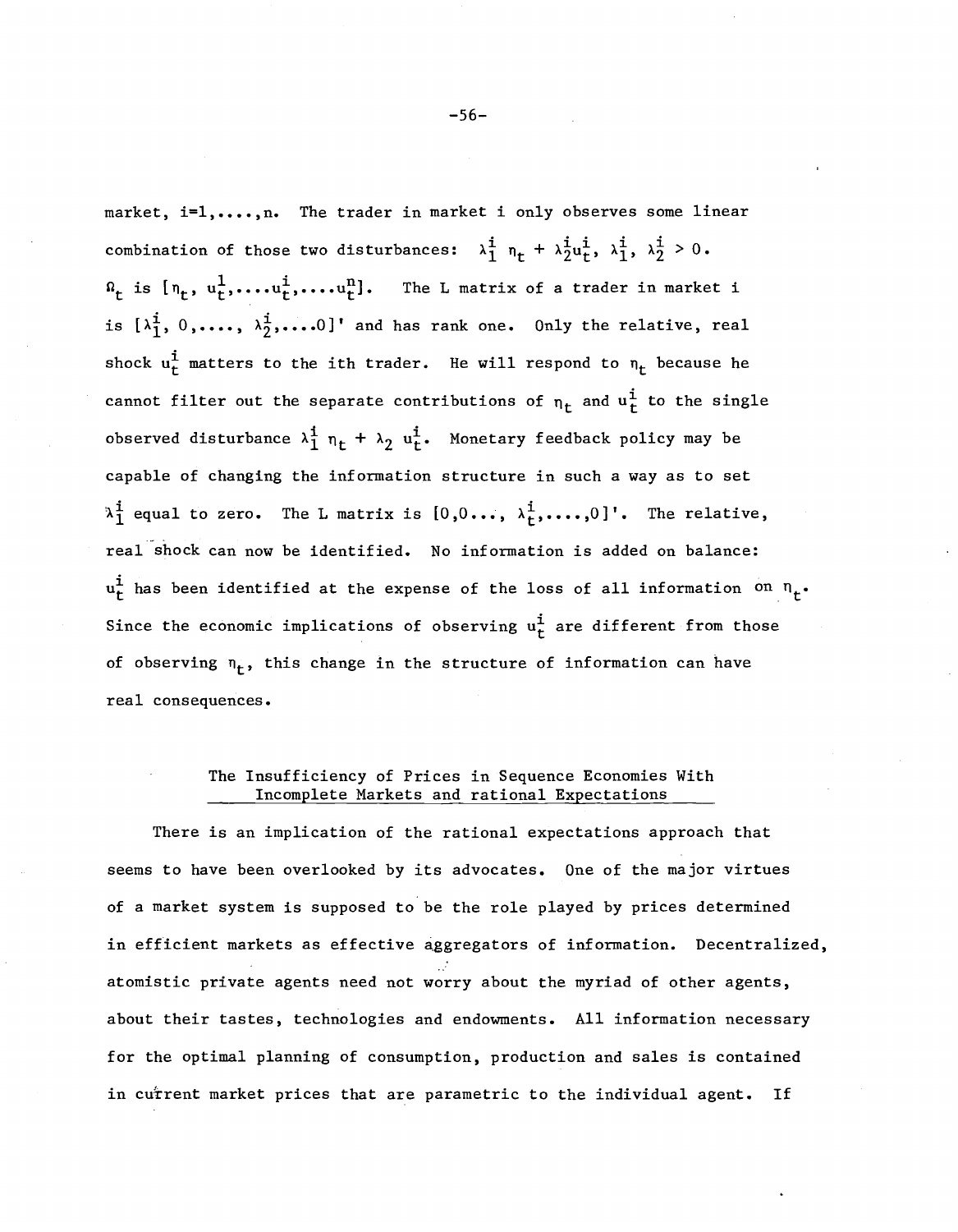markets are incomplete and expectations of future spot prices replace currently available prices established in forward markets, rational expectations are a strong reminder of the insufficiency of the price mechanism for efficient resource allocation. Rational expectations are optimal forecasts based on the forecasting agent's knowledge of the true structure of the economy. They require knowledge of the underlying structural parameters of public and private sector preferences, technologies and endowments. The local, partial nature of the knowledge provided by prices in a realworld market economy with incomplete markets, means that additional global, economy-wide informational demands are made on private agents with rational expectations. Such informational demands are often dismissed as unrealistic when central planning is discussed. The informational requirements of central planning are no different from the informational requirements of "decentralized" rational expectations models of sequence economies with incomplete markets.

## **v.** Conclusion

The "New Classical Macroeconomics" has forced a thorough revaluation of the theoretical and empirical foundations of Meo-Keynesian  $conventional$  wisdom. After the rhetoric is stripped away, however, the analytical implications of the New Classical Macroeconomics are surprisingly familar to neo-Keynesians. Substitution of debt financing for tax financing crowds out saving in the short run and lowers the capitallabor ratio in the long run. A higher, fully anticipated rate of growth of the money supply will not be super-neutral and is likely cet. par. to be

-57-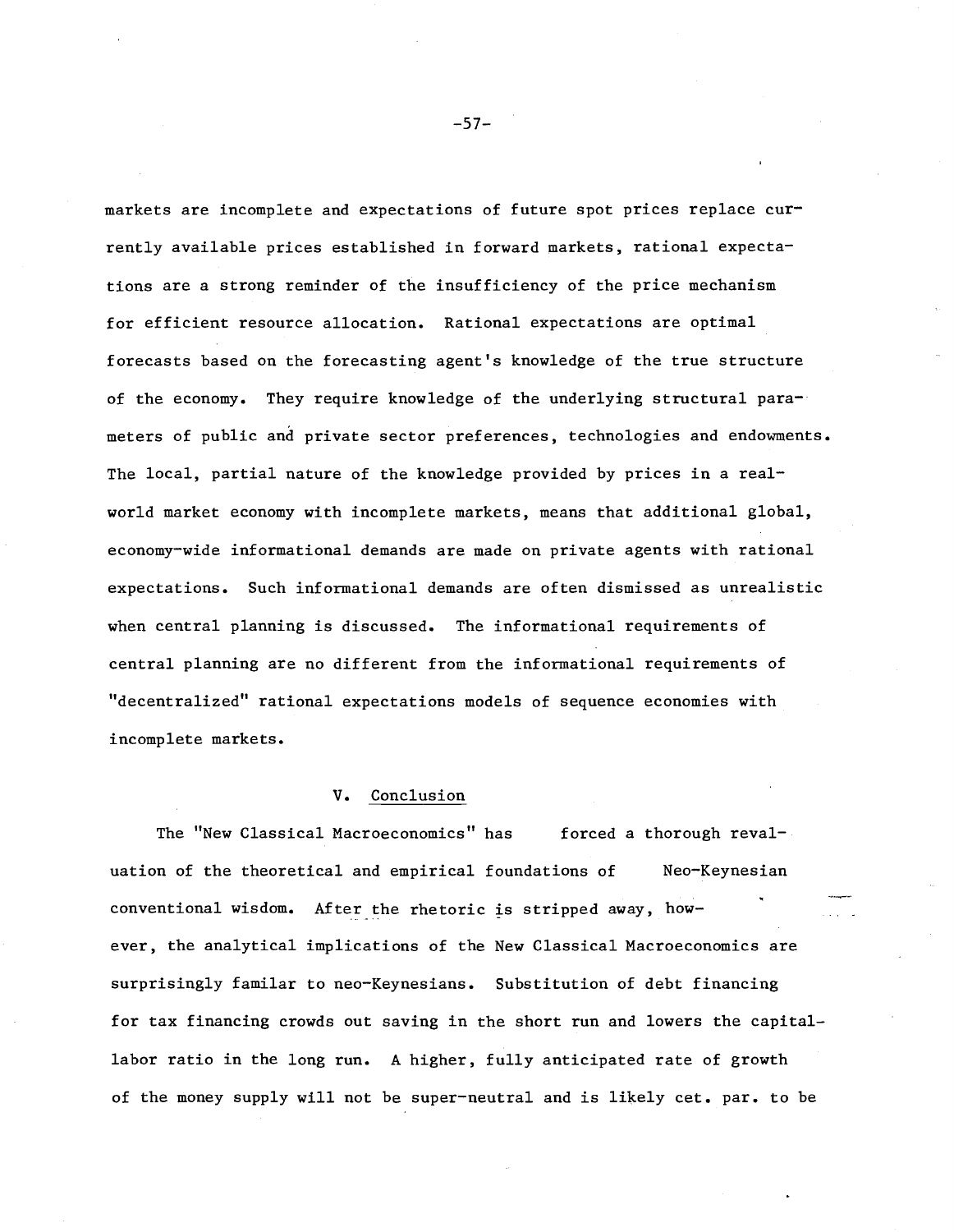associated with a higher steady state capital-labor ratio. Monetary feedback rules will alter the trajectories of real economic variables. This confirmation of the importance of monetary, fiscal and financial policy for the cyclical and the long-run behavior of the real economy is not necessarily a source of comfort. After all, "policy neutrality" would be most welcome when the conduct of policy is erratic, confusing or incompetent. No such easy escape is available to the policy maker; policy can stabilize and it can destabilize, it can promote growth and prosperity or destroy **it.**

-58-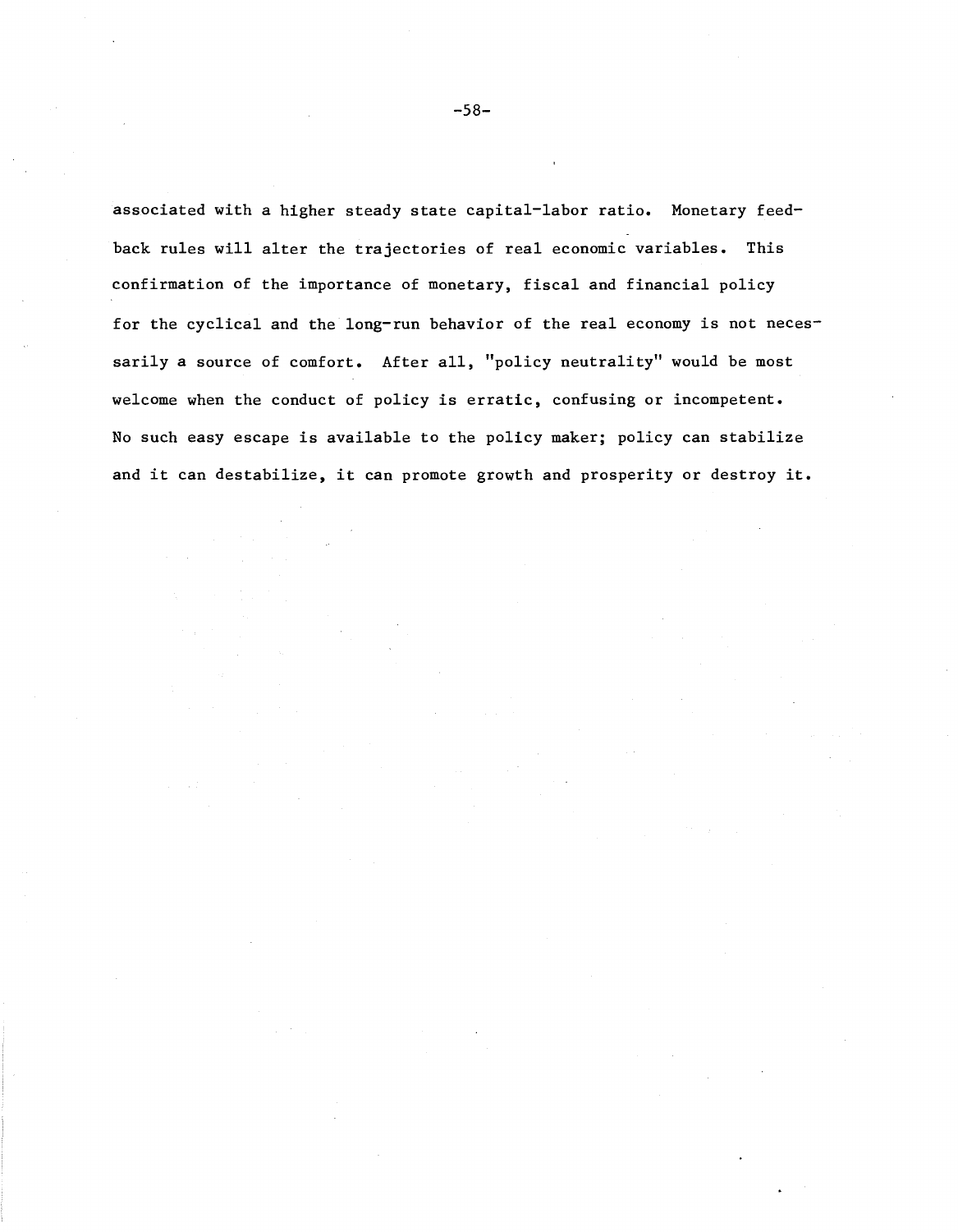\*This paper was written while I was with the the Financial Studies Division, Research Department, International Monetary Fund. It was presented at the Eighth Money Study Group Oxford Seminar, Brasenose College, Oxford, September 26-28, 1979. I would like to thank George von Furstenberg for helpful comments.

## FOOTNOTES

1/ Government capital formation is ignored for simplicity.

2/ Since labor supply and consumption decisions are jointly determined by the household's intertemporal utility maximization program, the consumption function and labor supply function should have the same arguments. Choosing the more standard (ad hoc) specifications of equations 11.3 and 11.13 does not affect the argument.

1/ Depreciation is ignored.

4/ This neutrality proposition can be interpreted in one of the two following ways. (a) Compare the solution trajectories for two economies, identical in all respects except that, the nominal stock of money in country  $2$ ,  $M^2(t)$  exceeds that in country 1,  $M^1(t)$  by a fixed fraction:  $M^2(t) =$  $M^1(t)(1+\alpha)$ ,  $\alpha > 0$ , for all t. In economy 2, the equilibrium solutions for the price level  $p^2(t)$  and the money wage,  $w^2(t)$ , will gxceed those in country 1,  $p^1(t)$  and  $w^1(t)$ , by the same fraction  $\alpha$ ,  $p^2(t) = (1+\alpha) p^1(t)$ ;  $w^{2}(t) = (1+a) w^{1}(t)$ . All real variables are the same. (b) Consider the solution trajectory of a given economy before and after an unanticipated change in the money supply at  $t = \tau$ . Let the money supply up to  $\tau$  be  $M^{\perp}(t)$ . Until  $t = \tau$ , economic agents expect the money supply to follow  $M<sup>L</sup>(t)$  indefintely into the future. At T the actual and anticipated money supply path becomes  $M^{2}(t) = M^{1}(t)(1+\alpha)$ ,  $\alpha > 0$  for  $t \geq \tau$ . If there is this unancipated change at  $t = \tau$  in the money stock process, the price level<br>path after  $\tau$  is  $p^2(t) = (1 + \alpha) p^1(t)$ ,  $t > \tau$ . Here  $P^1(t)$  is the price lev path after  $\tau$  is  $\bar{p}^2(t) = (1+\alpha)p^1(t)$ ,  $t \ge \tau$ . Here  $P^1(t)$  is the price level path that would have prevailed at and beyond t=T, had no unanticipated change in the money supply occurred at  $t = \tau$ .

5/ I abstract for simplicity from the wealth effect and real interest rate effect on the labor supply.

 $_{\rm 6}$ /  $\,$  u is assumed to be strictly quasiconcave and increasing in  $\rm c^1$  and  $c^2$ .  $u_1(0, c^2) = u_2(c^1, 0) = +\infty$ ,  $u_1(\infty, c^2) = u_2(c^1, \infty) = 0$ .

7/ We also assume  $f'(0) = + \infty$ ;  $f'(\infty) = 0$ 

 $8/$  A solution will exist if  ${\rm c}^1$  and  ${\rm c}^2$  are both normal goods and if  $c^{1/2}$  in section while entity of the condition of the unique if the unique if the unique if the utility function is homothetic. See Carmichael (1979).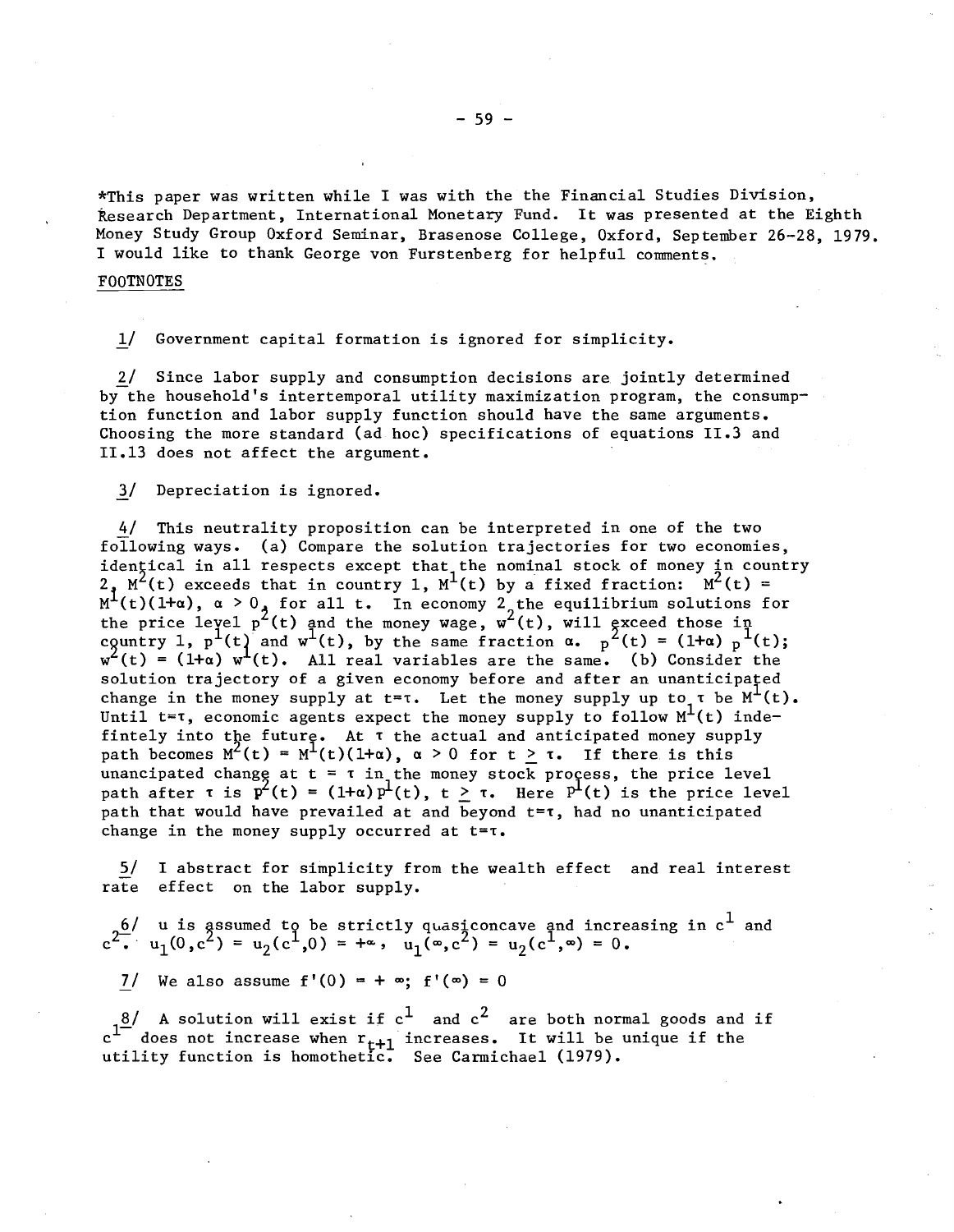9/ This is different from Carmichael (1979) who considers the case where an individual only ignores the impact of marginal changes in his actions on generations that are already dead, i.e. Carmichael uses <sup>a</sup> closed-loop strategy vis-a-vis all later generations. The symmetry imposed in my specification considerably simplifies the analysis.

10/ From III.43a we have, in the steady state,  $\frac{\partial W}{\partial y}$  = (1+r)  $\frac{\partial W}{\partial x}$  $\overline{ac}^1$   $\overline{ac}^2$ 

11/ We use the condition  $\rho \delta > 1$ , for the stationary utility function to be bounded.

 $W = \mu(c^1, c^2)$ 

 $_{1-(1+\delta)}$ <sup>-1</sup>-(1+p)<sup>-1</sup>

 $12$ / We assume  $\rho$  to be the same in both cases.

 $13/$  We assume  $\delta$  to be the same in both cases.

14/  $\,$  Since f'(k) > 0, this means that  $\Delta p \ge 0$  is inconsistent with money being held in equilibrium.

15/ We already make the assumption (explicit in III.53c) that both money and capital are held and that the private saver will get the same rate of return on his saving, no matter how he divides it between money and real capital.

16/ Equation IV.2 is only reasonable in an economy without an inflationary or deflationary trend. If there is a trend in the price level (but not in the rate of inflation), IV.2 can be modified to:

 $(p_t-p_{t-1}) - (p_{t-1}-p_{t-2}) = \beta(p_{t-1}+p_{t-1}-(p_{t-1}-p_{t-2}))$ 

17/ This is not a general property of rational expectations models. Bailey (1978) provides examples of anticipated fiscal policy having greater "bang per buck" than unanticipated fiscal policy.

Since  $E[T_{\pmb{\epsilon}} \phi_{\pmb{\epsilon}} - E(T_{\pmb{\epsilon}} \phi_{\pmb{\epsilon}} | \phi_{\pmb{\epsilon}-1}) | \phi_{\pmb{\epsilon}-1}] = 0$  $18/$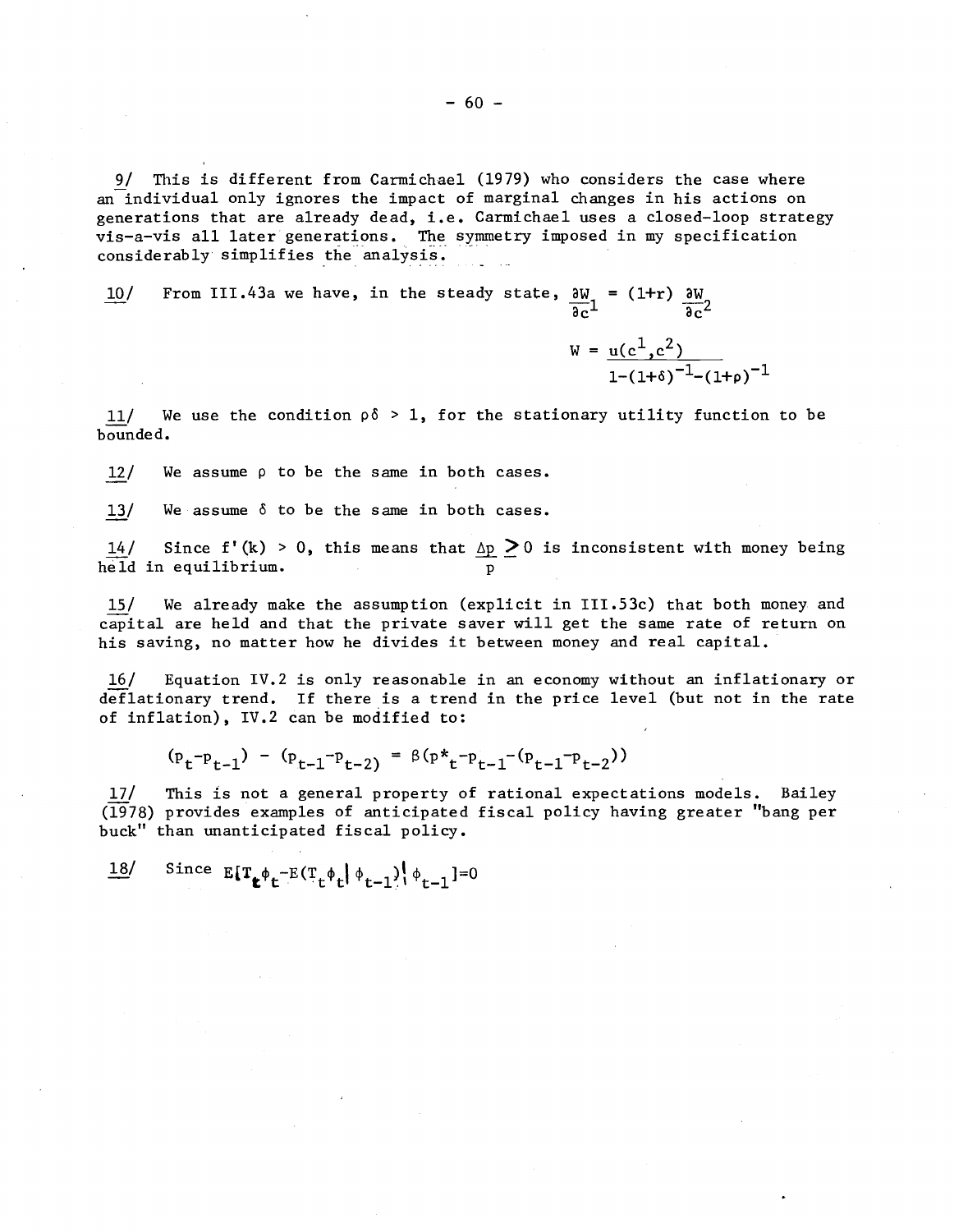# BIBLIOGRAPHY

| 1                        | Akerlof, G.A. "The Market for 'Lemons': Qualitative Uncertainty and the<br>Market Mechanism," Quarterly Journal of Economics, 84,<br>August 1970, pp. 488-500.                                               |
|--------------------------|--------------------------------------------------------------------------------------------------------------------------------------------------------------------------------------------------------------|
| $\mathbf{2}$             | Azariadis, Costas, "Implicit Contracts and Underemployment Equilibrium,"<br>Journal of Political Economy, 83, 1975, pp. 1183-1202.                                                                           |
| 3<br>- 1                 | Baily, Martin N., 'Wages and Employment Under Uncertain Demand," Review<br>of Economic Studies, 41, January 1974, pp. 37-50.                                                                                 |
| 4                        | Baily, Martin N., "Stabilization Policy and Private Economic Behavior,"<br>Brookings Papers on Economic Activity, 1978:1.                                                                                    |
| ا 5                      | Barro, Robert J., "Are Government Bonds Net Wealth?," Journal of Political<br>Economy, 82, November-December 1974, pp. 1095-1117.                                                                            |
| $\boldsymbol{6}$         | , "Rational Expectations and the Role of Monetary Policy,"<br>Journal of Monetary Economics, 2, January 1976, pp. 1095-1117.                                                                                 |
| $\overline{\phantom{a}}$ | , "Second Thoughts on Keynesian Economics," American Economic<br>Review, Papers and Proceedings, 69, May 1979, pp. 54-9.                                                                                     |
| 8                        | Buiter, Willem H., "Crowding Out and the Effectiveness of Fiscal Policy,"<br>Journal of Public Economics, 7, June 1977, pp. 309-28.                                                                          |
| 9                        | , "Government Finance in an Overlapping Generations Model With<br>Gifts and Bequests," in George M. von Furstenberg, ed., Social<br>Security Versus Private Saving, Ballinger, forthcoming, 1980a.           |
| 10                       | , Temporary and Long-Run Equilibrium, Garland Publishing, New<br>York, 1979a.                                                                                                                                |
| 11                       | , "The Macroeconomics of Dr. Pangloss; A Critical Survey of<br>the New Classical Macroeconomics," forthcoming in the Economic<br>Journal, March 1980b.                                                       |
| 12                       | Buiter, Willem H., and James Tobin, "Debt Neutrality: A Brief Review of<br>Doctrine and Evidence" in George M. von Furstenberg, ed., Social<br>Security Versus Private Saving, forthcoming, Ballinger, 1980. |
| 13<br>$\mathcal{A}$      | Carmichael, Jeffrey, "The Role of Government Financial Policy in Economic<br>Growth, unpublished Ph.D. Thesis, Princeton University, 1979.                                                                   |
| 14                       | Diamond, Peter A., "National Debt in a Neo-Classical Growth Model,"<br>American Economic Review, 55, December 1965, pp. 1126-50.                                                                             |
| 15                       | Fischer, Stanley, "Long-Term Contracts, Rational Expectations and the<br>Optimal Money Supply Rule," Journal of Political Economy,<br>85, February 1977, pp. 191-206.                                        |

 $\mathcal{L}_{\mathcal{L}}$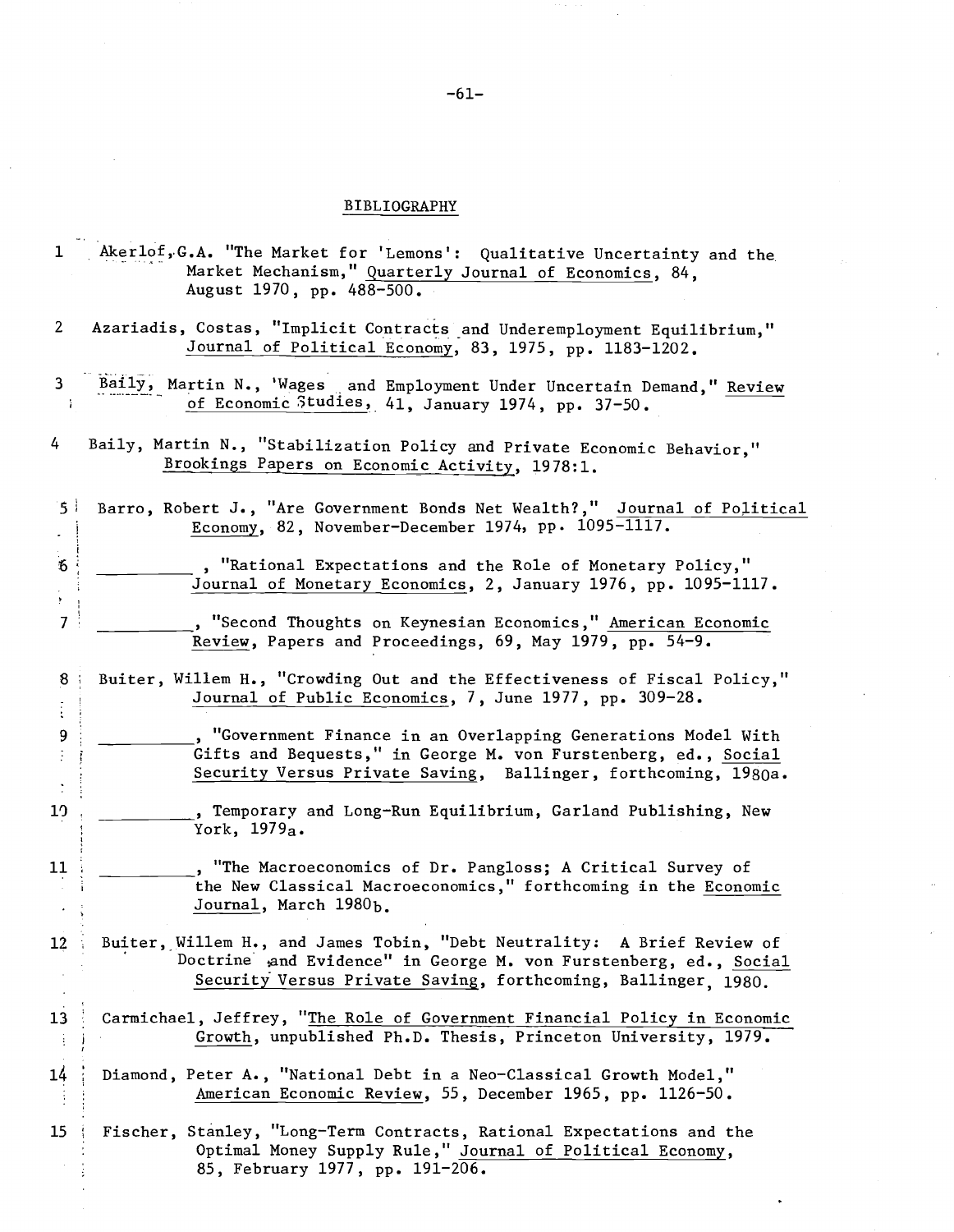16 Friedman, Milton, "The Role of Monetary Policy," American Economic Review, 58, March 1968, pp. 1-17. 17 Grossman, Herschel I., "Risk Shifting, Layoffs, and Seniority," Journal of Monetary Economics, 4, November 1978, pp. 661-86. ,18 Grossman, S., "On the Efficiency of Competitive Stock Markets Where Traders Have Diverse Information," Journal of Finance, May 1976. :19 Hahn, Frank H., "On the Foundations of Monetary Theory," in Michael Parkin and A.R. Nobay, eds., Essays in Modern Economics, Longman, 1973 • .20 Hall, Robert E. "The Role of Prevailing Prices and Wages in the Efficient Organization of Markets," NBER Working Paper No. 386, August 1975. :21 Lucas, Robert E., "Expectations and the Neutrality of Money," Journal of Economic Theory, 4, April 1972a, pp. 103-24.  $\mathbf{v}$ 22 **12** , "Econometric Testing of the Natural Rate Hypothesis," in O. Eckstein, ed., The Econometrics of Price Determination, a Conference sponsored by the Board of Governors of the Federal Reserve System and Social Science Research Council, 1972b. 23  $\blacksquare$ , "An Equilibrium Model of the Business Cycle," Journal of Political Economy, 83, December 1975,17, pp. 1113-44. entry and the contract of the contract of the contract of the Phillips and the Phillips of the Phillips of the Phillips of the Phillips of the Phillips of the Phillips of the Phillips of the Phillips of the Phillips of the  $\sim$ r Curve and Labor Markets, Karl Brunner and Allan H. Meltzer, eds. Amsterdam: North Holland, 1976. r25 McCallum, Bennett T., "Price Level Stickiness and the Feasibility of Monetary Stabilization Policy with Rational Expectations," Journal of Political Economy, 85, June 1977, pp. 627-34. :26 Okun, Arthur, "Inflation: Its Mechanics and Welfare Costs," Brookings Papers on Economic Activity, 2: 1975, pp. 351-90. 27 Phelps, Edmund S. et.al. Microeconomic Foundations of Employment and Inflation Theory, W.W. Norton, New York, 1970. '28 Phelps, Edmund S., and John B. Taylor, "Stabilizing Powers of Monetary Policy Under Rational Expectations," Journal of Political Economy, 85, February 1977, pp. 163-90. 29 Salop, S., "Parables of Information Transmission," in A. Mitchell, ed. The Effect of Information on Consumer and Market Behavior, Chicago, 1978.

-62-